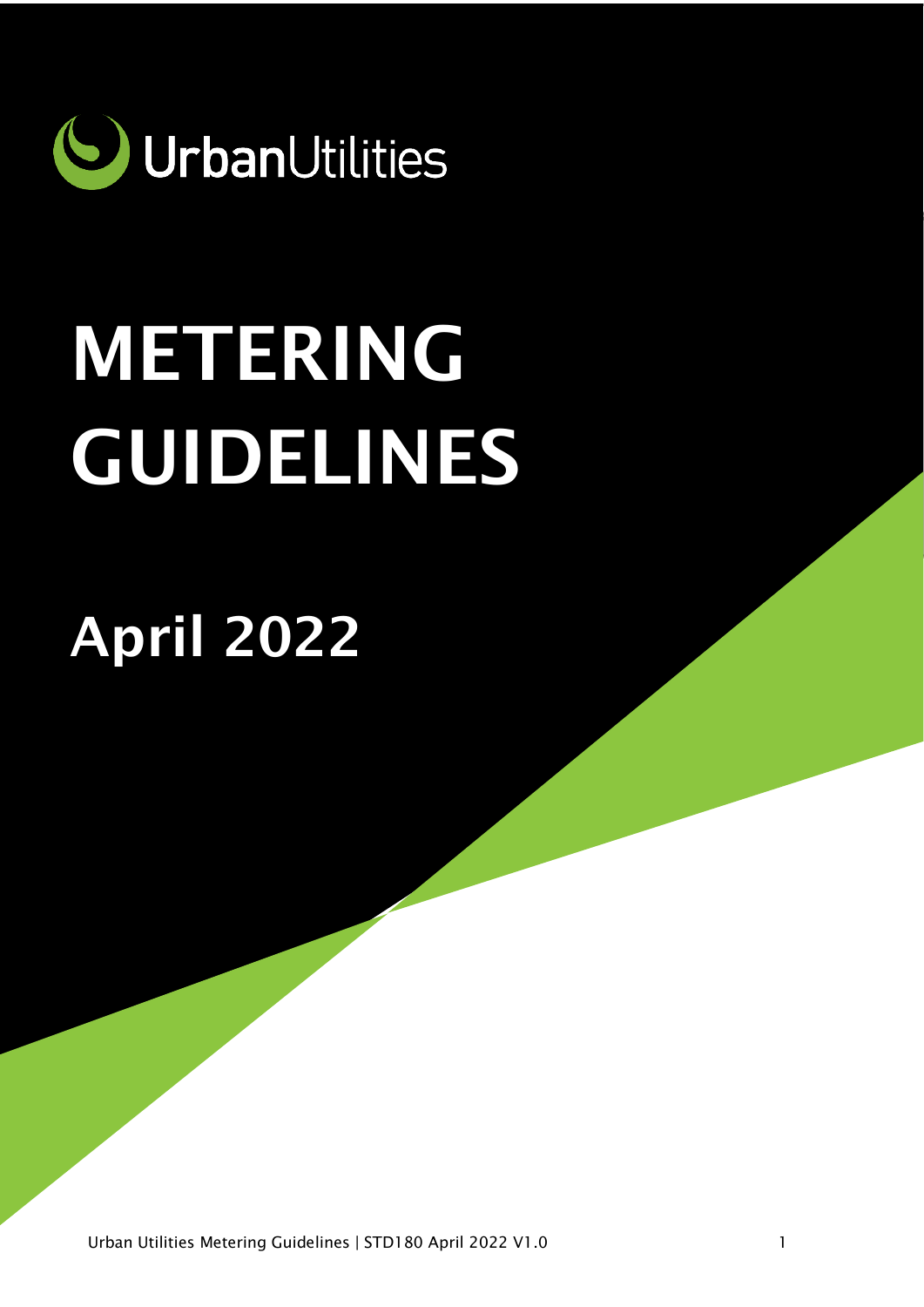# **TABLE OF CONTENTS**

| $\mathbf{1}$   |       |  |  |  |  |
|----------------|-------|--|--|--|--|
|                | 1.1   |  |  |  |  |
|                | 1.1.1 |  |  |  |  |
|                | 1.1.2 |  |  |  |  |
|                | 1.1.3 |  |  |  |  |
|                |       |  |  |  |  |
|                | 1.2   |  |  |  |  |
|                | 1.3   |  |  |  |  |
|                | 1.3.1 |  |  |  |  |
|                | 1.3.2 |  |  |  |  |
|                | 1.4   |  |  |  |  |
|                | 1.4.1 |  |  |  |  |
|                |       |  |  |  |  |
| $\overline{2}$ |       |  |  |  |  |
|                | 2.1   |  |  |  |  |
|                | 2.2   |  |  |  |  |
|                | 2.3   |  |  |  |  |
|                | 2.3.1 |  |  |  |  |
|                |       |  |  |  |  |
|                | 2.4   |  |  |  |  |
|                | 2.5   |  |  |  |  |
|                | 2.5.1 |  |  |  |  |
|                | 2.5.2 |  |  |  |  |
|                |       |  |  |  |  |
|                | 2.6   |  |  |  |  |
|                | 2.7   |  |  |  |  |
| $\overline{3}$ |       |  |  |  |  |
|                | 3.1   |  |  |  |  |
|                | 3.2   |  |  |  |  |
|                | 3.2.1 |  |  |  |  |
|                | 3.3   |  |  |  |  |
|                | 3.3.1 |  |  |  |  |
|                |       |  |  |  |  |
|                | 3.4   |  |  |  |  |
|                |       |  |  |  |  |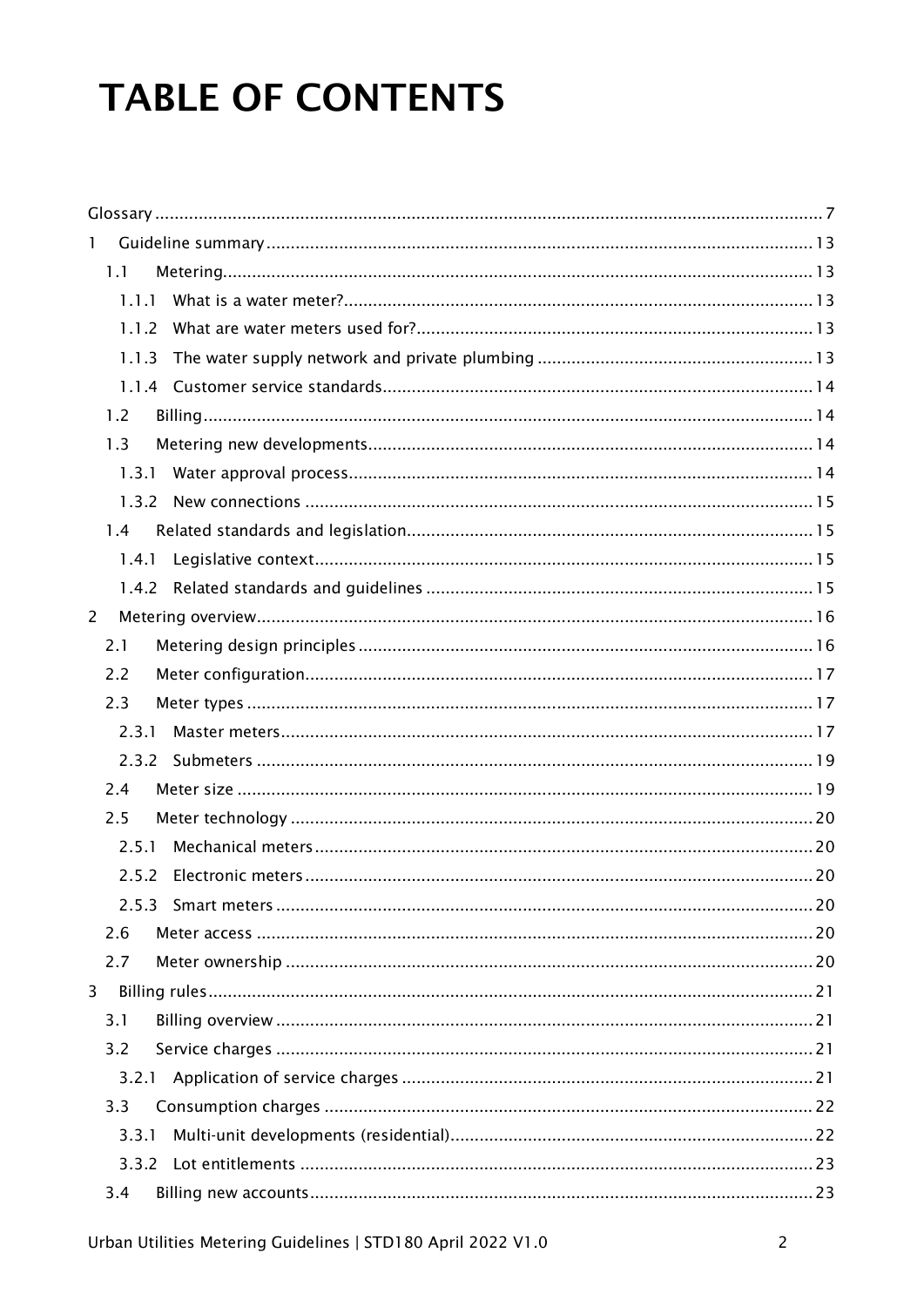|                | 3.5    |  |
|----------------|--------|--|
| $\overline{4}$ |        |  |
|                | 4.1    |  |
|                | 4.2    |  |
|                | 4.3    |  |
|                | 4.3.1  |  |
|                | 4.3.2  |  |
|                | 4.4    |  |
|                | 4.4.1  |  |
|                | 4.4.2  |  |
|                | 4.4.3  |  |
|                |        |  |
|                | 4.5    |  |
|                | 4.6    |  |
|                | 4.7    |  |
|                | 4.8    |  |
|                | 4.8.1  |  |
|                | 4.8.2  |  |
|                | 4.8.3  |  |
|                | 4.8.4  |  |
|                | 4.9    |  |
|                | 4.9.1  |  |
|                | 4.9.2  |  |
|                | 4.9.3  |  |
|                |        |  |
|                | 4.10   |  |
|                | 4.10.1 |  |
|                | 4.10.2 |  |
|                | 4.10.3 |  |
|                | 4.11   |  |
|                | 4.12   |  |
| 5              |        |  |
|                | 5.1    |  |
|                | 5.2    |  |
|                | 5.2.1  |  |
|                | 5.2.2  |  |
|                |        |  |
|                | 5.3    |  |
|                |        |  |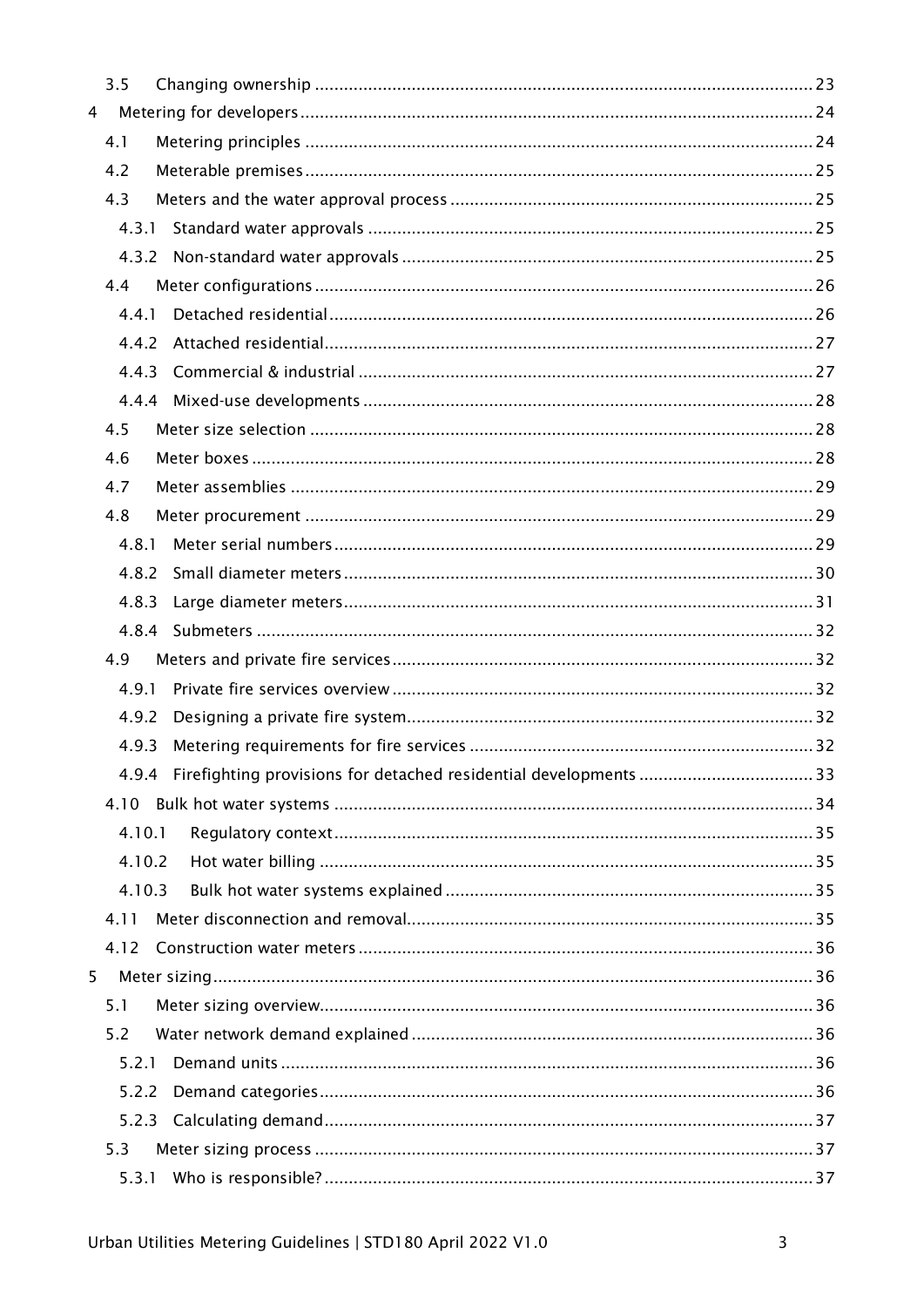|                | 5.4    |  |
|----------------|--------|--|
|                | 5.4.1  |  |
|                | 5.4.2  |  |
|                | 5.4.3  |  |
|                |        |  |
|                | 5.5    |  |
| 6              |        |  |
|                | 6.1    |  |
|                | 6.2    |  |
|                | 6.3    |  |
|                | 6.4    |  |
|                | 6.4.1  |  |
|                | 6.4.2  |  |
|                | 6.4.3  |  |
|                | 6.5    |  |
|                | 6.6    |  |
|                | 6.6.1  |  |
|                | 6.6.2  |  |
|                | 6.6.3  |  |
| $\overline{7}$ |        |  |
|                | 7.1    |  |
|                | 7.2    |  |
|                | 7.3    |  |
|                | 7.4    |  |
|                | 7.5    |  |
|                | 7.6    |  |
|                | 7.7    |  |
|                | 7.7.1  |  |
|                | 7.7.2  |  |
|                | 7.7.3  |  |
|                | 7.8    |  |
|                | 7.9    |  |
|                | 7.10   |  |
|                | 7.11   |  |
|                | 7.12   |  |
|                | 7.12.1 |  |
|                | 7.13   |  |
| 8              |        |  |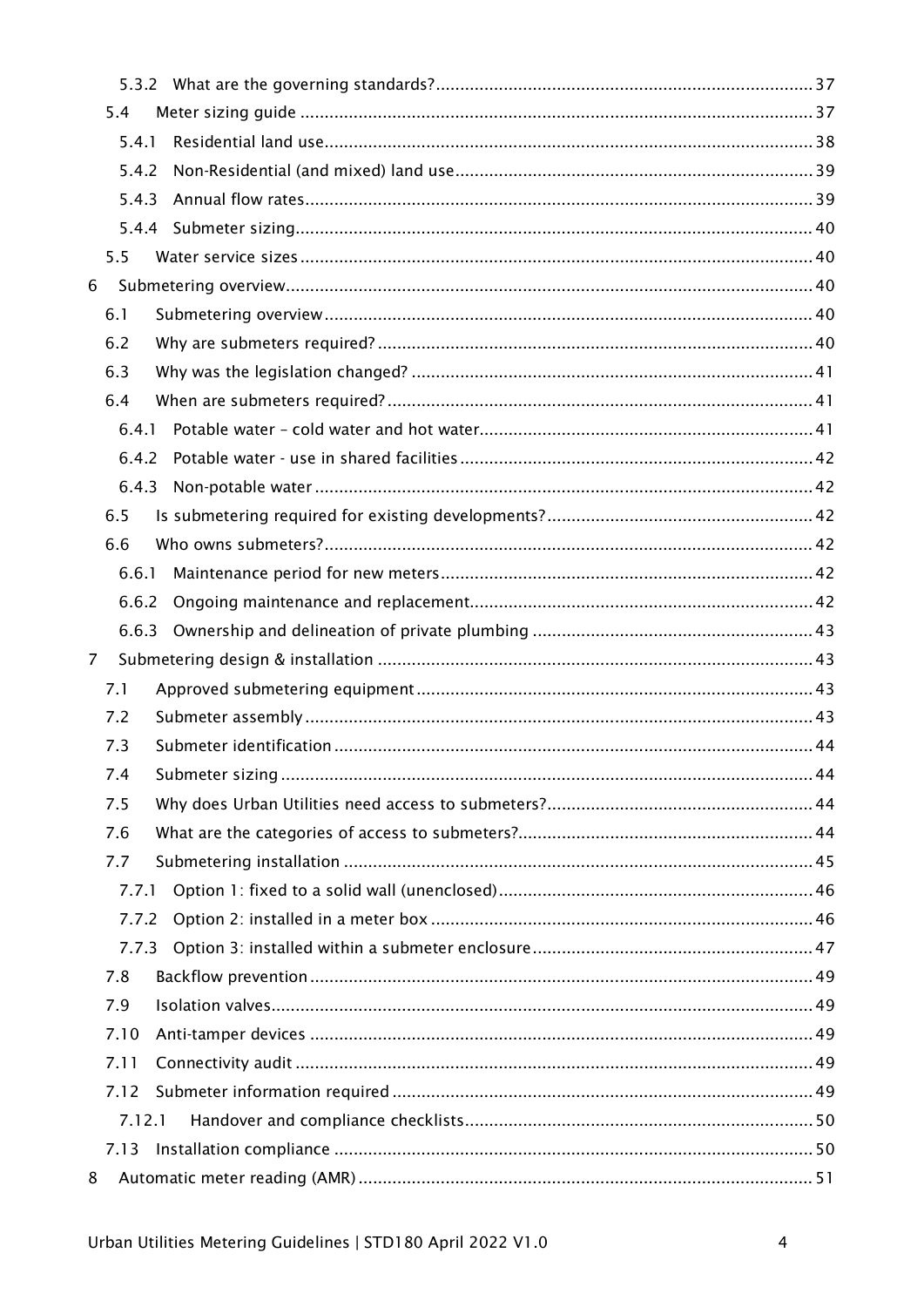|   | 8.1   |  |  |  |
|---|-------|--|--|--|
|   | 8.2   |  |  |  |
|   | 8.3   |  |  |  |
|   | 8.4   |  |  |  |
|   | 8.5   |  |  |  |
|   | 8.6   |  |  |  |
|   | 8.7   |  |  |  |
|   | 8.8   |  |  |  |
|   | 8.9   |  |  |  |
|   | 8.9.1 |  |  |  |
|   |       |  |  |  |
|   | 8.10  |  |  |  |
|   | 8.11  |  |  |  |
|   | 8.12  |  |  |  |
| 9 |       |  |  |  |
|   | 9.1   |  |  |  |
|   | 9.2   |  |  |  |
|   | 9.3   |  |  |  |
|   | 9.3.1 |  |  |  |
|   | 9.4   |  |  |  |
|   | 9.5   |  |  |  |
|   | 9.6   |  |  |  |
|   | 9.7   |  |  |  |
|   | 9.8   |  |  |  |
|   | 9.9   |  |  |  |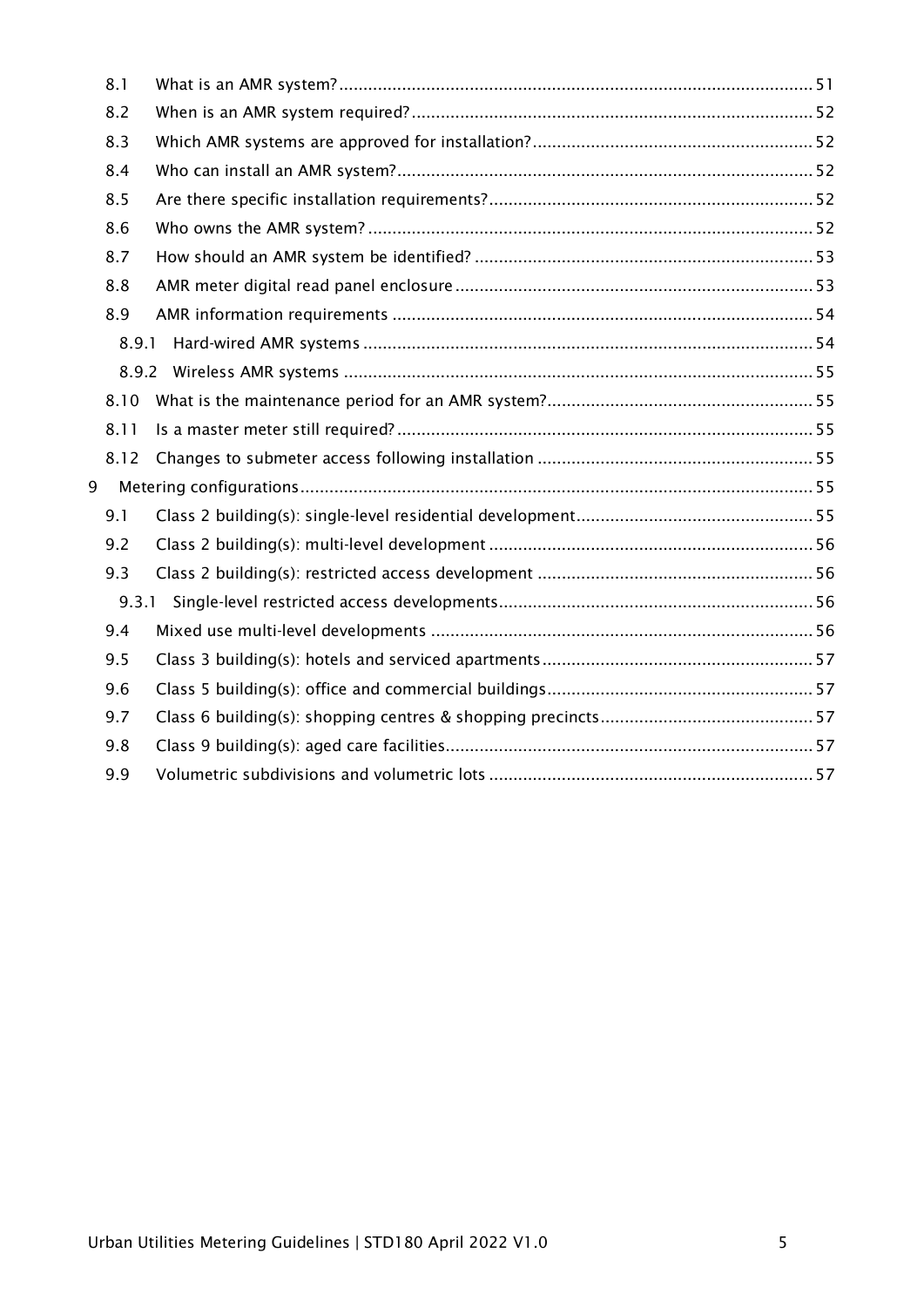|          | Table 3 Explanation of service charges and their application by Urban Utilities  21 |  |
|----------|-------------------------------------------------------------------------------------|--|
|          |                                                                                     |  |
|          |                                                                                     |  |
|          |                                                                                     |  |
|          |                                                                                     |  |
|          |                                                                                     |  |
|          |                                                                                     |  |
| Table 10 |                                                                                     |  |
| Table 11 |                                                                                     |  |
| Table 12 |                                                                                     |  |
| Table 13 |                                                                                     |  |
| Table 14 |                                                                                     |  |
| Table 15 |                                                                                     |  |
| Table 16 |                                                                                     |  |
| Table 17 |                                                                                     |  |
| Table 18 |                                                                                     |  |
| Table 19 | AMR digital read panel enclosure - design & installation requirements  53           |  |

For more information contact Developer Services:

Email [DevelopmentEnquiries@urbanutilities.com.au](mailto:DevelopmentEnquiries@urbanutilities.com.au)

Phone 07 3432 2200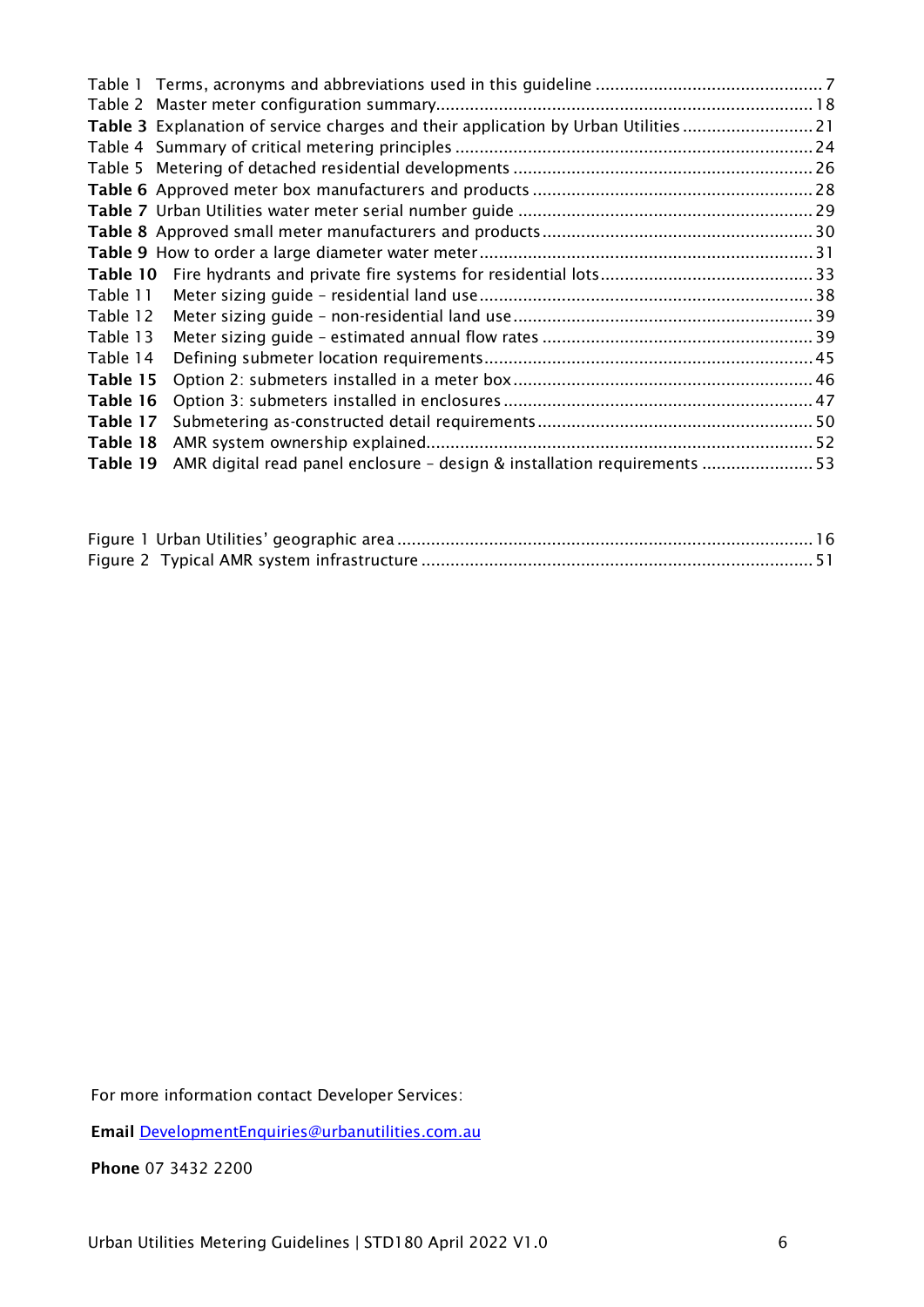# <span id="page-6-0"></span>Glossary

The following table defines specific terms, acronyms and abbreviations used in this guideline.

<span id="page-6-1"></span>Table 1 Terms, acronyms and abbreviations<sup>1</sup> used in this quideline

| Term                                    | <b>Definition</b>                                                                                                                                                                                                                                                                          |
|-----------------------------------------|--------------------------------------------------------------------------------------------------------------------------------------------------------------------------------------------------------------------------------------------------------------------------------------------|
| Accessible<br>area                      | A common area within a development that provides safe and ergonomic access<br>for Urban Utilities personnel to inspect, maintain or replace an asset. An<br>accessible area cannot be unobstructed by fencing, vehicles, equipment or<br>vegetation.                                       |
| <b>AMR</b>                              | Automatic meter reading is technology used to automatically (rather than<br>manually) read metered consumption from submeters and transfer<br>consumption data to a central location where it can be read and analysed.                                                                    |
| Asset                                   | Refers to any physical infrastructure owned by (or intended for transfer to)<br>Urban Utilities, including water meters and water supply infrastructure.                                                                                                                                   |
| <b>Backflow</b>                         | Backflow is the reverse flow of liquid within a piped plumbing system. Water<br>flowing the wrong way can result in contamination of the water supply<br>network, metering errors, and (in certain circumstances) large spikes in<br>pressure in the watery supply network.                |
|                                         | All water connections to our water supply network must incorporate an<br>appropriate backflow prevention device at the outlet of the master (or 'head')<br>water meter.                                                                                                                    |
| <b>Bill adjustment</b>                  | A bill adjustment is a debit or credit applied to an Urban Utilities account.                                                                                                                                                                                                              |
| Body<br>corporate                       | A body corporate is a type of legal entity created when land is subdivided to<br>create multiple lots (i.e. apartments) and common property. Body corporates<br>must be registered under the Body Corporate and Community Management Act<br>1997 (the Body Corporate Act).                 |
| <b>Building</b>                         | A Building Approval is an approval issued by a local council for building works.                                                                                                                                                                                                           |
| approval                                | A building approval may be required for the renovation, extension or<br>construction of a dwelling on an existing lot.                                                                                                                                                                     |
|                                         | Where water supply or sewerage infrastructure is altered or created in support<br>of a building approval, a water approval is required.                                                                                                                                                    |
| <b>Building</b><br>classes (1 to<br>10) | Building classifications as defined by the Building Code of Australia:<br>Class 1a: A single dwelling being a detached house or one of two or more<br>attached dwellings which is not located above or below another dwelling or<br>another Class of building other than a private garage. |

<span id="page-6-2"></span><sup>&</sup>lt;sup>1</sup> Some definitions reflect those given in relevant legislation or codes, providing an abridged or paraphrased version here for convenience. In these instances, the definition in the referenced legislation or code prevails in the event of any inconsistency.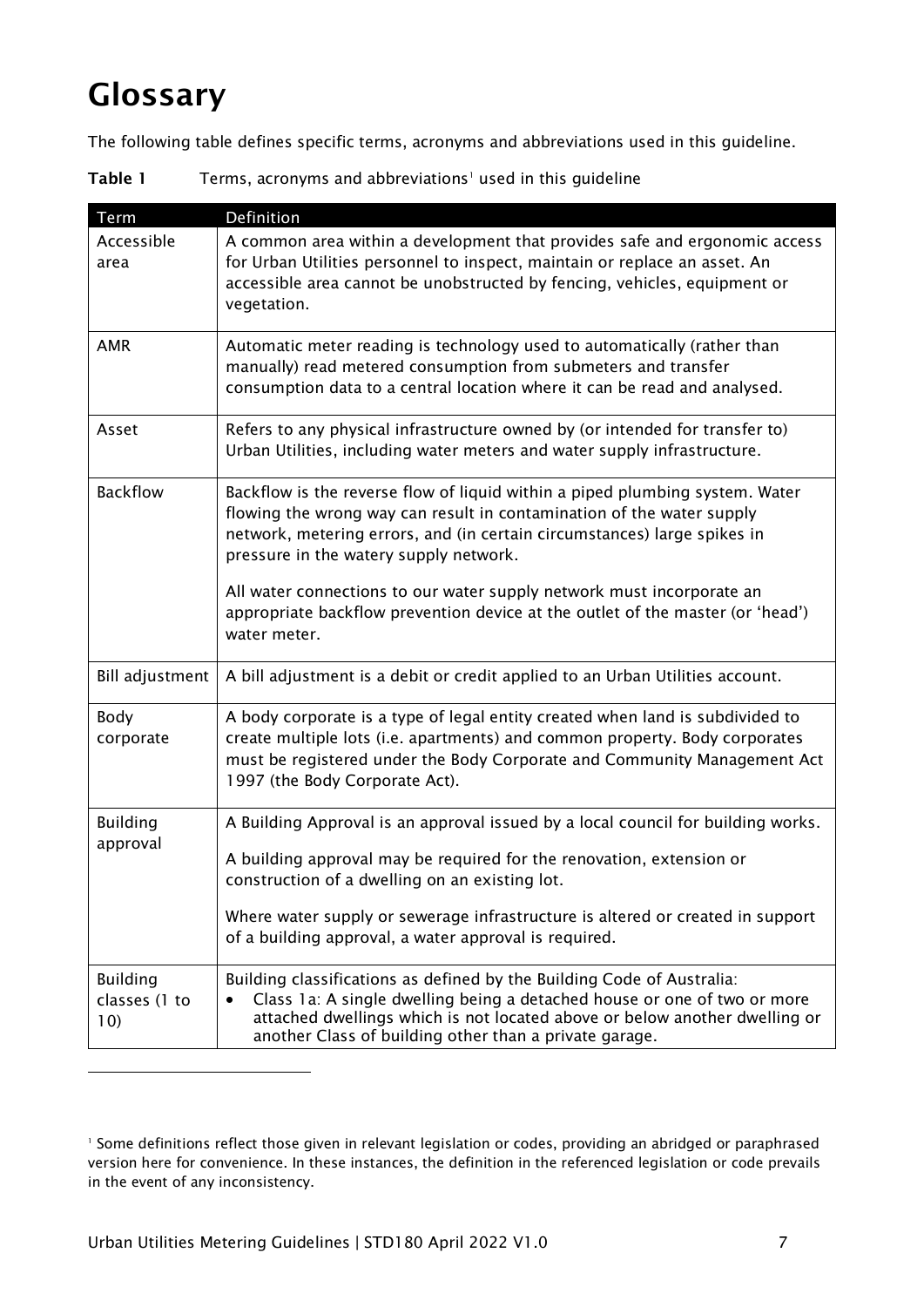| Term                                    | Definition                                                                                                                                                                                                                                                                                                                                                                                                                                                                                                                                                                                                                                                                                                                                                                                                                                                                                                                                                                                                                                                                                                                                                                                                                                                                                                                                                                                                                                                                                                                                                                                                                                                                                                                                                                               |
|-----------------------------------------|------------------------------------------------------------------------------------------------------------------------------------------------------------------------------------------------------------------------------------------------------------------------------------------------------------------------------------------------------------------------------------------------------------------------------------------------------------------------------------------------------------------------------------------------------------------------------------------------------------------------------------------------------------------------------------------------------------------------------------------------------------------------------------------------------------------------------------------------------------------------------------------------------------------------------------------------------------------------------------------------------------------------------------------------------------------------------------------------------------------------------------------------------------------------------------------------------------------------------------------------------------------------------------------------------------------------------------------------------------------------------------------------------------------------------------------------------------------------------------------------------------------------------------------------------------------------------------------------------------------------------------------------------------------------------------------------------------------------------------------------------------------------------------------|
|                                         | Class 1b: Boarding/guest house or hostel not exceeding 300m2 and in<br>$\bullet$<br>which not more than 12 people reside which is not located above or below<br>another dwelling or another Class of building other than a private garage.<br>Class 2: A Building containing 2 or more sole occupancy units each being a<br>$\bullet$<br>separate dwelling.<br>Class 3: A residential building, other than a class 1 or 2, which is a<br>$\bullet$<br>common place of long term or transient living for a number of unrelated<br>persons.<br>Class 4: A dwelling in a building that is Class 5, 6, 7, 8 or 9 if it is the only<br>$\bullet$<br>dwelling in the building.<br>Class 5: An office building used for professional or commercial purposes,<br>$\bullet$<br>excluding buildings of Class 6, 7, 8 or 9.<br>Class 6: A shop or other building for the sale of goods by retail or the<br>$\bullet$<br>supply of services direct to the public.<br>Class 7a: A carpark.<br>$\bullet$<br>Class 7b: A building which is for storage or display of goods or produce for<br>$\bullet$<br>sale by wholesale.<br>Class 8: A laboratory, or a building in which a handicraft or process for the<br>$\bullet$<br>production, assembling, altering, repairing, packing, finishing, or cleaning<br>of goods or produce is carried on for trade, sale or gain.<br>Class 9a: A health care building.<br>$\bullet$<br>Class 9b: An assembly building in a primary or secondary school but<br>$\bullet$<br>excluding any other parts of the building that are of another class.<br>Class 9c: An aged care building.<br>$\bullet$<br>Class 10a: A private garage, carport, shed or the like.<br>$\bullet$<br>Class 10b: A structure being a fence, mast, antenna, retaining or free-<br>$\bullet$ |
|                                         | standing wall, swimming pool or the like.                                                                                                                                                                                                                                                                                                                                                                                                                                                                                                                                                                                                                                                                                                                                                                                                                                                                                                                                                                                                                                                                                                                                                                                                                                                                                                                                                                                                                                                                                                                                                                                                                                                                                                                                                |
|                                         | Class 10c: A private bushfire shelter                                                                                                                                                                                                                                                                                                                                                                                                                                                                                                                                                                                                                                                                                                                                                                                                                                                                                                                                                                                                                                                                                                                                                                                                                                                                                                                                                                                                                                                                                                                                                                                                                                                                                                                                                    |
| Cold water                              | The potable water that is delivered directly from the Urban Utilities' water<br>supply network.<br>Distinct from hot water, which is cold water that is subsequently heated via a                                                                                                                                                                                                                                                                                                                                                                                                                                                                                                                                                                                                                                                                                                                                                                                                                                                                                                                                                                                                                                                                                                                                                                                                                                                                                                                                                                                                                                                                                                                                                                                                        |
|                                         | private hot water system and distributed to users within a development.                                                                                                                                                                                                                                                                                                                                                                                                                                                                                                                                                                                                                                                                                                                                                                                                                                                                                                                                                                                                                                                                                                                                                                                                                                                                                                                                                                                                                                                                                                                                                                                                                                                                                                                  |
| <b>CMS</b>                              | <b>Community Management Statement.</b>                                                                                                                                                                                                                                                                                                                                                                                                                                                                                                                                                                                                                                                                                                                                                                                                                                                                                                                                                                                                                                                                                                                                                                                                                                                                                                                                                                                                                                                                                                                                                                                                                                                                                                                                                   |
| Common area                             | An area of common property.                                                                                                                                                                                                                                                                                                                                                                                                                                                                                                                                                                                                                                                                                                                                                                                                                                                                                                                                                                                                                                                                                                                                                                                                                                                                                                                                                                                                                                                                                                                                                                                                                                                                                                                                                              |
| Common<br>property                      | The Body Corporate Act defines common property for a community titles<br>scheme as, effectively, freehold land forming part of the scheme land but not<br>forming part of a lot included in the scheme.                                                                                                                                                                                                                                                                                                                                                                                                                                                                                                                                                                                                                                                                                                                                                                                                                                                                                                                                                                                                                                                                                                                                                                                                                                                                                                                                                                                                                                                                                                                                                                                  |
| Common<br>property water<br>consumption | Water used by common property within a development - typically including<br>water used in pools, shared facilities such as gyms, pools, hot water systems,<br>or for landscaping and irrigation.                                                                                                                                                                                                                                                                                                                                                                                                                                                                                                                                                                                                                                                                                                                                                                                                                                                                                                                                                                                                                                                                                                                                                                                                                                                                                                                                                                                                                                                                                                                                                                                         |
| Communal hot<br>water system            | A shared system used to supply hot water to individual dwellings, units or<br>floors within a development.                                                                                                                                                                                                                                                                                                                                                                                                                                                                                                                                                                                                                                                                                                                                                                                                                                                                                                                                                                                                                                                                                                                                                                                                                                                                                                                                                                                                                                                                                                                                                                                                                                                                               |
| Community<br>titles scheme<br>(CTS)     | A community titles scheme (CTS) is a type of legal entity created when land is<br>subdivided to create multiple lots (i.e. apartments) and Common Property and<br>is registered under the Body Corporate Act.                                                                                                                                                                                                                                                                                                                                                                                                                                                                                                                                                                                                                                                                                                                                                                                                                                                                                                                                                                                                                                                                                                                                                                                                                                                                                                                                                                                                                                                                                                                                                                            |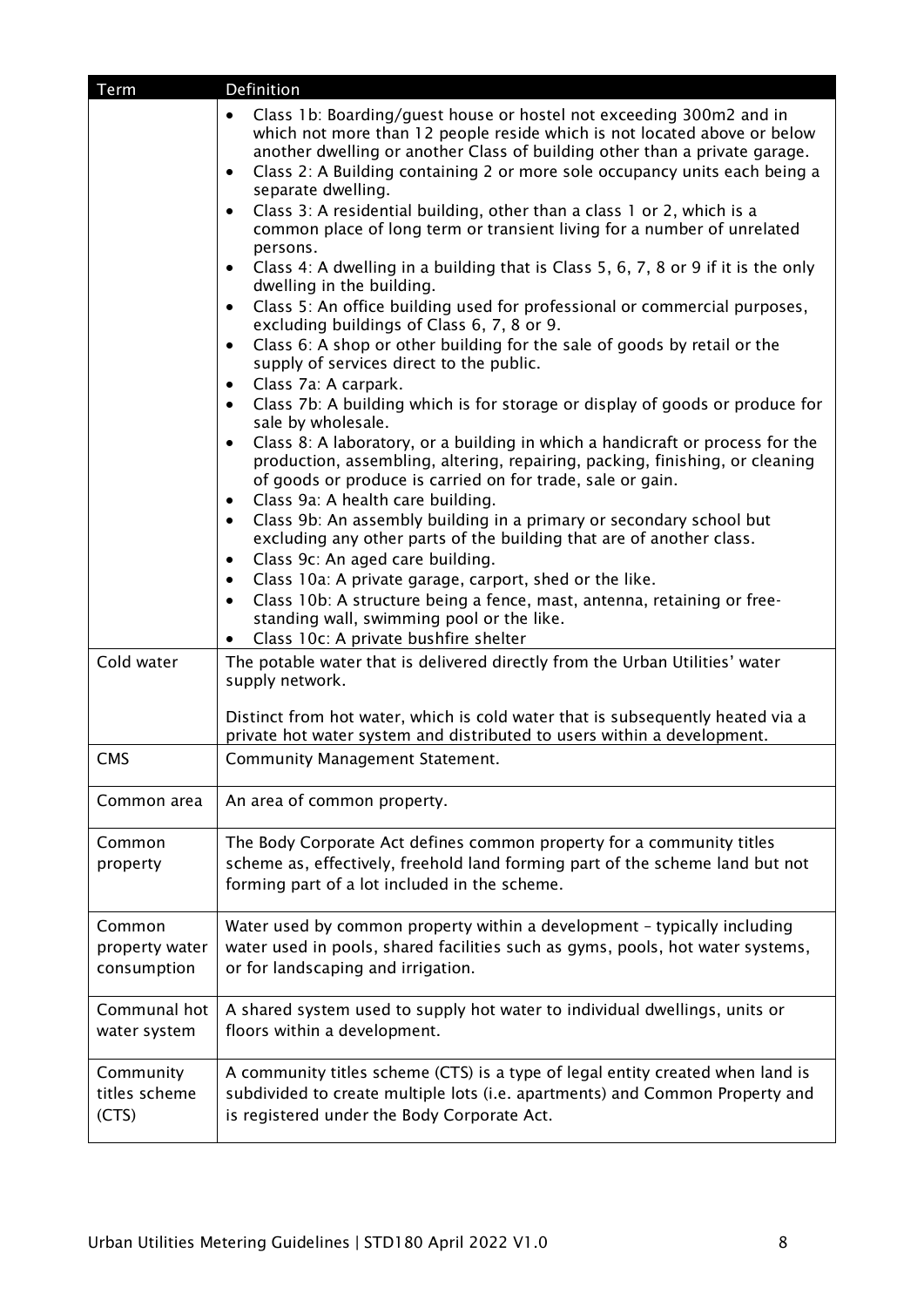| <b>Term</b>                | Definition                                                                                                                                                                                                                                                                                                                        |
|----------------------------|-----------------------------------------------------------------------------------------------------------------------------------------------------------------------------------------------------------------------------------------------------------------------------------------------------------------------------------|
|                            | The Body Corporate Act defines a community title scheme as a single<br>community management statement recorded by the registrar identifying land<br>and the scheme land.                                                                                                                                                          |
| Configuration              | Metering configuration describes the (i) location(s), (ii) size(s), and (iii) access<br>arrangements for new or existing master meters and submeters.                                                                                                                                                                             |
| Consumption                | The use of potable water by an Urban Utilities customer.                                                                                                                                                                                                                                                                          |
| Development                | A change in land use resulting in new or altered building(s) within the subject<br>site(s), typically resulting in a change in water demand within the site(s) and<br>often new or altered metering configurations.                                                                                                               |
| Development<br>approval    | A development approval is an approval issued by a local council or equivalent<br>planning entity for development works.                                                                                                                                                                                                           |
|                            | Development approvals determine what types of activities go where and control<br>the potential impacts on surrounding properties. Development approvals are<br>typically assessed by council planners. Where a development approval is<br>required a water approval is also typically required.                                   |
| Domestic<br>water supply   | All potable water supplied to customers by Urban Utilities (used for either<br>residential or commercial purposes), excluding water supplied through a<br>private fire system (fire water supply - see below).                                                                                                                    |
| Dwelling                   | A dwelling is a self-contained and independent unit of accommodation, such as<br>a house, townhouse, apartment or 'granny flat'.                                                                                                                                                                                                  |
| Dual check<br>valve        | A device used to prevent the backflow of water.                                                                                                                                                                                                                                                                                   |
| Enclosure                  | A cabinet used to house submeters or a digital read panel.                                                                                                                                                                                                                                                                        |
| Fire water<br>supply       | Potable water supplied by Urban Utilities which is used to supply a private fire<br>system. All other potable water supplied is referred to as domestic water<br>supply.                                                                                                                                                          |
| Fixed (service)<br>charges | Fixed charges are the charges paid by customers for the maintenance of the<br>water supply and/or sewerage networks. They are billed in advance of each<br>quarter.                                                                                                                                                               |
| Hot water<br>system        | A hot water system (or 'bulk' hot water systems) provide heated water to<br>residents or tenants in multi-dwelling developments via a centralised or<br>common water boiler or a bank of instant water heaters.                                                                                                                   |
|                            | The entity responsible for a central hot water system is usually the body<br>corporate or an energy supplier. Separate submeters may be installed on hot<br>water inlets; however, these meters will remain the property of the body<br>corporate or energy supplier and are not used by Urban Utilities for billing<br>purposes. |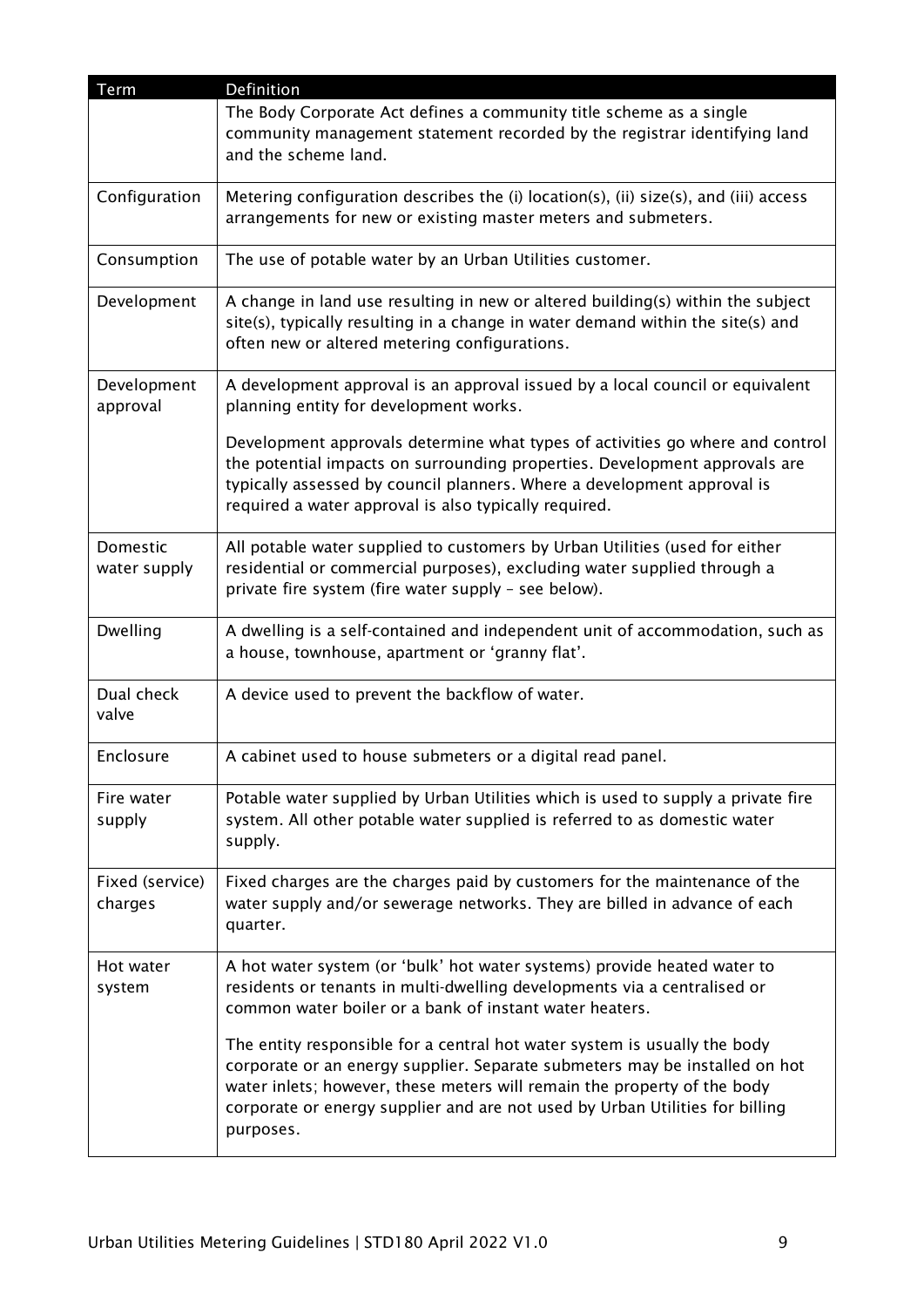| Term                                 | Definition                                                                                                                                                                                                                                                                                                                                                                                                                                                                                                                                                                                |
|--------------------------------------|-------------------------------------------------------------------------------------------------------------------------------------------------------------------------------------------------------------------------------------------------------------------------------------------------------------------------------------------------------------------------------------------------------------------------------------------------------------------------------------------------------------------------------------------------------------------------------------------|
| <b>IPAM list</b>                     | A list of infrastructure products and materials contained in the SEQ Code which<br>specifies the products and materials approved for use by each distributor-<br>retailer in south east Queensland.                                                                                                                                                                                                                                                                                                                                                                                       |
| <b>Isolation valve</b>               | A flow control valve capable of regulating and shutting off water flow in a pipe.<br>Also referred to as a stop valve or a gate valve.                                                                                                                                                                                                                                                                                                                                                                                                                                                    |
| Kilolitre (kL)                       | 1,000 litres                                                                                                                                                                                                                                                                                                                                                                                                                                                                                                                                                                              |
| Lot<br>entitlements                  | For a community title scheme comprised of lot entitlements, customers are<br>billed a fixed percentage of the total usage (set by the body corporate)<br>according to their community scheme lot entitlement.                                                                                                                                                                                                                                                                                                                                                                             |
| Master meter<br>(or 'head'<br>meter) | A master meter is a water meter approved by Urban Utilities which measures<br>the total volume of water delivered to a particular property, building or<br>development.                                                                                                                                                                                                                                                                                                                                                                                                                   |
|                                      | Master meters connect a property, building or development directly to the<br>Urban Utilities water network and are typically located as close as possible to a<br>property boundary.                                                                                                                                                                                                                                                                                                                                                                                                      |
|                                      | Note: as the water service for a freehold or detached residential dwelling<br>consists of only one meter, that meter is considered the master meter. For<br>community title schemes involving submetering, the master meter is located<br>upstream of the submeters.                                                                                                                                                                                                                                                                                                                      |
| Meterable<br>premises                | A meterable premises is:<br>a class 1 building where there is more than one dwelling on a single lot<br>$\bullet$<br>(e.g. duplexes);<br>each lot within a community title scheme including the common property;<br>٠<br>the sole occupancy unit of a class 2, 4, 5, 6, 7 or 8 building in a water<br>$\bullet$<br>service provider's area<br>each storey of a class 5 building in a water service provider's area where<br>the building consists of more than one storey and sole occupancy units are<br>not identified at the time of the building's plumbing compliance<br>assessment. |
| Mechanical<br>meter                  | A water meter with mechanical components in line with the flow of water.<br>Mechanical meters are typically less accurate than magnetic or ultrasonic<br>meters, and they introduce energy losses to the flow of water.                                                                                                                                                                                                                                                                                                                                                                   |
| Meter                                | A device used to measure the flow of water over time. May be mechanical or<br>electrical.                                                                                                                                                                                                                                                                                                                                                                                                                                                                                                 |
| Meter reading<br>panel               | An AMR digital read display, typically housed within an enclosure.                                                                                                                                                                                                                                                                                                                                                                                                                                                                                                                        |
| Mixed use<br>(development)           | A mixed use development means any development that comprises a mix of<br>land use activities, such as residential and retail, residential and commercial, or<br>retail and commercial.                                                                                                                                                                                                                                                                                                                                                                                                    |
| Multi-level<br>development           | A development that includes at least one meterable premises that is above or<br>below another meterable premises.                                                                                                                                                                                                                                                                                                                                                                                                                                                                         |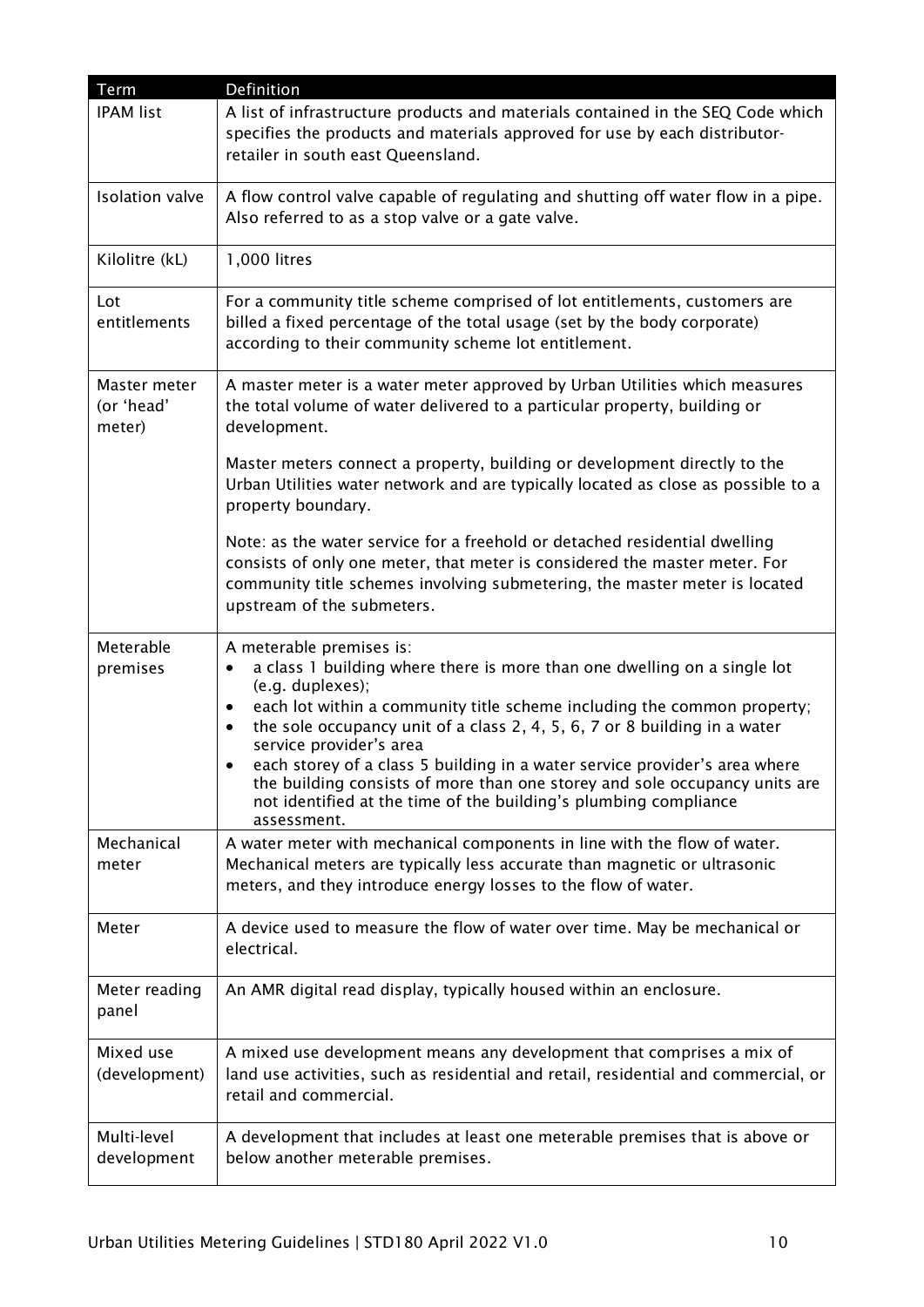| Term                                                                  | <b>Definition</b>                                                                                                                                                                                                                                                                                                                                                                                                                              |
|-----------------------------------------------------------------------|------------------------------------------------------------------------------------------------------------------------------------------------------------------------------------------------------------------------------------------------------------------------------------------------------------------------------------------------------------------------------------------------------------------------------------------------|
| New<br>development                                                    | Any development for which a compliance request under the Plumbing and<br>Drainage Act 2002 was made on or after 1 January 2008.                                                                                                                                                                                                                                                                                                                |
| <b>NMI</b>                                                            | National Measurement Institute (NMI)                                                                                                                                                                                                                                                                                                                                                                                                           |
| <b>NRW</b>                                                            | Non-revenue water is water that is delivered by Urban Utilities through our<br>water supply network but not metered and therefore not billed. It may be a<br>consequence of illegal connections, unmetered fire services, or bursts in the<br>network. Inaccurate meters may also increase the volume of unaccounted-for<br>water delivered through the network.                                                                               |
| Pattern<br>approval                                                   | A certificate issued by the National Measurement Institute (NMI). This<br>certificate states that a meter of certain make and model has passed a set of<br>tests and met a set of requirements in order to be used by a service provider<br>for trade purposes.                                                                                                                                                                                |
| <b>PIFR</b>                                                           | Probable instantaneous flow rate                                                                                                                                                                                                                                                                                                                                                                                                               |
| Property<br>service<br>connection<br>(see also<br>'water<br>service') | A water pipe that supplies potable water from the Urban Utilities network to a<br>customer. Includes connections for both fire and domestic supply purposes.<br>Urban Utilities typically owns the property service connection up to and<br>including the water meter.                                                                                                                                                                         |
| QPW Code                                                              | Queensland Plumbing & Wastewater Code                                                                                                                                                                                                                                                                                                                                                                                                          |
| SEQ Code<br>(or SEQ WS&S<br>D&C Code)                                 | The South East Queensland Water Supply and Sewerage Design and<br>Construction Code, which provides a consolidated set of design and<br>construction standards for new distributor-retailer water supply and sewerage<br>reticulated infrastructure in participating South East Queensland local<br>government areas.                                                                                                                          |
| Service area                                                          | Urban Utilities' geographic area of service, which stretches from Cape Moreton<br>in the east to the outskirts of Toowoomba in the west, up to the Yabba State<br>Forest in the north, and down to the New South Wales border along the Scenic<br>Rim in the south covering 14,384 square kilometres.                                                                                                                                          |
| Single-level<br>development                                           | A development that includes multiple free standing or attached meterable<br>premises, none of which have any other meterable premises built above or<br>below them. A single level development may include buildings with more than<br>one storey.                                                                                                                                                                                             |
| <b>SMR</b>                                                            | A special meter read provides the current status of a water and sewerage<br>account outside of the normal billing cycle.                                                                                                                                                                                                                                                                                                                       |
| Sole<br>occupancy<br>unit                                             | In relation to a building, a sole occupancy unit is:<br>a room or other part of the building for occupation by one or a joint owner,<br>lessee, tenant, or other occupier to the exclusion of any other owner,<br>lessee, tenant, or other occupier, including, for example:<br>a dwelling;<br>a room or suite of associated rooms in a building classified under the<br>Building Code of Australia as a class 2, 4, 5, 6, 7 or 8 building; or |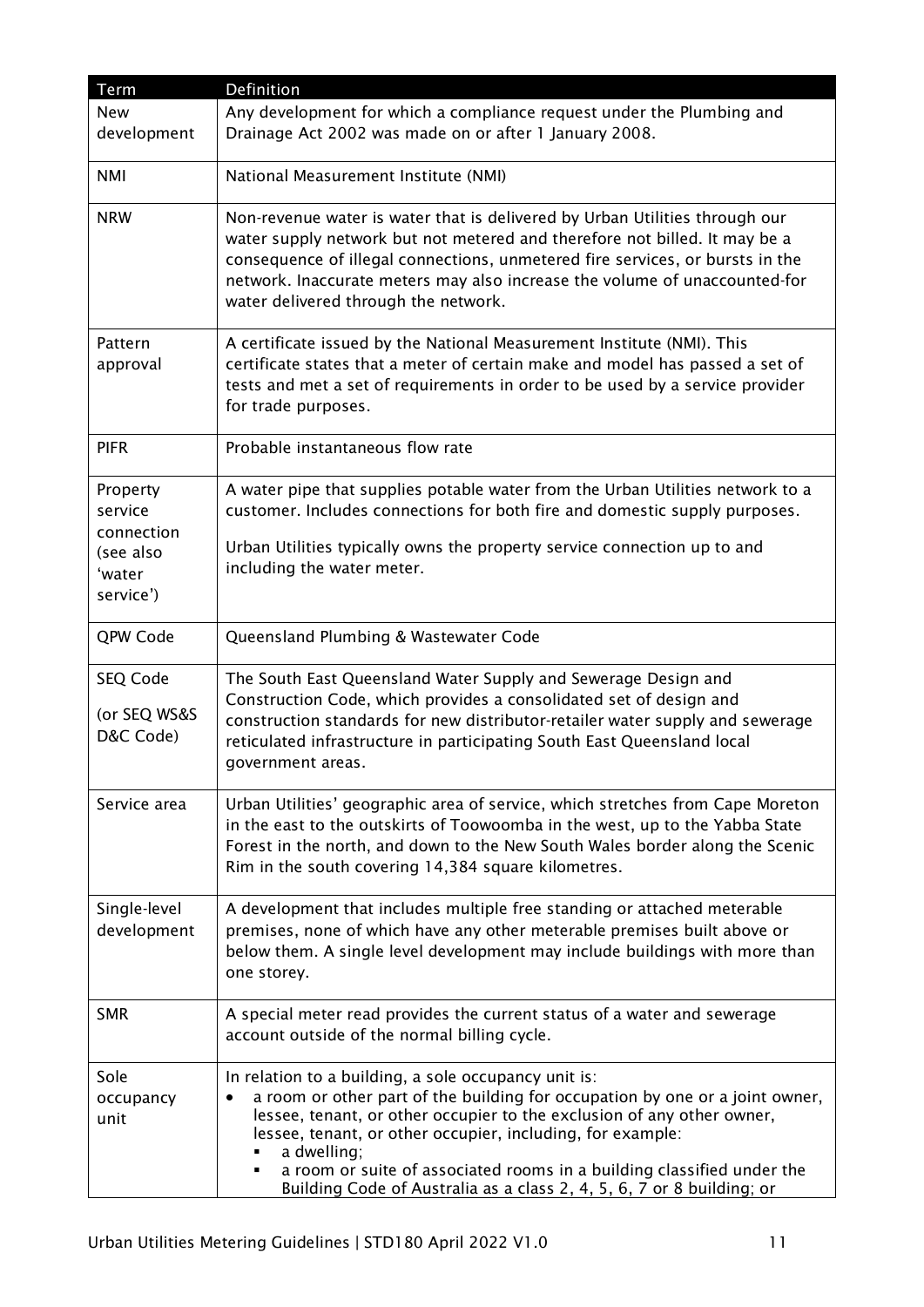| Term                      | Definition                                                                                                                                                                                                                                                                      |
|---------------------------|---------------------------------------------------------------------------------------------------------------------------------------------------------------------------------------------------------------------------------------------------------------------------------|
|                           | any part of the building that is a common area or common property.                                                                                                                                                                                                              |
| Strata title              | Strata title is a form of individual ownership of units within a shared facility.                                                                                                                                                                                               |
|                           | Strata titled developments - such as a townhouse, or multi-level apartment<br>building - typically consist of units incorporating individual allotments with<br>their own individual title registered at the Titles Office for the purpose of sale.                             |
| Storey                    | A single level within a multi-level building.                                                                                                                                                                                                                                   |
| Submeter                  | A submeter is an individual meter which measures water consumption by a lot<br>within a strata subdivided development. Submeters are installed 'downstream'<br>of the master meter, which measures the total supply of water into a building.                                   |
| Unrestricted<br>access    | The term unrestricted access for submeter and AMR installations means a<br>location that:                                                                                                                                                                                       |
|                           | provides safe and ergonomic access to Urban Utilities personnel to inspect,<br>maintain or replace the asset                                                                                                                                                                    |
|                           | is installed in common areas of the development<br>$\bullet$                                                                                                                                                                                                                    |
|                           | is unobstructed by fencing, vehicles, equipment or vegetation<br>$\bullet$                                                                                                                                                                                                      |
|                           | is located in an area that does not require key, swipe card access or pin<br>$\bullet$<br>code access                                                                                                                                                                           |
|                           | is located outside the development's security systems<br>٠                                                                                                                                                                                                                      |
|                           | is at ground level<br>$\bullet$                                                                                                                                                                                                                                                 |
|                           | is accessible 24/7 without reliance on non-Urban Utilities personnel such as<br>$\bullet$<br>building managers, building security guards, or Body corporate managers<br>to facilitate access.                                                                                   |
| <b>WSAA</b>               | Water Services Association of Australia                                                                                                                                                                                                                                         |
| Water service<br>charge   | A fixed charge to pay for the maintenance and distribution network that<br>delivers water to a customer within our service area. It is a fixed charge billed<br>in arrears each quarter.                                                                                        |
| Water<br>approval         | Urban Utilities is the assessment authority for the water supply and sewerage<br>aspects of development within our service area. Assessments are undertaken in<br>accordance with a legislated water approval process.                                                          |
|                           | A water approval is granted by Urban Utilities and required where the demand<br>on the water or sewerage network changes as a result of development activities<br>(new connections or disconnections), or where an existing connection is altered<br>in some way (alterations). |
| Water service             | A water pipe that supplies potable water from the Urban Utilities network to a<br>customer. Includes connections for both fire and domestic supply purposes.                                                                                                                    |
|                           | Urban Utilities typically owns the property service connection up to and<br>including the water meter.                                                                                                                                                                          |
| Water service<br>provider | The entity registered under the Water Supply (Safety and Reliability) Act 2008<br>as the water service provider for retail water services for the premises.                                                                                                                     |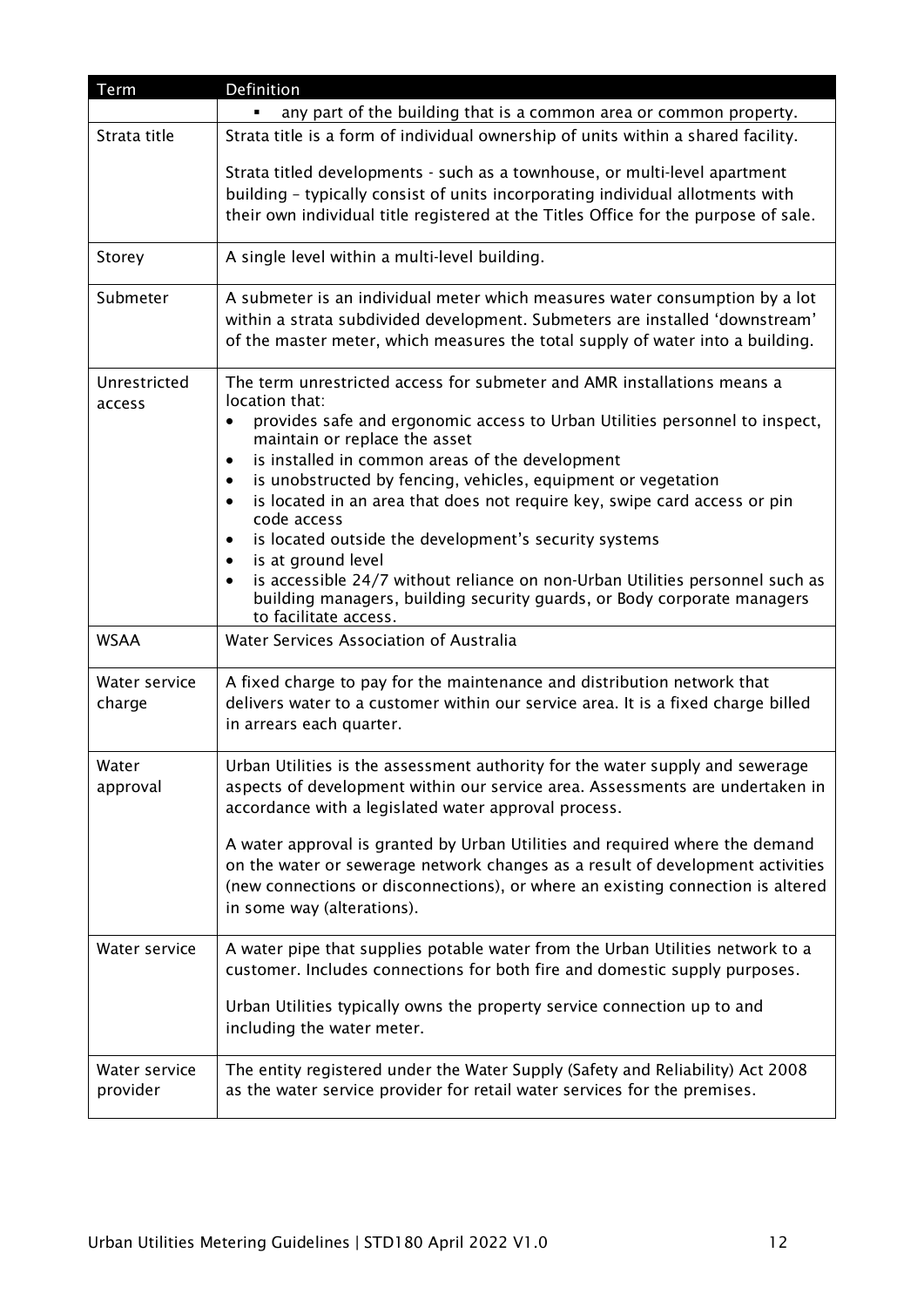# <span id="page-12-0"></span>1 Guideline summary

This guideline has been published for our customers including property owners and tenants, as well as property developers, building managers, hydraulic consultants, engineers and plumbers. It details metering requirements for new and existing land use within our service area, and explains the selection, design, installation and maintenance of water meters. It also examines the billing outcomes of various metering arrangements.

These guidelines are intended to explain our approach to metering and billing, and inform and support metering decisions for developers, engineers, architects, hydraulic consultants and plumbers, as well as property owners and building managers.

# <span id="page-12-1"></span>1.1 Metering

#### <span id="page-12-2"></span>1.1.1 What is a water meter?

A water meter is a device that is used to measure the cumulative flow of water.

- Each property within Urban Utilities' water supply Connection Area has, or is entitled to have, a water service. A water service is a pipe, unique to each property, which connects the property to Urban Utilities' reticulated water supply network.
- Urban Utilities requires the installation of an approved meter on each water service.
- Typically, the pipe between our network and the meter ('upstream' of the meter) is owned and maintained by Urban Utilities, while the pipe between the meter and a customer's plumbing fixtures (such as a tap) is owned and maintained by the property owner ('downstream' of the meter).
- The meters are used to measure and record the volume of water supplied to each customer (being the owner or occupant of each property). A meter is typically either mechanical or electrical.

For most residential properties, the water meter is small diameter (20mm or 25mm) can be found in a small box, flush with ground level, in the space between the road and property boundary. Small diameter meters are commonly positioned in the verge but in some locations may be visible in a footpath. Larger water meters are typically installed within private property.

#### <span id="page-12-3"></span>1.1.2 What are water meters used for?

Meters are primarily used by Urban Utilities to charge customers for the water they use (measured as a volume and detailed as '*Water Usage*' in a customer's bill).

In addition to customer billing, meters enable our management of the water supply network by helping to detect leaks (which can occur within the reticulated water supply network managed by Urban Utilities, as well as within the private plumbing of our customers), unlawful water use and areas of high water demand. Accurate, individualised metering of customers within Urban Utilities' service area improves billing equity for all our customers.

In certain circumstances, a second tier of metering calling 'submetering' may be used to measure the water supplied to each customer within a shared land-use or building (such as a residential apartment building).

#### <span id="page-12-4"></span>1.1.3 The water supply network and private plumbing

Meters (and submeters) are located at the interface of Urban Utilities' water supply network and a customer's private plumbing.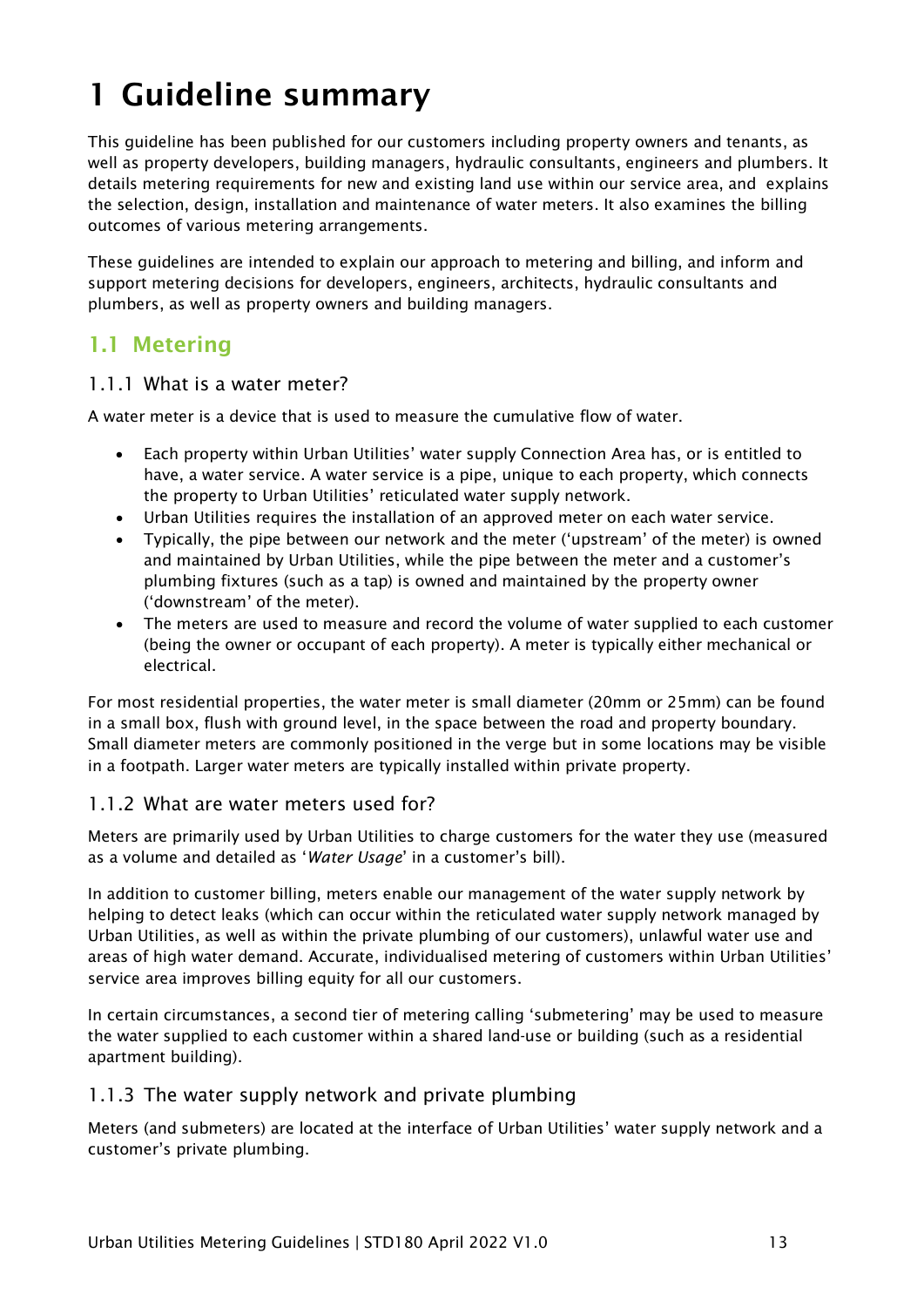- Urban Utilities owns and operates the water supply (and wastewater) networks, which transport potable water to (and wastewater from) our customers. (Note: a change to these networks of infrastructure may be undertaken by developers via the legislated water approval process).
- The five (5) local councils within our geographic area each maintain a plumbing department, which is responsible for overseeing the installation and compliance of private plumbing within new developments.
- Private plumbing includes all internal fixtures (such as taps, sinks, showers, basins and latrines) and the internal pipework which supports them.

#### <span id="page-13-0"></span>1.1.4 Customer service standards

Urban Utilities' [Residential and Business](https://urbanutilities.com.au/contact-us/our-commitment-to-you) Customer Charters outline our customer service standards. Those standards include minimum water supply pressures which must be supplied to customers, and which are measured at the meter. Urban Utilities provides a *minimum* of 210 kPa at the meter for each customer in our water connection area<sup>[2](#page-13-4)</sup>. We also seek to design and operate the water supply network to a *maximum* pressure of 550 kPa. However, in some areas of the network (typically low-lying suburbs), pressures over 550 kPa do occur.

# <span id="page-13-1"></span>1.2 Billing

Urban Utilities relies on water meters to bill our customers accurately using property or lot-based billing. As a rule, one (1) customer account is created and one (1) bill is issued per quarter for each lot within our service area.

A unique meter measuring the water used by each lot and plan is required in order to bill each account.

## <span id="page-13-2"></span>1.3 Metering new developments

#### <span id="page-13-3"></span>1.3.1 Water approval process

Urban Utilities is the assessment manager for water supply and wastewater servicing-related aspects of development within the Brisbane, Ipswich, Scenic Rim, Somerset and Lockyer Valley local government areas. Assessments are undertaken in accordance with a legislated ['water](https://www.urbanutilities.com.au/development-services/help-and-advice/water-approvals)  [approval'](https://www.urbanutilities.com.au/development-services/help-and-advice/water-approvals) process. A water approval is required where the demand on the water supply or sewerage network changes as a result of development activities, or where an existing connection or associated infrastructure is altered in some way.

Applications for new or altered connections and disconnections are assessed against Urban Utilities' performance requirements, including (but not limited) to the following:

- SEQ WS&S D&C Code
- [Urban Utilities' Customer Service Standards](https://www.urbanutilities.com.au/about-us/corporate-information/publications) contained within our Customer Charters
- [Water Netserv Plan \(Part A\) -](https://www.urbanutilities.com.au/development-services/help-and-advice/water-netserv-plan) Connections Policy

A water approval issued in support of a development will include conditions, including requirements for water supply and/or wastewater easements. For more information on how to

<span id="page-13-4"></span><sup>&</sup>lt;sup>2</sup> Excluding trickle-feed areas, typically found in rural parts of South East Queensland and designated lowpressure zones.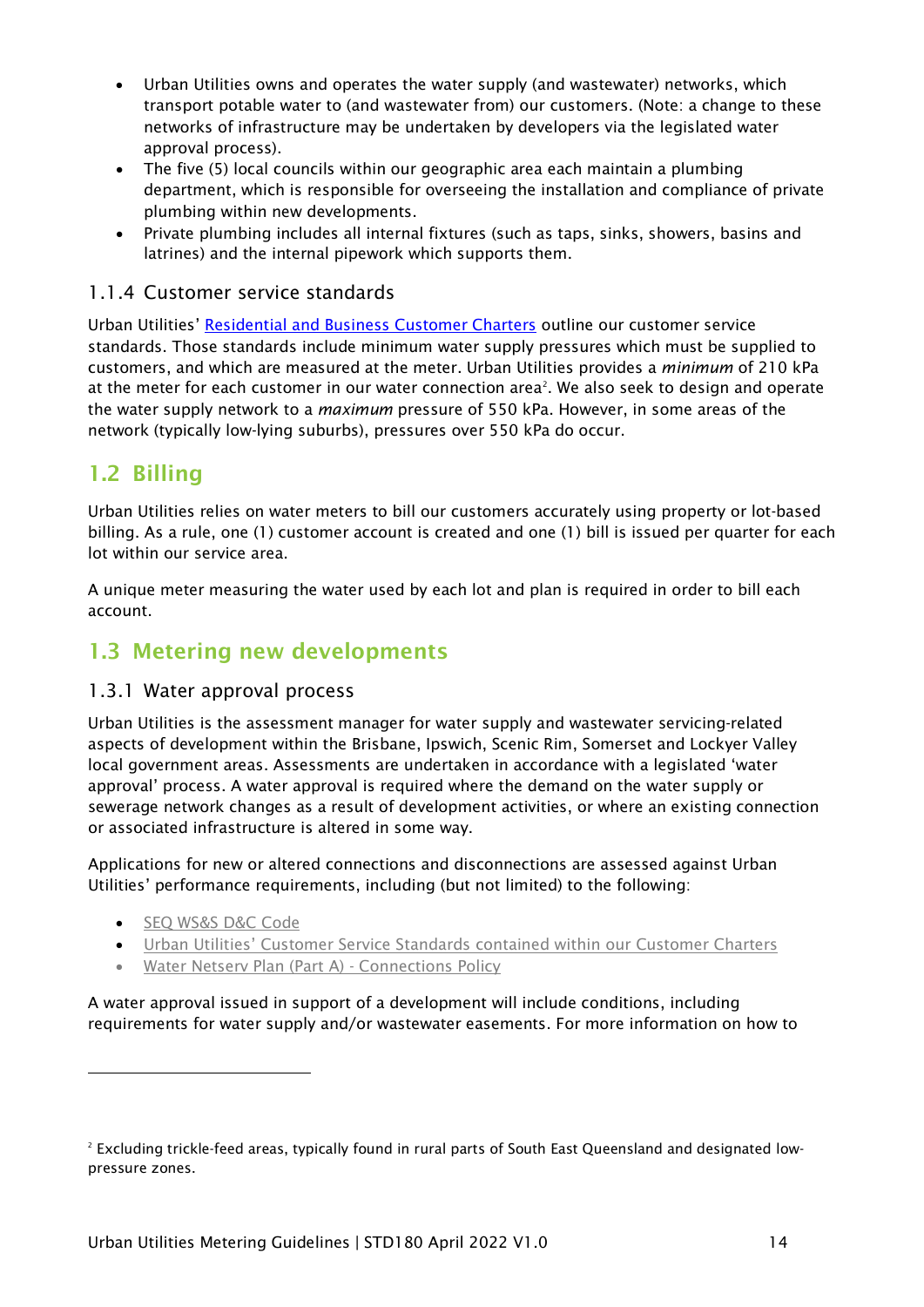apply for a new or altered connection or disconnection, visit [www.urbanutilities.com.au/development.](http://www.urbanutilities.com.au/development)

#### <span id="page-14-0"></span>1.3.2 New connections

Water services and water meters form part of Urban Utilities' infrastructure. Where developers or building owners install new or altered meters in accordance with this guideline, Urban Utilities will:

- assume ownership of the meter(s)<sup>[3](#page-14-4)</sup>
- create a new account and issue a bill for each new lot to each owner or occupier; and
- maintain and replace the meters (if required).

# <span id="page-14-1"></span>1.4 Related standards and legislation

Meters typically represent the interface between Urban Utilities' water supply network, and the private plumbing internal to individual properties.

#### <span id="page-14-2"></span>1.4.1 Legislative context

There are general provisions relating to water meters found in the SEQ Water Act which states that:

- Urban Utilities may accept meter reading by customer (see section 99AFA)
- meters must be read annually (section 99AG)
- methods and basis of charging (section 99AH)
- special meter readings (section 99AI).

There are also provisions about meter testing that can be found in the SEQ Water Act regarding:

- meter accuracy testing at customer's request (section 99AJ)
- when a meter taken to register accurately (section 99AK)
- extent of inaccuracy (section 99AL)
- notice of test results (section 99AM)
- refund and bill adjustments if inaccuracy (section 99AN)
- testing instruments (section 99AO).

Provisions about powers and access to water meters can be found in the Water Supply Act.

#### <span id="page-14-3"></span>1.4.2 Related standards and guidelines

This guideline must be read in conjunction with the following applicable standards and legislation:

- Plumbing Code of Australia
- QPW Code
- Applicable Australian Standards, including:
- AS/NZS 3500
- AS 3565 (Meters for Water Supply)
- AS 2118 & AS 2419 (Fire System Design Standards)
- AS/NZA 2845 (Backflow Prevention Standards)
- SEQ Code
- Building Code of Australia.

<span id="page-14-4"></span><sup>3</sup> Developers are responsible for maintaining all new infrastructure for a fixed maintenance period – typically 12 months.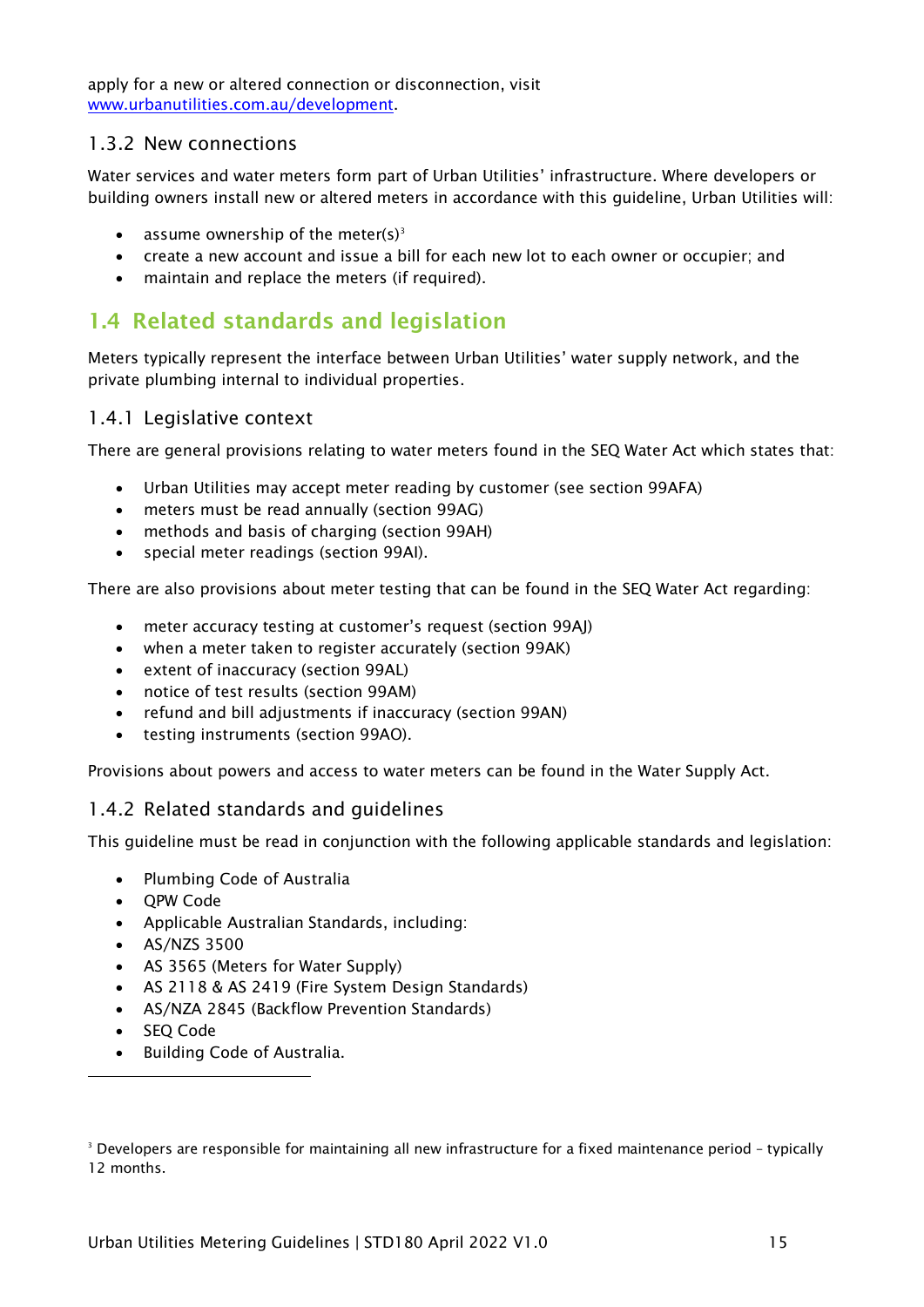

<span id="page-15-2"></span>Figure 1 Urban Utilities' geographic area

# <span id="page-15-0"></span>2 Metering overview

A water meter is a device that is used to measure the cumulative flow of water over time. Water distributor-retailers across Australia require the installation of approved water meters to measure the volume of water supplied through the water network (via a water service) to a customer.

Our approved water meters come in a range of sizes, formats and technologies. Each water meter installed must be appropriate for measuring the anticipated flow and volume of water a customer will use. Complex developments (such as mixed-use residential and commercial precincts) typically require more complex metering configurations.

All meters servicing new developments must be installed through the water approval process (see Section [1.3.1\)](#page-13-3). Urban Utilities will consider variations to the requirements of this guideline on a case-by-case basis (facilitated via a 'design variation' in the water approval process).

# <span id="page-15-1"></span>2.1 Metering design principles

The national code which forms a basis of general requirements for the design of water supply infrastructure across Australia is the Water Supply Code of Australia (Part 1: Planning and Design).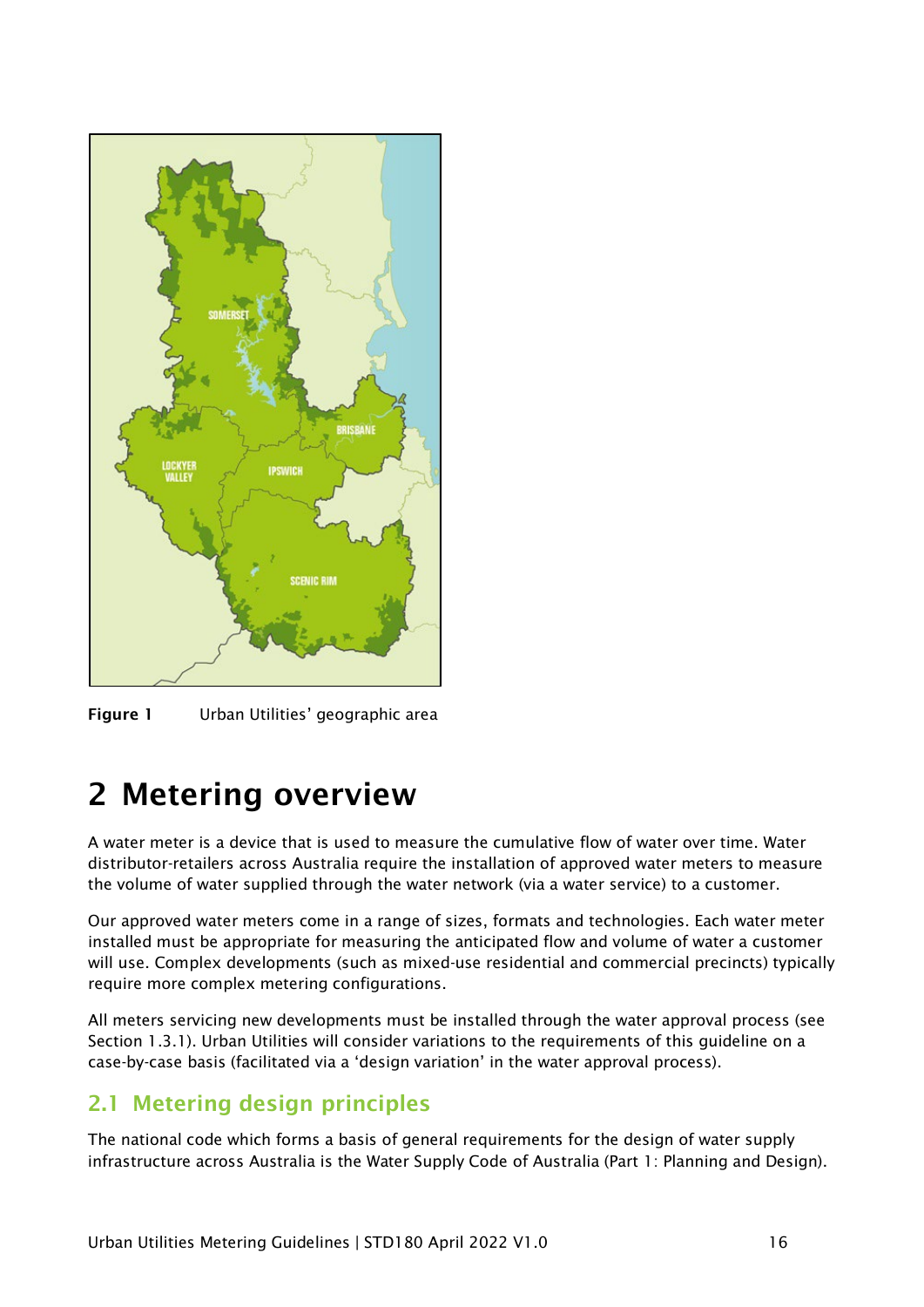In South East Queensland, distributor-retailers like Urban Utilities adopted a locally specific version of this code which is known as the SEQ Water Supply & Sewerage Design & Construction Code.

There are two written design codes that are relevant:

- 1. SEQ Code
- 2. Associated SEQ Code Design Criteria.

Both documents reference additional 'water agency requirements' to assist with the design and installation of water meters. For Urban Utilities, those requirements are established in is this document.

## <span id="page-16-0"></span>2.2 Meter configuration

Meters selected for new developments must be installed to correctly measure water consumption for each customer. This guideline defines the required metering configurations for different land use types.

Meter configuration is defined by the following variables:

- meter location(s)
- meter sizing
- meter access arrangements.

#### <span id="page-16-1"></span>2.3 Meter types

All meters owned and maintained by Urban Utilities are categorised as either master meters or submeters, defined according to the land use type they service.

#### <span id="page-16-2"></span>2.3.1 Master meters

A master meter is a meter which is configured to measure the total volume of water delivered to a particular property or building.

Master meters are typically installed at the property boundary. They are also sometimes referred to as 'head' meters.

- For most residential homes, where a single water meter is installed, that meter is in effect the master meter. Meters for individual residential homes are commonly installed below ground within a black or blue meter box.
- For a CTS, the master meter is always located upstream of any installed submeters (see below). By design, the master meter will measure all water passing through the submeters. Master meters servicing a CTS are typically used to calculate common water usage (such as water used for pools or gardens) and may also detect leaks or faults in the submeters downstream.

The following table presents an overview of configuration requirements for the installation of master meters.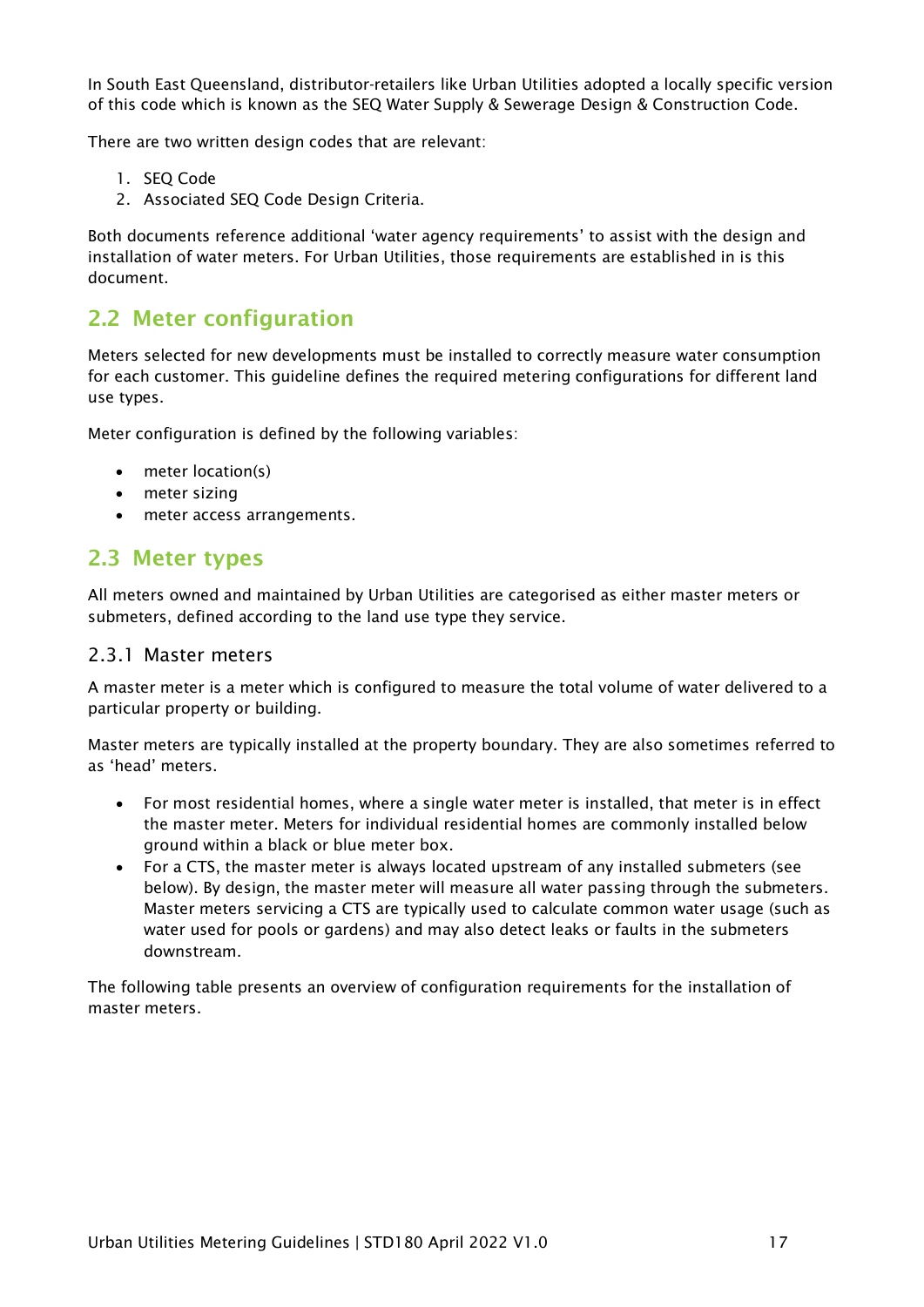<span id="page-17-0"></span>

| Table 2<br>Master meter configuration summary |  |
|-----------------------------------------------|--|
|-----------------------------------------------|--|

|                    | <b>Master meter size</b>                                                                                                                                                                                                                                                                                                                                                                                                                                                                                                                                                                                                                                                                |                                                                                                                                                                                                                                                                                                                                                                                                                                                                                                                                                                                                                                                                                                                                             |  |  |  |
|--------------------|-----------------------------------------------------------------------------------------------------------------------------------------------------------------------------------------------------------------------------------------------------------------------------------------------------------------------------------------------------------------------------------------------------------------------------------------------------------------------------------------------------------------------------------------------------------------------------------------------------------------------------------------------------------------------------------------|---------------------------------------------------------------------------------------------------------------------------------------------------------------------------------------------------------------------------------------------------------------------------------------------------------------------------------------------------------------------------------------------------------------------------------------------------------------------------------------------------------------------------------------------------------------------------------------------------------------------------------------------------------------------------------------------------------------------------------------------|--|--|--|
| Design<br>criteria | Small diameter meters (20, 25 &<br>32mm)<br>typically for a detached dwelling                                                                                                                                                                                                                                                                                                                                                                                                                                                                                                                                                                                                           | Large diameter meters (50mm and<br>larger)<br><b>Typically for attached dwellings</b><br>(CTS) and commercial or industrial<br>land use                                                                                                                                                                                                                                                                                                                                                                                                                                                                                                                                                                                                     |  |  |  |
| Location           | The meter must be positioned<br>outside the property boundary, a<br>maximum of 50mm off the property<br>boundary, and a minimum of 300mm<br>offset from an adjacent property<br>boundary.<br>The meter should be installed on the<br>opposite side of the lot to the<br>electrical service pillar-box, where<br>applicable.<br>The meter should be fitted at right-<br>angles (perpendicular) to the water<br>main, in line with the tapping (point<br>of connection).<br>When relocating water meters (to<br>accommodate new driveways, access<br>paths, or similar) a maximum lateral<br>deviation of 600mm from the point<br>of connection to the main is<br>permitted. <sup>4</sup> | Large diameter meters should be<br>located within private property at the<br>front of the building and close to the<br>front boundary.<br>Where a master meter cannot be<br>located within 2 metres of the<br>property boundary or where<br>unrestricted physical access cannot<br>be provided, the meter may be<br>placed within the building. Any<br>pipework internal to the property and<br>between the Urban Utilities water<br>service and the master meter is to be<br>owned and maintained by the<br>property owner <sup>5</sup> . The meter remains<br>the property of Urban Utilities.<br>In these instances, large diameter<br>water services may terminate in the<br>footway approximately 250mm from<br>the property boundary. |  |  |  |
| Position           | Small diameter meters shall be<br>housed in polyethylene meter boxes<br>located below ground in the footway<br>adjacent to the property boundary.<br>The meter box lid should be flush<br>(level) with the finished ground level.<br>Meter boxes must not be installed in<br>walkways or other areas where they<br>would cause a potential hazard.                                                                                                                                                                                                                                                                                                                                      | Large diameter meters are typically<br>installed above-ground. The meter<br>assembly must be fully supported,<br>between 150mm and 300mm from<br>the finished ground level.<br>Refer to Urban Utilities' Standard<br>Water Meter Arrangement Drawings<br>for further assembly details.                                                                                                                                                                                                                                                                                                                                                                                                                                                      |  |  |  |

<span id="page-17-1"></span><sup>4</sup> If relocation of the meter requires in a deviation greater than 600mm, a disconnection and new connection to the main will be required.

<span id="page-17-2"></span><sup>5</sup> All pipes and fittings inside the property boundary (excluding the water meter and its valves, strainer and disassembly joints) belong to the property owner. The property owner is responsible for associated maintenance. The property owner must ensure that any leaks occurring between the property boundary and the water meter are repaired promptly.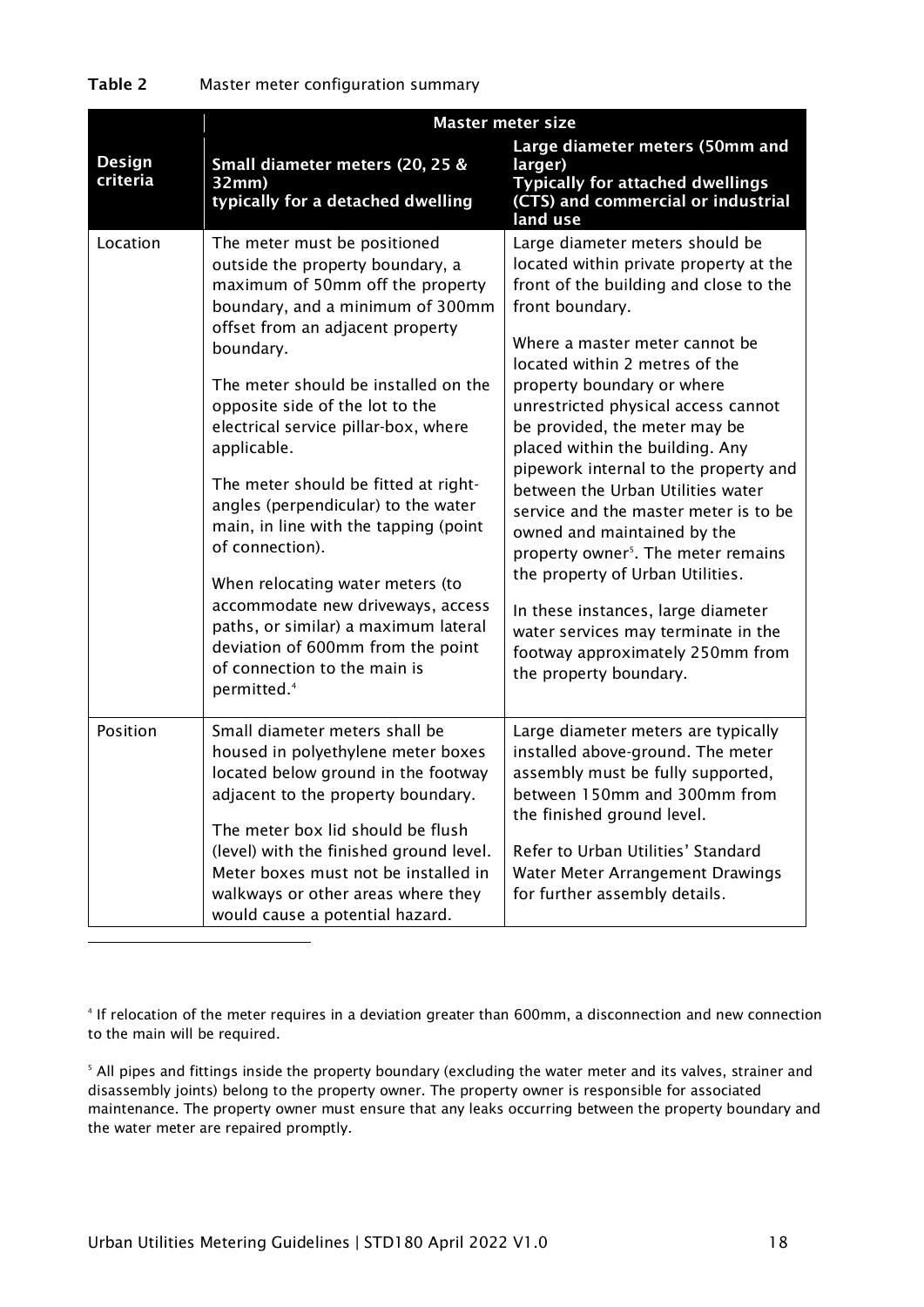|                    | <b>Master meter size</b>                                                                                                                                                                                                                                                                                                                                                                                                |                                                                                                                                                                                                                         |  |  |  |  |
|--------------------|-------------------------------------------------------------------------------------------------------------------------------------------------------------------------------------------------------------------------------------------------------------------------------------------------------------------------------------------------------------------------------------------------------------------------|-------------------------------------------------------------------------------------------------------------------------------------------------------------------------------------------------------------------------|--|--|--|--|
| Design<br>criteria | Small diameter meters (20, 25 &<br>32mm)<br>typically for a detached dwelling                                                                                                                                                                                                                                                                                                                                           | Large diameter meters (50mm and<br>larger)<br><b>Typically for attached dwellings</b><br>(CTS) and commercial or industrial<br>land use                                                                                 |  |  |  |  |
|                    | Meter boxes must not be installed in<br>driveways or vehicle crossovers.                                                                                                                                                                                                                                                                                                                                                |                                                                                                                                                                                                                         |  |  |  |  |
| Design             | The installation of small diameter<br>meters (up to 32mm in size) is<br>governed by the SEQ Code.<br>Details of 20mm and 25mm water<br>meter connections and associated<br>water services shall comply with the<br>details shown on drawings series<br>SEQ-WAT-1106 through 1110 sets.<br>See further design requirements for<br>water services in section 5.11.3<br>(Services, outlets and meters) of the<br>SEQ Code. | The meter assembly must be fully<br>supported, between 150mm and<br>300mm from the finished ground<br>level.<br>Refer to Urban Utilities' Standard<br>Water Meter Arrangement Drawings<br>for further assembly details. |  |  |  |  |
| <b>Access</b>      | The meter must be readily accessible<br>for reading, maintenance, and<br>replacement.<br>The meter assembly must not be<br>encased in concrete or made<br>otherwise inaccessible.                                                                                                                                                                                                                                       | Master meters should be installed in<br>a location which provides<br>unrestricted physical access.<br>Where unrestricted physical access<br>cannot be provided, AMR technology<br>is required.                          |  |  |  |  |

#### <span id="page-18-0"></span>2.3.2 Submeters

A submeter is a water meter positioned downstream of a master meter which measures the volume of water delivered to an individual property (such as a strata title apartment) within a property or building. Submeters may also be used to meter shared facilities within a property or building (such as pools, gyms and hot water systems).

The metering of a property within a building enables the billing of individual customers, improving billing equity and encouraging water efficiency.

All submeters must be installed by a licensed plumber. Detailed guidance on the design and installation requirements for submetering is provided in this document (see section [6\)](#page-39-2).

# <span id="page-18-1"></span>2.4 Meter size

A meter's size is most commonly a reference to its diameter, typically measured in millimetres. Larger diameter meters are used to measure larger flow rates.

- Meters that are over-sized typically fail to record the true volume of water that passes through a water service and will not be accepted by Urban Utilities.
- Meters that are under-sized may restrict flow or reduce the available water pressure in a water service.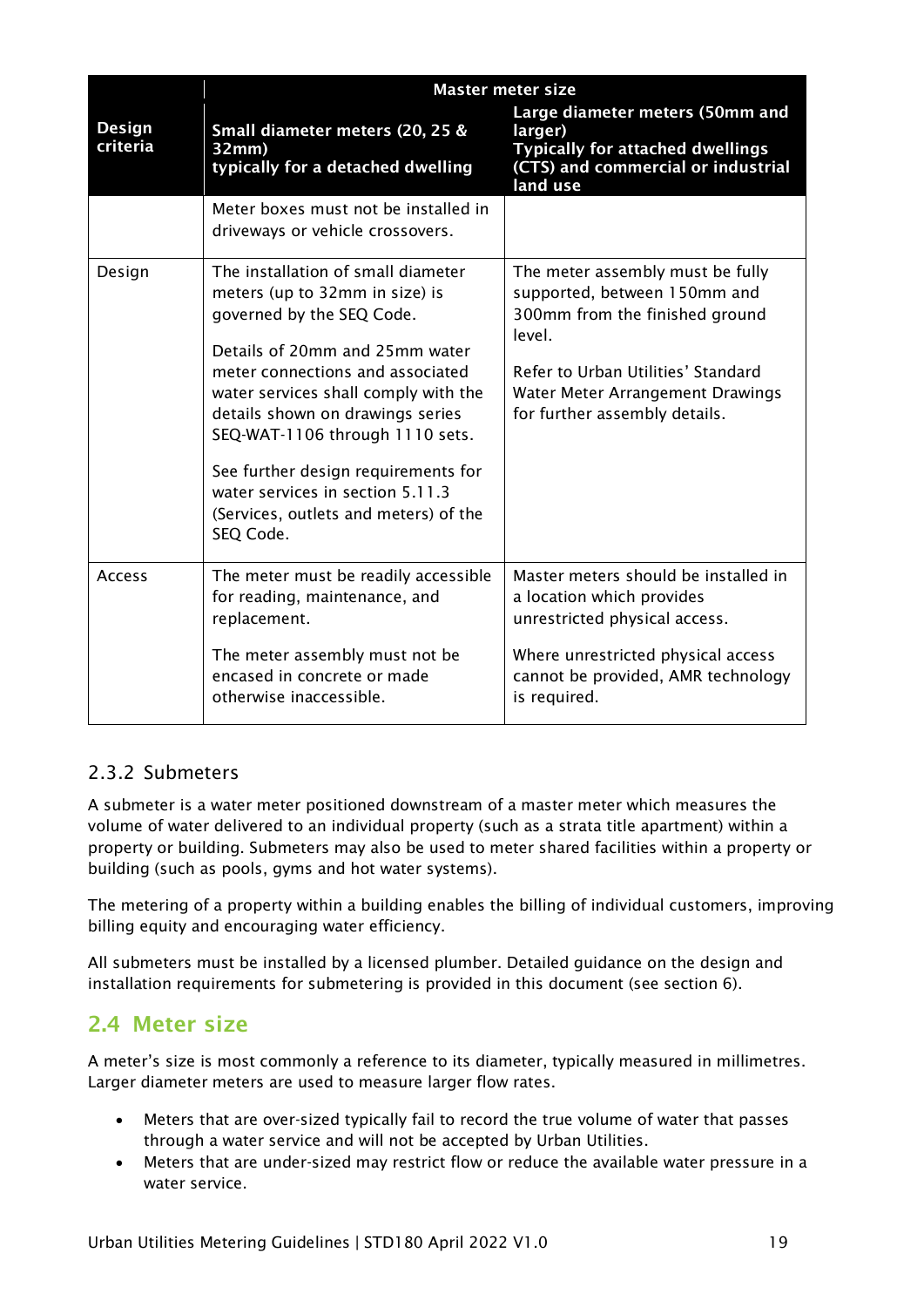• Meters which are not properly configured may prevent the billing of water consumption that is required by Urban Utilities.

Meter size may also refer to the physical space that is required for the installation and housing of a meter. Large diameter meters often take up a significant physical space which developer must make provision for in the design of a new property or building.

# <span id="page-19-0"></span>2.5 Meter technology

#### <span id="page-19-1"></span>2.5.1 Mechanical meters

Mechanical meters have internal moving mechanisms which are used to measure and record water as it passes through the meter. Most of the older and small-diameter meters across our network, owned and maintained by Urban Utilities are mechanical meters.

The advantage of a mechanical meter is its simple, low-cost structure and reliable operation. Conversely, mechanical meters typically have a narrow measurement range and reduced accuracy at low flow rates. Mechanical meters must be read manually, which increases the costs of data collection.

#### <span id="page-19-2"></span>2.5.2 Electronic meters

Electronic water meters are a more recent type of metering instrument which is electronic (rather than mechanical). Rather than an internal moving mechanism, electronic meters use fluidic measurement, electromagnetic measurement or ultrasonic measurement to measure and record the flow of water. Many new meters installed by Urban Utilities are electronic meters – particularly larger meters.

#### <span id="page-19-3"></span>2.5.3 Smart meters

A smart water meter represents a further advance on electronic metering. A smart meter is a device that automatically records the flow of water, but which also has the ability to electronically report water consumption data back to both the service provider and the customer.

Many water utilities in Australia are in the early phases of trialling smart metering. As the technology progresses, smart metering will help service providers and customers detect leaks early, provide data at regular intervals to customers, encourage reductions in water consumption and assist in managing the broader water network.

# <span id="page-19-4"></span>2.6 Meter access

For single residential lots, meters must be installed in a location which ensures unrestricted physical access.

For other land use types, where meters cannot be installed with unrestricted physical access, AMR systems may be required. See section [8](#page-50-0) for further details.

# <span id="page-19-5"></span>2.7 Meter ownership

Urban Utilities is the owner of all meters and submeters installed in accordance with this guideline and will operate them in accordance with the *SEQ Water Act* for the purpose of measuring volumes of water consumption.

For developments constructed after 1 January 2008, pipes and any fittings downstream of the master meter or between the master meter and the submeter assembly as well as downstream the submeter assembly shall remain the property of the building owner for maintenance and replacement purposes.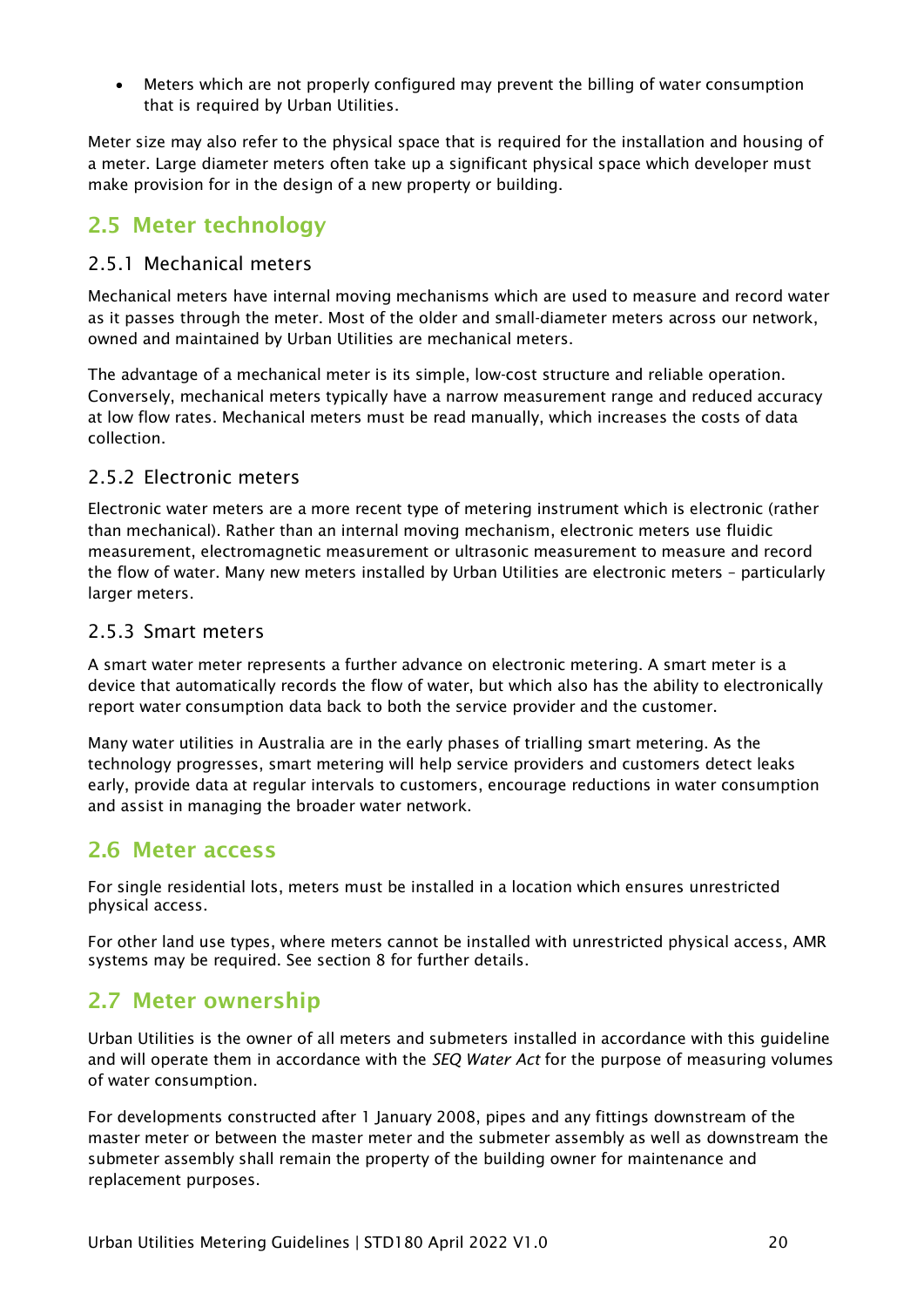Once installed and off-maintenance, all meters will be maintained and replaced periodically by Urban Utilities at no cost to the owner unless the building owner has altered the meter or made it inaccessible.

# <span id="page-20-0"></span>3 Billing rules

#### <span id="page-20-1"></span>3.1 Billing overview

There are two types of charge levied by Urban Utilities and detailed in our bills to customers.

- 1. *Service charges*, for the provision of water supply and wastewater services (also called 'fixed' charges or 'access' charges);
- 2. *Consumption charge*s, relating to the volume of water drawn from the network via a water service.

Urban Utilities' bills are issued on a quarterly basis. Our bills are issued for a combined water meter reading period (consumption charges) and service charge period (service charges). Both charges are billed and paid in arrears.

# <span id="page-20-2"></span>3.2 Service charges

Service charges are billed in arrears for each quarter, and include:

- Water service charge for the maintenance and distribution network that delivers water to your business.
- Sewerage service charge for the sewage treatment, maintenance and the distribution network that removes sewage from your property.

#### <span id="page-20-3"></span>3.2.1 Application of service charges

The *SEQ Water Act* enables Urban Utilities to charge for a customer '*being able to be provided with the service',* which is referred to as a '*fixed access charge*' (section 99AV). This is called a '*service charge*' on our bills.

Where a customer (typically the owner of a property) is connected to the water supply and/or wastewater networks, service charges are applied as the property is 'able to be provided' with those services.

The following table sets out the billing rules defining the application of service charges within the Urban Utilities' geographic area. Urban Utilities will reference up-to-date details of our infrastructure networks when applying service charges to properties within our geographic area.

#### <span id="page-20-4"></span>Table 3 Explanation of service charges and their application by Urban Utilities

| <b>Property detail</b>    | Criteria for application of service charges                                                                                                                                               | Service charges? |
|---------------------------|-------------------------------------------------------------------------------------------------------------------------------------------------------------------------------------------|------------------|
| Existing<br>connection(s) | The property is connected to the relevant service via a<br>unique (individual) connection (includes 'trickle feed'<br>and designated low-pressure water supply areas).<br>Service charges |                  |
|                           | The property is connected to the relevant service via a<br>shared connection (such as a combined drain for<br>wastewater, or offline main for water supply).                              | apply            |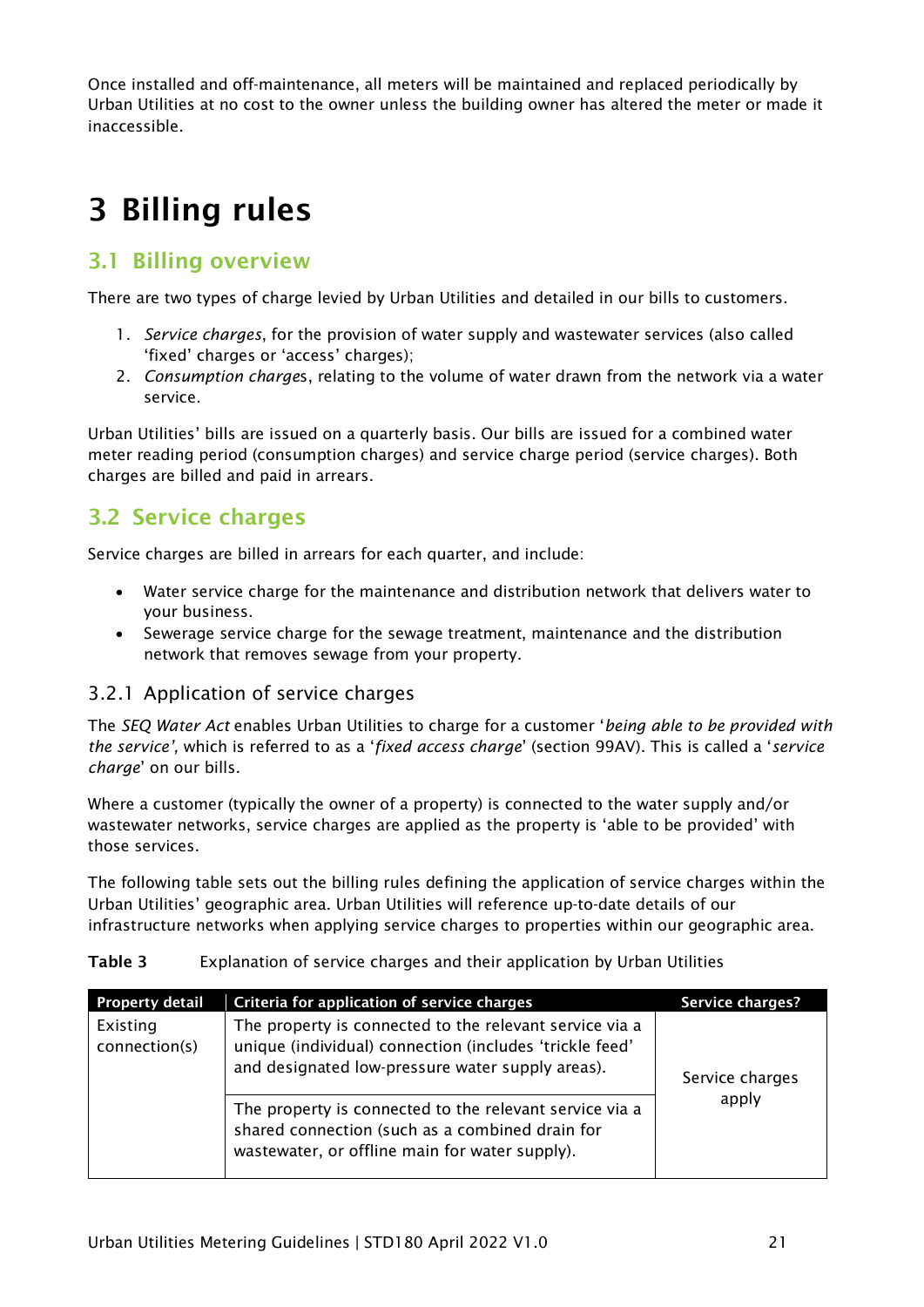| Property detail | Criteria for application of service charges                                      | Service charges? |
|-----------------|----------------------------------------------------------------------------------|------------------|
|                 | The property is connected to the relevant service via a                          |                  |
|                 | unique (individual connection) but the service is not in<br>use by the customer. |                  |
|                 |                                                                                  |                  |

Urban Utilities commonly extends our water supply and wastewater networks over time, supporting growth and development activity in line with local government land-use planning. The details of our intended expansion of the water supply and wastewater networks are published in our Water Netserv Plan.

Where *new* lots (properties) are created through the development process, those lots will be assessed against the criteria established above and service charges applied accordingly. Existing properties without a connection will be obligated to pay service charges once a connection is provided.

# <span id="page-21-0"></span>3.3 Consumption charges

Water consumption charges are for the volume of water supplied to a customer. The cost of that volume of water is made up of several parts.

- A State bulk water charge, which covers the cost of treated water that Urban Utilities buys from the State government. It is charged per kilolitre (kL) of water consumed  $(1kL = 1000$ litres).
- Tiered consumption charges where water consumption is scaled so that the more water you use the more you pay. These charges encourage residents to use water efficiently, and ensure high-volume users contribute proportionate to their use. It is charged per kilolitre (kL) of water used.
- Tiered consumption thresholds where thresholds and charges are divided into the two tiers on a per annum basis and are in addition to the State bulk water charge.

Water consumption thresholds are calculated per quarter and will vary depending on the number of days of your quarterly or monthly water meter-reading period. Please refer to the Urban Utilities website for further information. If Urban Utilities believes that a meter connected to its system is functioning inaccurately, we may manually calculate the quantity of water delivered to the customer during a specific period.

#### <span id="page-21-1"></span>3.3.1 Multi-unit developments (residential)

Multi-unit developments are those containing multiple individual dwellings. Multi-unit developments fall into one of three (3) unique categories for billing purposes. Urban Utilities will bill multi-unit developments according to the category that we assign within our internal billing system, which is determined by the age of the building, and whether there is a CTS in place.

- Category A: For multi-unit CTS developments (which are strata title) with submeters installed in accordance with this guideline.
- Each dwelling will have a unique account which is billed from the Urban Utilities submeter.
- Urban Utilities will send a bill to each property owner including individual cold water consumption and service charges.
- We will also send a bill to the body corporate for common water consumption (where applicable) for things like pools, gyms and hot water systems. This common water consumption charge is typically calculated by subtracting the sum of submeter readings from the reading on the master meter.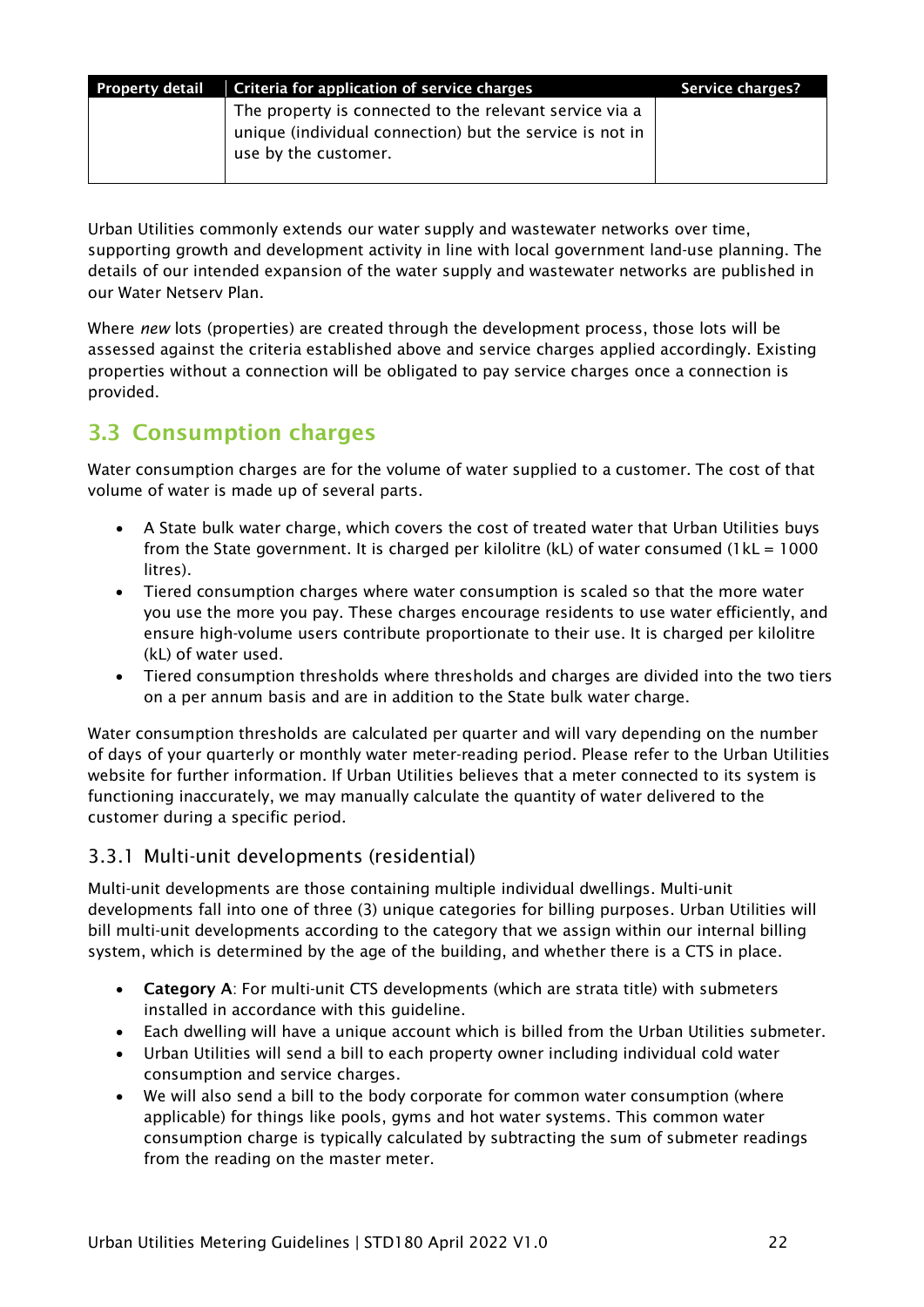- Categories B & C: For multi-unit developments which are non-strata titled, constructed prior to 2008 without submeters installed or with non-conforming submeters installed.
- Urban Utilities will send a single bill for the whole property to the building manager or property owner.
- Where submeters are also installed, we will document a list of the individual cold water consumption from each individual meter on the back of this bill for information purposes.

#### <span id="page-22-0"></span>3.3.2 Lot entitlements

The following information is relevant to each CTS in Queensland registered under the *Body Corporate and Community Management Act 1997*.

Where submeters have not been installed, consumption charges and service charges may be calculated using lot entitlements. Lot entitlements are documented under a community titles scheme and set out each owner's:

- body corporate costs and voting rights
- proportionate share of common property and other assets
- lot value for calculating government rates and other charges.

Lot entitlements are set by the original owner (the developer) when the community titles scheme is established. Lot entitlement schedules for your community titles scheme are recorded in a document called the community management statement.

## <span id="page-22-1"></span>3.4 Billing new accounts

Urban Utilities creates a new account for billing purposes each time a new lot is created. Once installed and a new account created, a new meter is considered registered and 'live' for the purposes of billing when:

- 1. the meter asset details have been entered into the Urban Utilities billing system
- 2. a read of the meter has been recorded.

The following metering information is entered into the billing system for each new meter installed.

- meter type (e.g. domestic supply, AMR, Smart Meter, fire service)
- meter make
- meter serial number
- meter size (mm)
- meter location
- number of dial faces
- the meter installation date
- the meter reading (typically 'zero' on installation)
- meter warranty start date.

# <span id="page-22-2"></span>3.5 Changing ownership

A special meter read (SMR) establishes the status of an Urban Utilities' account outside of the normal billing period.

When an existing property changes ownership (through sale), Urban Utilities typically recommends the completion of a special meter read to resolve outstanding consumption or service charges. This information is used to calculate any outstanding charges to be paid out by the original owner of a property on settlement day. It will also identify any arrears on an existing account.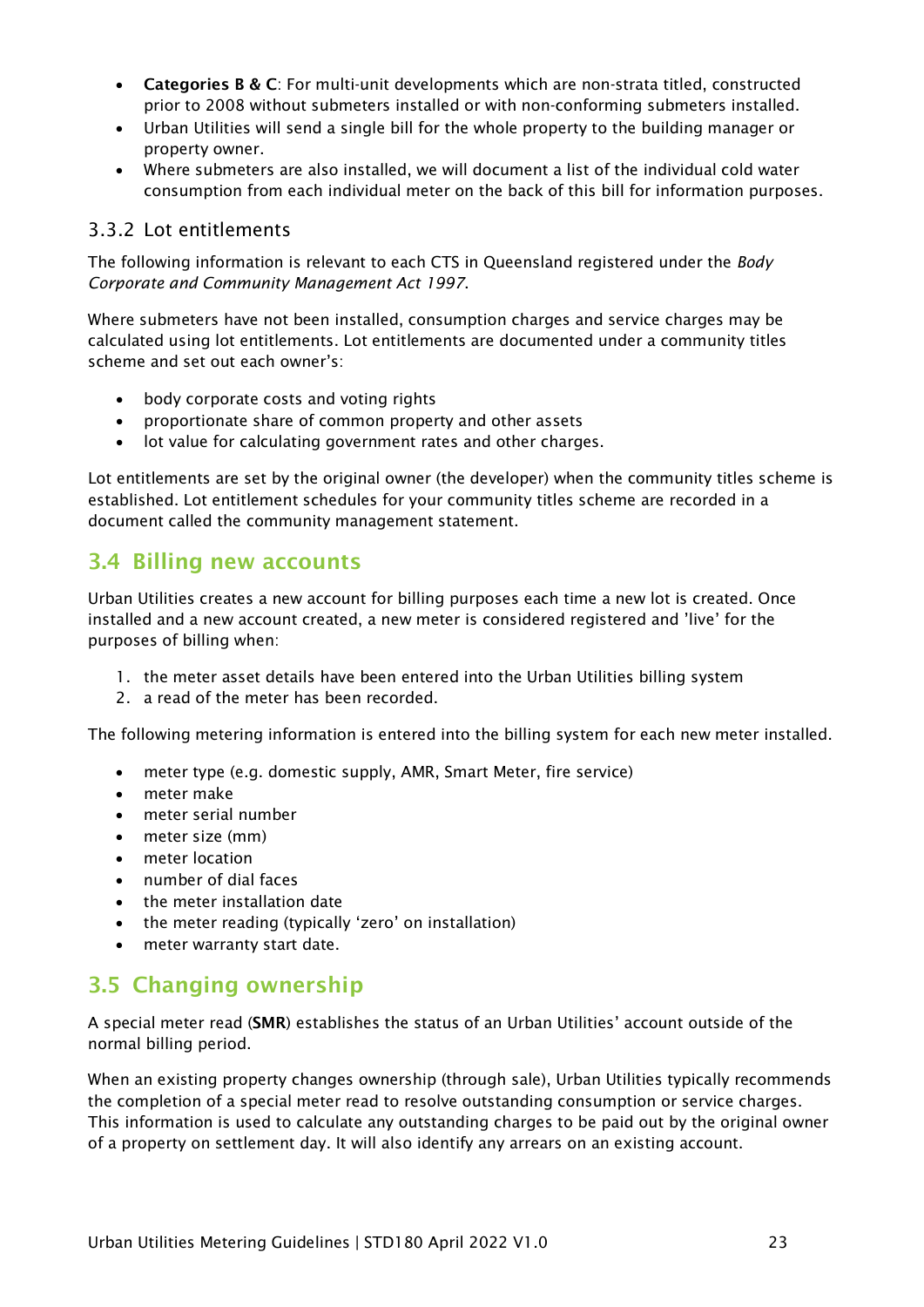For further information, visit [https://urbanutilities.com.au/residential/help-and-advice/buying](https://urbanutilities.com.au/residential/help-and-advice/buying-selling-moving/special-water-meter-read)[selling-moving/special-water-meter-read.](https://urbanutilities.com.au/residential/help-and-advice/buying-selling-moving/special-water-meter-read)

# <span id="page-23-0"></span>4 Metering for developers

The following section details a summary of metering configuration, design and installation requirements for new developments.

# <span id="page-23-1"></span>4.1 Metering principles

Metering within our service area must enable Urban Utilities to operate an optimised billing system in which customers are billed correctly and consistently.

The key to our billing system is property or lot-based billing. This means that for each individually owned property (or each lot and plan number) Urban Utilities will create one account, read a unique meter and issue one bill. To enable this system of billing, the following key principles apply where new or altered metering is introduced.

For any complex land use activities for which specific metering requirements are not itemised in this guideline, the following principles should be adhered to by developers and their consultants.

| Principle                                   | <b>Detail</b>                                                                                                                                                                                                                                                                                     |  |  |  |
|---------------------------------------------|---------------------------------------------------------------------------------------------------------------------------------------------------------------------------------------------------------------------------------------------------------------------------------------------------|--|--|--|
| <b>Billing</b>                              | One [1] meter per lot and plan.                                                                                                                                                                                                                                                                   |  |  |  |
| Submetering - residential<br>development    | Where multiple properties are to be owned and/or managed under a<br>CTS (or equivalent):                                                                                                                                                                                                          |  |  |  |
|                                             | • one master meter for each scheme; and<br>one submeter installed for each lot and plan.<br>$\bullet$                                                                                                                                                                                             |  |  |  |
| Submetering - mixed<br>land use development | For developments involving mixed land use (for example, a<br>residential apartment building with retail tenancies on the ground<br>floor):                                                                                                                                                        |  |  |  |
|                                             | one master meter for each land use type (e.g. one for retail,<br>$\bullet$<br>one for residential); and<br>one submeter installed for each lot and plan.<br>$\bullet$<br>optional submeters for meterable premises.                                                                               |  |  |  |
| Metering - future-<br>proofing development  | Where the initial configuration of land ownership will or may change<br>later (for example, a mixed land use development incorporating a<br>hotel which may be sold to a separate entity later), provision must<br>be made in the design of private plumbing and metering<br>configurations that: |  |  |  |
|                                             | • reflects the initial ownership; and<br>enables reconfigured metering under the likely future<br>$\bullet$<br>ownership arrangements.                                                                                                                                                            |  |  |  |

<span id="page-23-2"></span>

| Table 4 |  | Summary of critical metering principles |
|---------|--|-----------------------------------------|
|---------|--|-----------------------------------------|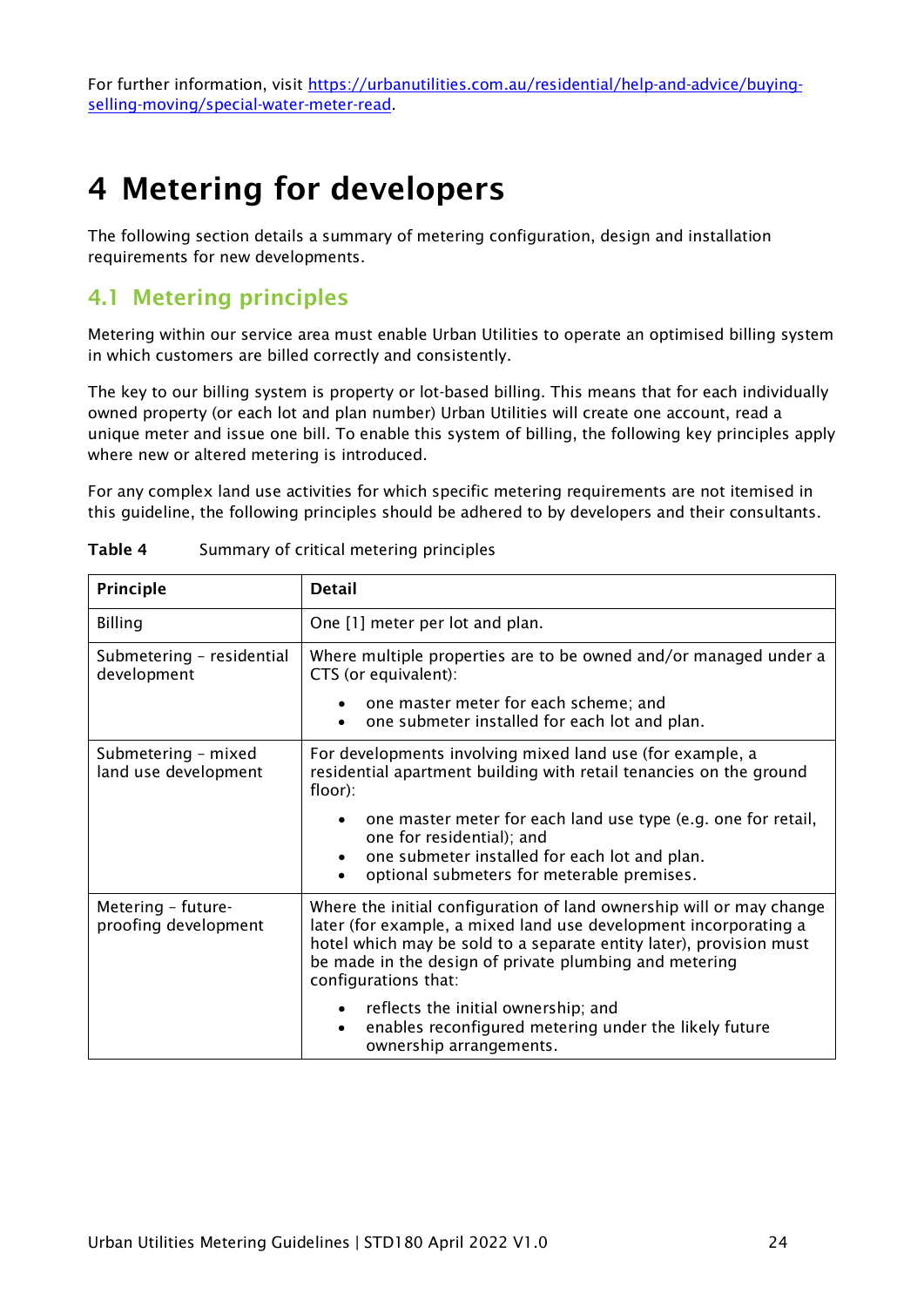# <span id="page-24-0"></span>4.2 Meterable premises

While this guideline is focused on Urban Utilities' metering requirements, developers may also need to comply with further regulatory requirements – notably, the QPW Code. This Code requires that:

- 'the water supply to a meterable premises must be fitted with a device (water meter) to measure the amount of water supply to the premises'
- The meter 'must be located so it is easy to read and maintain' and 'properly maintained'.

The QPW Code requirement to also meter '*sole-occupancy units*' in class 2, 4, 5, 6, 7 and 8 buildings (as well as each storey within a class 5 building) – as distinct from each lot - can necessitate the installation of submeters that are not mandated or specified by Urban Utilities, owned by Urban Utilities or read by Urban Utilities.

The submetering of meterable premises is required for water efficiency reasons and may still be used by building owners, body corporates and tenants to accurately apportion water consumptions costs amongst users.

# <span id="page-24-1"></span>4.3 Meters and the water approval process

Developers and landowners must always obtain a water approval before installing a new meter or modifying an existing meter.

Where new meters are required to service development activity, the configuration, design, procurement and installation of those meters must be completed via the water approval process.

Whenever a meter is installed, replaced, or disconnected it must also be accompanied by a meter installation, replacement and disconnection form.

There are two broad categories of water approval. Development activity involving small changes to demand or infrastructure may qualify for a standard water approval, while more complex development activity will require a non-standard water approval. For a full list of the criteria which defines water approvals, please review the Urban Utilities Water Netserv Plan.

#### <span id="page-24-2"></span>4.3.1 Standard water approvals

For developments which qualify for a standard water approval, Urban Utilities will:

- determine the configuration (size, location, and requirements) for any meters required and the associated water services (where applicable).
- supply and install those meters on behalf of the developer (at the developer's cost).

#### <span id="page-24-3"></span>4.3.2 Non-standard water approvals

For developments requiring a non-standard water approval, developers are responsible for the design and installation of water services and meters (including water services for domestic supply and for private fire systems including hydrant and sprinkler systems where required).

Developers must ensure that any required meter configurations are in accordance with this guideline when designing and constructing new development. Developers are also responsible for arranging meter procurement, and for engaging a plumber to install meters and submeters as necessary.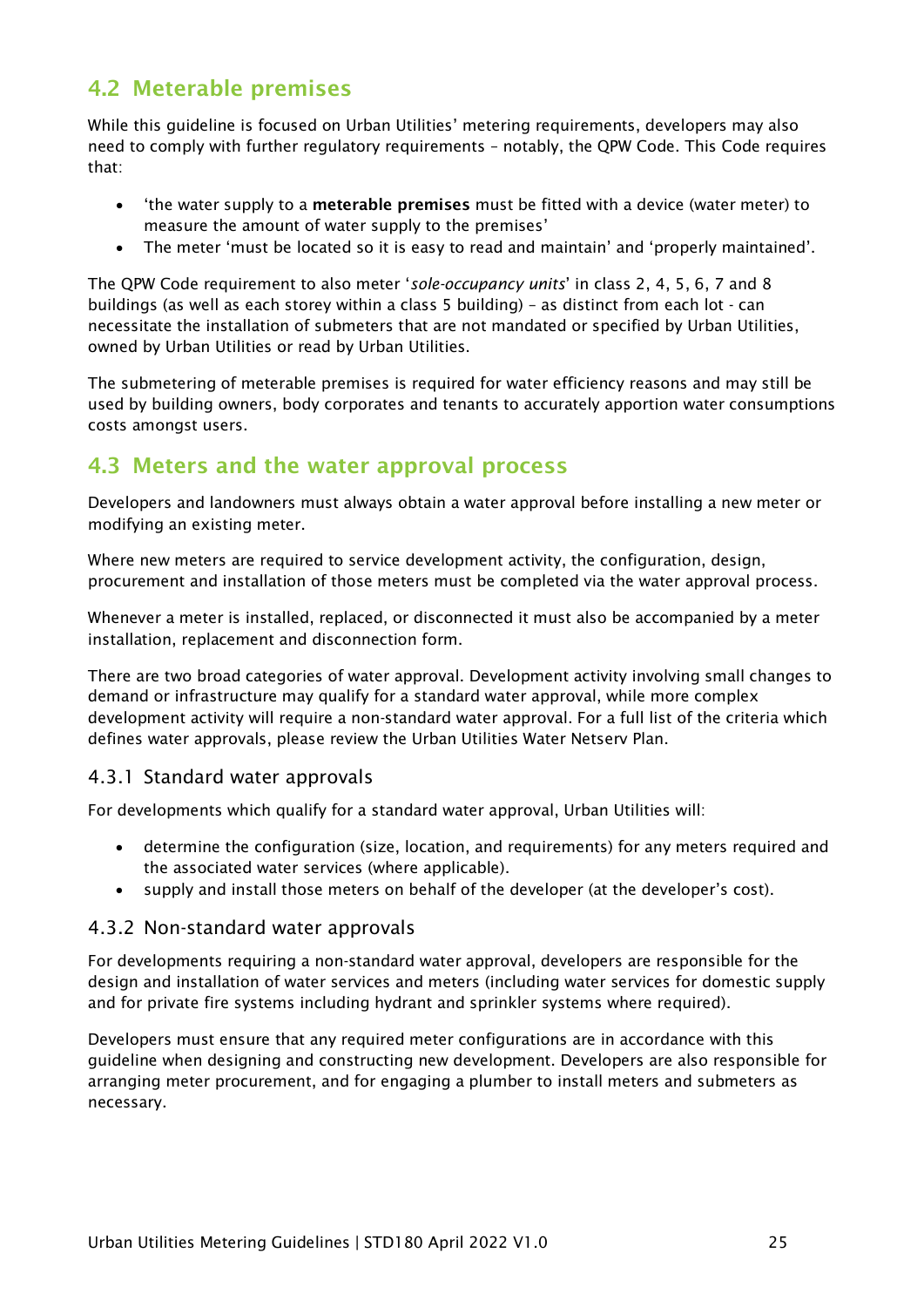# <span id="page-25-0"></span>4.4 Meter configurations

Land use within Urban Utilities geographic area falls into one of four (4) broad categories. These categories determine the requisite metering configurations and designs:

- detached residential
- attached residential
- industrial/commercial
- mixed use.

The following sections set out the general meter configuration principles that apply to each of these land use categories.

#### <span id="page-25-1"></span>4.4.1 Detached residential

Detached residential dwellings (most commonly a house; a residential dwelling with freehold tenure) are the most common type of development within our geographic area. The following table outlines the rules for metering detached residential developments.

| <b>Metering issue</b>        | <b>Detail</b>                                                                                                                                         |
|------------------------------|-------------------------------------------------------------------------------------------------------------------------------------------------------|
| Type of land use<br>included | House, terraced house or a limited number <sup>6</sup> of strata units (for<br>example, townhouses) with no common or share water<br>consumption.     |
| Configuration                | One meter per dwelling is mandatory.                                                                                                                  |
|                              | The meter must be located with unrestricted physical access and<br>readily accessible for reading, maintenance and replacement.                       |
| Meter size                   | A detached residential dwelling may be serviced by a 20mm or<br>25mm diameter meter.                                                                  |
| Water service size           | Each water service to a detached residential dwelling is typically<br>either a 20mm diameter or 25mm diameter pipe.                                   |
|                              | Where services are laid across a road or 'split' from the water<br>main to service two properties, the water service is typically one<br>size larger. |
| Variations                   |                                                                                                                                                       |
| Dual frontage                | For detached residential dwellings with road frontage on more<br>than one of the property's boundaries (for example, a corner lot,                    |

<span id="page-25-2"></span>Table 5 Metering of detached residential developments

<span id="page-25-3"></span><sup>&</sup>lt;sup>6</sup> There are limitations to the use of one master meter per dwelling for townhouses and terraced houses. See further explanation in the following sections.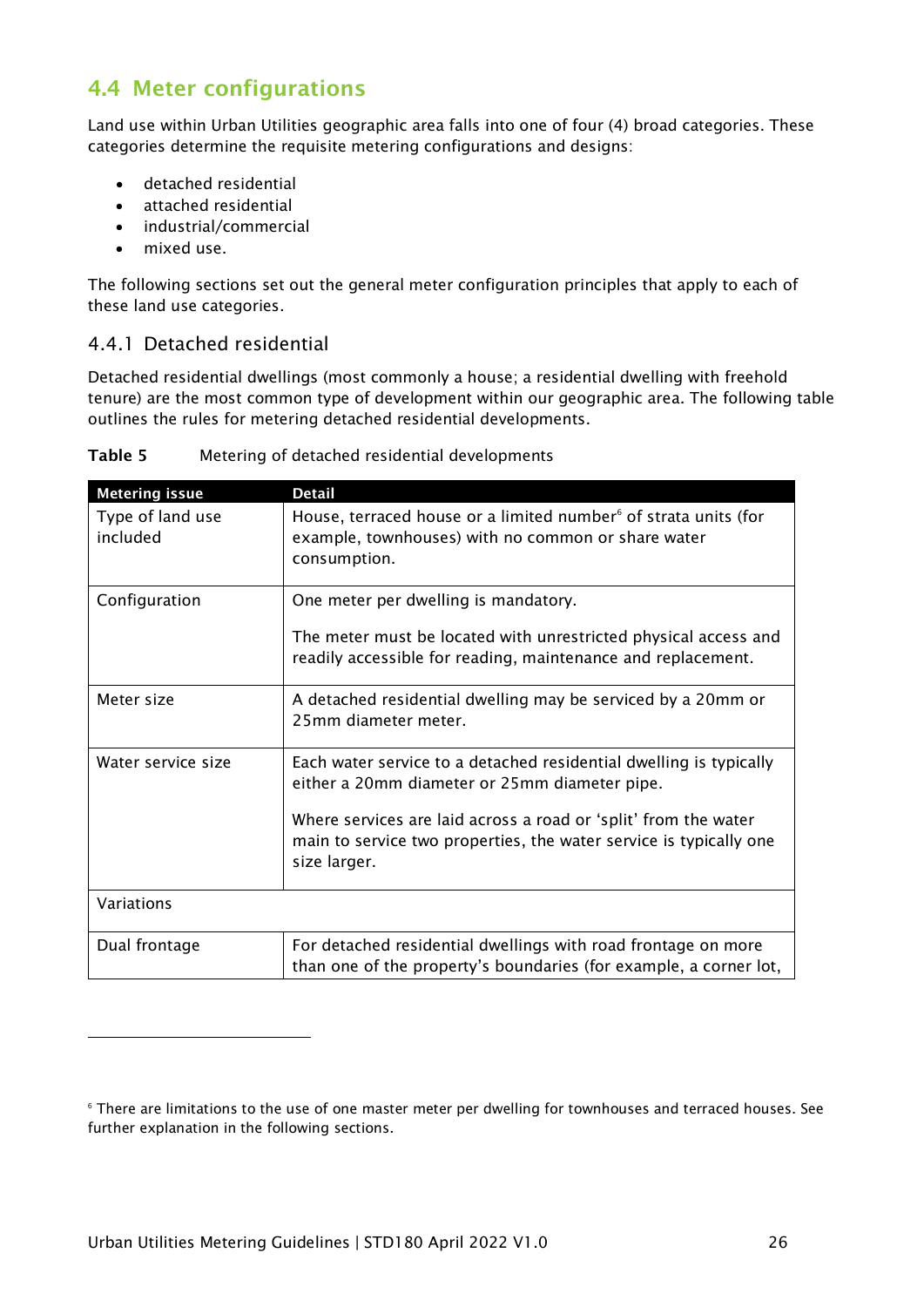| <b>Metering issue</b> | <b>Detail</b>                                                                                                                                                                                                                                    |
|-----------------------|--------------------------------------------------------------------------------------------------------------------------------------------------------------------------------------------------------------------------------------------------|
|                       | or at the front and rear of the lot), only a single meter is<br>permitted.                                                                                                                                                                       |
| <b>Duplex</b>         | A duplex may be serviced by one property service and meter<br>(with consumption shared between the two dwellings) or<br>alternatively each dwelling may be serviced by a unique water<br>service and meter (with consumption billed separately). |

#### <span id="page-26-0"></span>4.4.2 Attached residential

Attached residential dwellings are often strata title developments. In Queensland, strata title tenure provides for the individual ownership of part of a property (referred to as a lot, most commonly an apartment or townhouse) in addition to shared ownership in the remainder of the property ('common property' typically including foyers, driveways, gardens and pools) through a legal entity called the owners' corporation or body corporate. These developments are typically managed under a CTS.

The metering of attached residential dwellings in strata title, including townhouse-style developments, is therefore slightly more complicated than detached residential developments and often involves submetering (see section [6\)](#page-39-2).

Two metering alternatives for attached residential dwellings are summarised below.

As established in section 5.11.12 of the SEQ Code, each CTS should be provided with a single service to the property boundary and a master meter for domestic consumption with submetering as required in accordance with this guideline.

The Urban Utilities' Water Netserv Plan provides an exception for townhouse developments of up to 8 dwellings where:

- each dwelling has street frontage
- there is no common property that generates water demand (such as pools, gyms and hot water systems).

In these instances, an individual water service and meter may be provided to each dwelling. In all other instances of attached residential development, submeters should be installed in accessible areas of common property.

#### <span id="page-26-1"></span>4.4.3 Commercial & industrial

The correct metering of commercial and industrial land use depends on whether the lots are strata titled.

- Each freehold commercial or industrial lot must be provided with a water service and meter;
- Where multiple commercial or industrial buildings exist on one lot (and are not strata titled), only one water service and (master) meter is required. Developers may choose to install submeters for individual tenancies, but these would be for information purposes only and would not be read, owned or maintained by Urban Utilities.
- Where commercial or industrial buildings are strata titled, only one meter per each titled lot is required. Master meters and submeters are not required.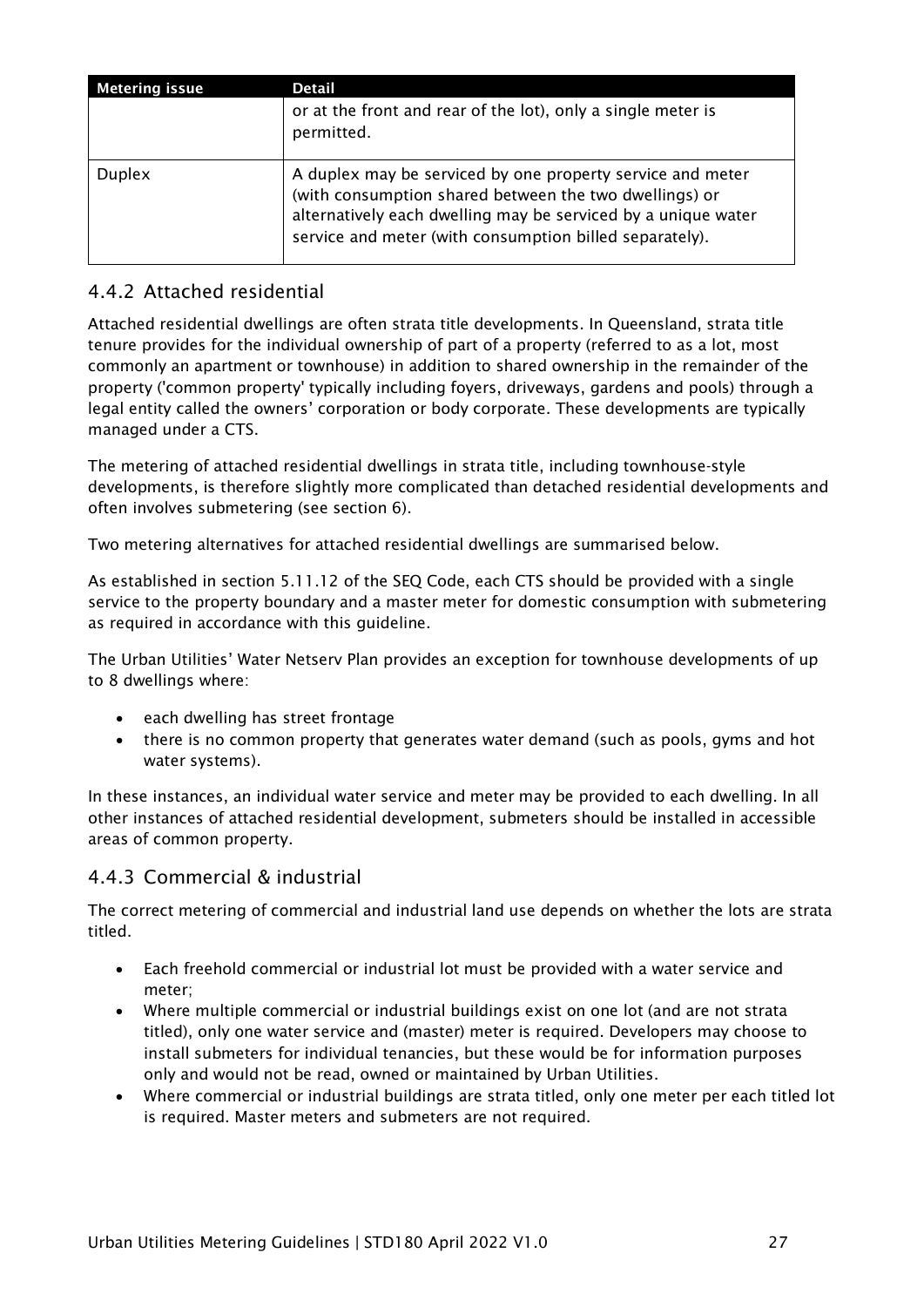#### <span id="page-27-0"></span>4.4.4 Mixed-use developments

Mixed-used developments typically involve a combination of residential, commercial and/or retail land use. As many mixed-use developments occur over several stages, the correct metering of mixed-use developments must account for potential future strata titles within the site(s).

- Each existing or future land use type (for example, retail, commercial, residential) must be provided with a water service and master meter.
- Where endorsed by a hydraulic designer, a single water service may be installed and master meters (one for each existing or future land use type) may be assembled on a meter manifold.
- A maximum of two (2) tiers of metering is permitted between the Urban Utilities water supply network, and each strata titled lot.
- Submetering must be installed in accordance with section [6.](#page-39-2)
- Provision must be made in the design of private plumbing and metering configurations that enables reconfigured metering under the likely future ownership arrangements.

# <span id="page-27-1"></span>4.5 Meter size selection

Meters that are incorrectly sized may result in under-recording of a water consumption or problems with flow and pressure internal to the site.

For any development requiring a non-standard water approval, developers are responsible for ensuring that new meters are correctly sized. For commercial, industrial or high-density residential developments (such as a high-rise apartment building), developers should engage a hydraulic consultant to correctly size the property service connection(s) and meter(s).

When making an application for water approval, developers must specify the proposed configuration of all new meters which includes specifying the meter size. Urban Utilities will review the proposal in accordance with this guideline during assessment of an application for water approval. Where the meter sizing proposed by a developer varies from the guidance provided in this document, the developer may need to seek a water approval design variation.

Refer to section [5](#page-35-1) for more detailed advice on meter sizing.

#### <span id="page-27-2"></span>4.6 Meter boxes

For small diameter meters installed in a water meter box, the following manufacturers and products should be used.

| <b>Water service</b><br>size | <b>Meter box size</b> | <b>Authorised</b><br>products | <b>Comment</b>                                                  |
|------------------------------|-----------------------|-------------------------------|-----------------------------------------------------------------|
| 20mm, 25mm                   | 427mm x 267mm         | Strongcast                    | Black lid with lettering 'Water<br>Meter'                       |
| 20mm, 25mm                   | 492mm x 271mm         | Everhard<br>Industries        | (Black lids are preferred, but<br>blue lids are also permitted. |
| 20mm, 25mm                   | 440mm x 275mm         | <b>Draper</b>                 | Green lids are not permitted.)                                  |

#### <span id="page-27-3"></span>Table 6 Approved meter box manufacturers and products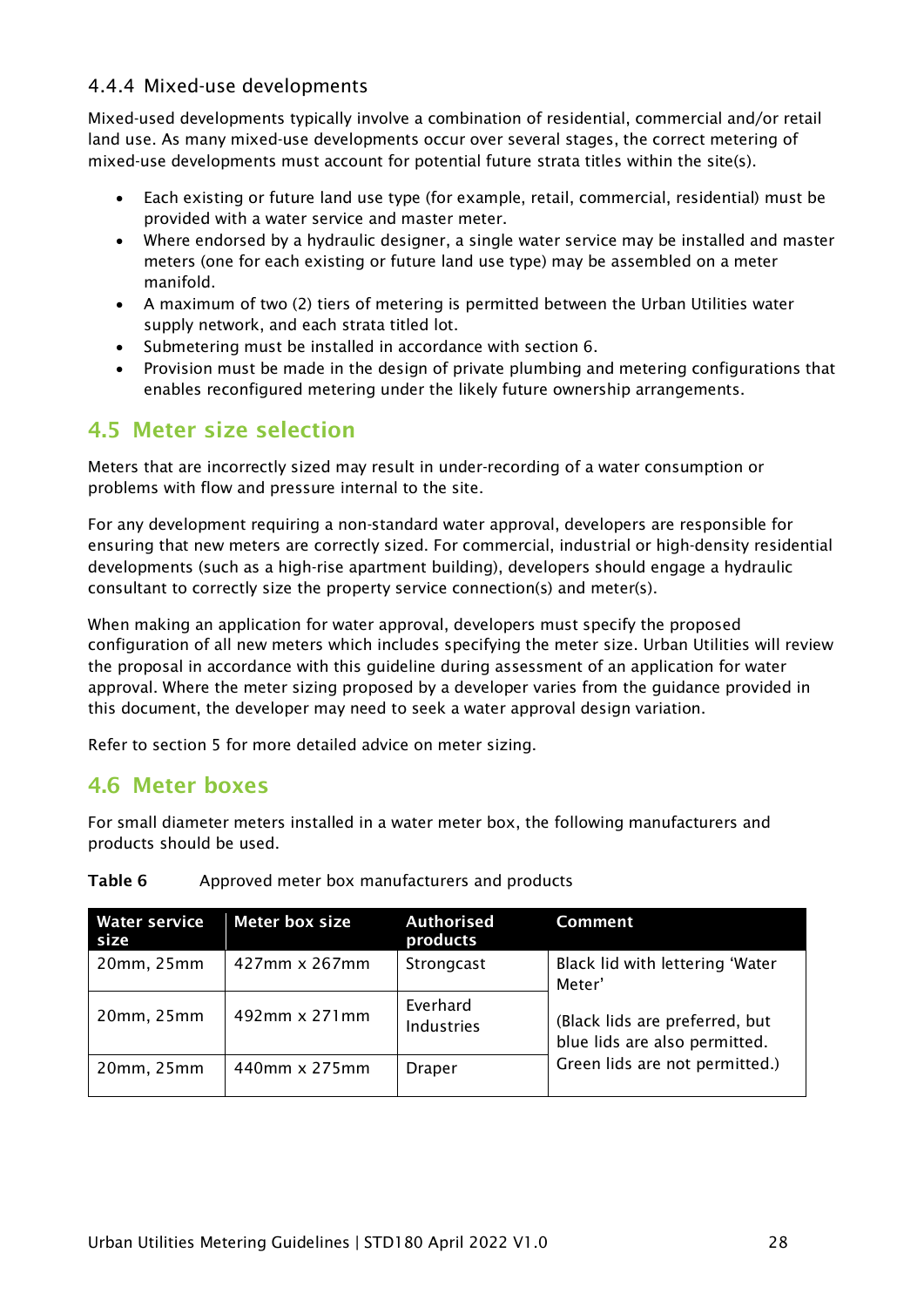# <span id="page-28-0"></span>4.7 Meter assemblies

Urban Utilities defines large water meters as those sized above 50mm in diameter. Large water meters are typically assembled and positioned above-ground meaning that developers and their architects must provide for adequate space within a development site to house the assembly.

To assist designers, Urban Utilities has published a guideline on ['Large Water Meter Standard](https://urbanutilities.com.au/development/our-services/large-water-meter-orders)  [Arrangements'](https://urbanutilities.com.au/development/our-services/large-water-meter-orders) (including detailed drawings) which provides details on large meter assemblies.

## <span id="page-28-1"></span>4.8 Meter procurement

Developers and property owners may only install new meters – or modify existing meters – through the water approval process. For standard water approvals, Urban Utilities will undertake meter procurement. For non-standard water approvals, developers must undertake meter procurement.

Section [4.8](#page-28-1) outlines the process for developers to procure small meters, large meters, and submeters.

- Following meter installation, the developer must complete and include a [meter installation](https://urbanutilities.com.au/development/help-and-advice/development-forms)  [form.](https://urbanutilities.com.au/development/help-and-advice/development-forms)
- All meters installed through the water approval process are endorsed by Urban Utilities through the issuing of a connection certificate.
- Urban Utilities will not issue a connection certificate or accept on-maintenance any metering or submetering installed using non-approved meters or with incorrect serial numbers.

#### <span id="page-28-2"></span>4.8.1 Meter serial numbers

An Urban Utilities meter serial numbers consist of 10 Digits - three (3) letters followed by seven (7) numbers.

- The three (3) letters represent the meter size, manufacturer and model of the meter (respectively).
- The first two (2) numbers represent the year of manufacture with the remaining five (5) numbers allocated by the manufacturer to indicate the production number.

The following table explains the serial number details for the different sizes, manufacturer makes and models of approved meters.

| Size (first letter) |                  | <b>Manufacturer (second</b><br>letter) |                     | <b>Model version (third letter)</b> |                      |
|---------------------|------------------|----------------------------------------|---------------------|-------------------------------------|----------------------|
| Letter              | <b>Size</b>      | <b>Letter</b>                          | <b>Manufacturer</b> | <b>Letter</b>                       |                      |
| A                   | 20 <sub>mm</sub> | B                                      | Elster              | 20mm meters                         |                      |
| B                   | 25mm             | C                                      | Sensus              | B                                   | Itron TD8 (pre-2020) |
| н                   | 32mm             | D                                      | Itron               | D                                   | Itron TD8 (2020+)    |
| D                   | 50 <sub>mm</sub> | E                                      | ARAM (RMC)          | G                                   | Elster V100          |
| F                   | 80 <sub>mm</sub> |                                        |                     | н                                   | Elster V200          |

#### <span id="page-28-3"></span>Table 7 Urban Utilities water meter serial number guide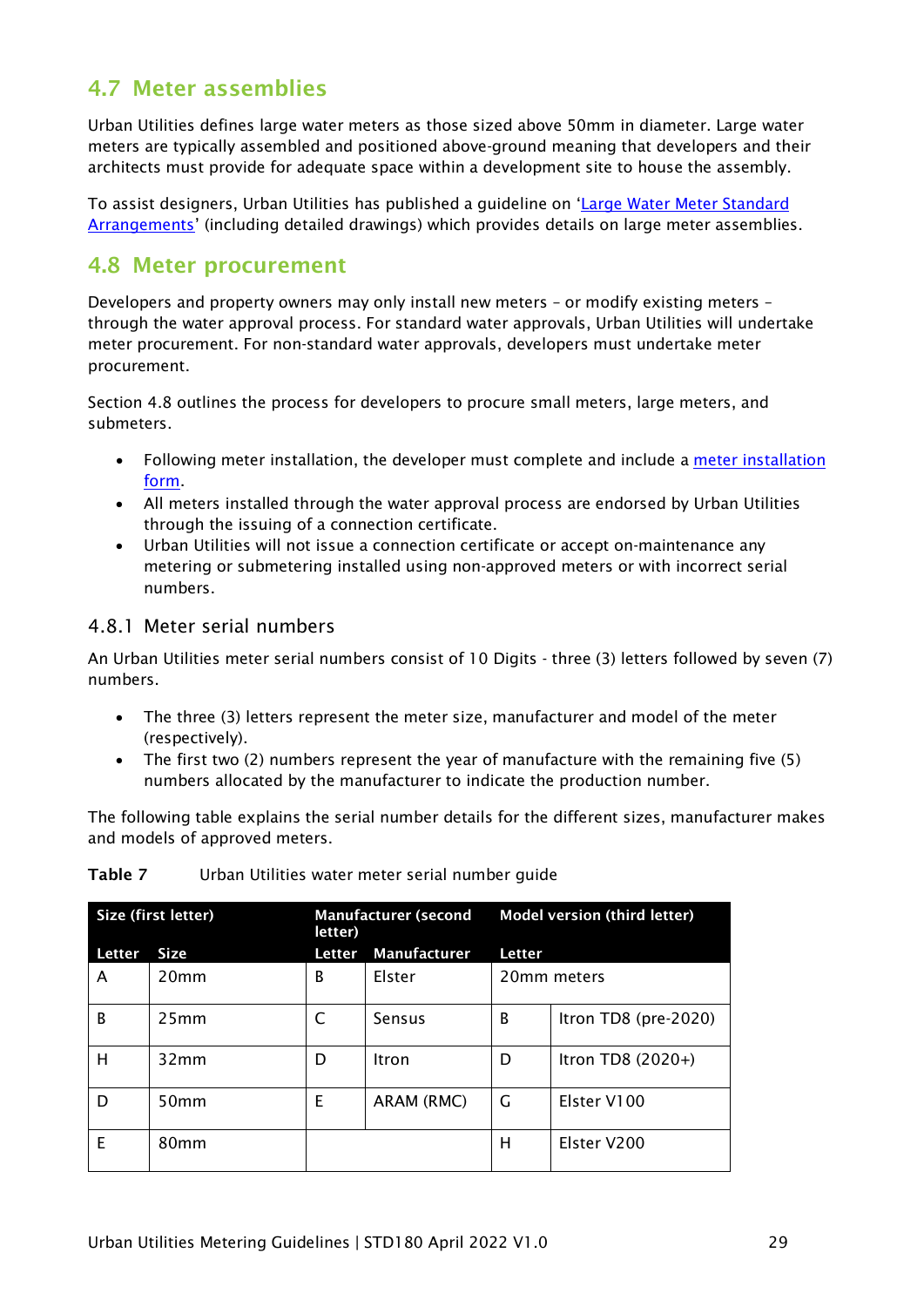|        | Size (first letter) | letter) | <b>Manufacturer (second</b> | <b>Model version (third letter)</b> |                                   |
|--------|---------------------|---------|-----------------------------|-------------------------------------|-----------------------------------|
| Letter | <b>Size</b>         | Letter  | Manufacturer                | Letter                              |                                   |
| F      | 100mm               |         |                             |                                     | 25-32mm meters                    |
| G      | 150mm               |         |                             | A                                   | Itron TD8                         |
|        | 200mm               |         |                             | P                                   | Elster V100                       |
|        |                     |         |                             | H                                   | Elster V200                       |
|        |                     |         |                             |                                     | 50mm meters                       |
|        |                     |         |                             | A                                   | Itron Flostar M                   |
|        |                     |         |                             | S                                   | <b>Arad Octave</b><br>(Stainless) |
|        |                     |         |                             | B                                   | Sensus Meistream<br>Plus          |

#### <span id="page-29-0"></span>4.8.2 Small diameter meters

Small meters as those with a diameter of 50mm or less. Developers can procure small meters directly from approved suppliers.

Only water meters approved by Urban Utilities must be installed in our geographic area and these must also have an Urban Utilities serial number. Our current approved meter manufacturers and models are listed in the table below.

<span id="page-29-1"></span>

| Table 8 |  | Approved small meter manufacturers and products |  |
|---------|--|-------------------------------------------------|--|
|---------|--|-------------------------------------------------|--|

| <b>Service</b><br>Size | <b>Authorised</b><br>manufacturers | <b>Authorised</b><br>products | Serial number<br>format | Permitted        |                         |
|------------------------|------------------------------------|-------------------------------|-------------------------|------------------|-------------------------|
|                        |                                    |                               | (Urban<br>Utilities)    | Above<br>ground? | <b>Below</b><br>ground? |
| 20 <sub>mm</sub>       | Itron                              | TD <sub>8</sub>               | ADB1700000              | ☑                | ☑                       |
|                        | Elster                             | V <sub>100</sub>              | ABG1700000              | ☑                |                         |
|                        | Elster                             | V <sub>200</sub>              | ABH1700000              | ☑                | ☑                       |
| 25mm                   | Itron                              | TD8                           | BDA1700000              | ☑                | ☑                       |
|                        | Elster                             | V100                          | BBG1700000              | ☑                |                         |
|                        | Elster                             | V200                          | BBH1700000              | ☑                | ☑                       |
| 32mm                   | Itron                              | TD <sub>8</sub>               | HDA1700000              | ☑                | ☑                       |
|                        | Elster                             | V <sub>100</sub>              | HBP1700000              | ☑                | ☑                       |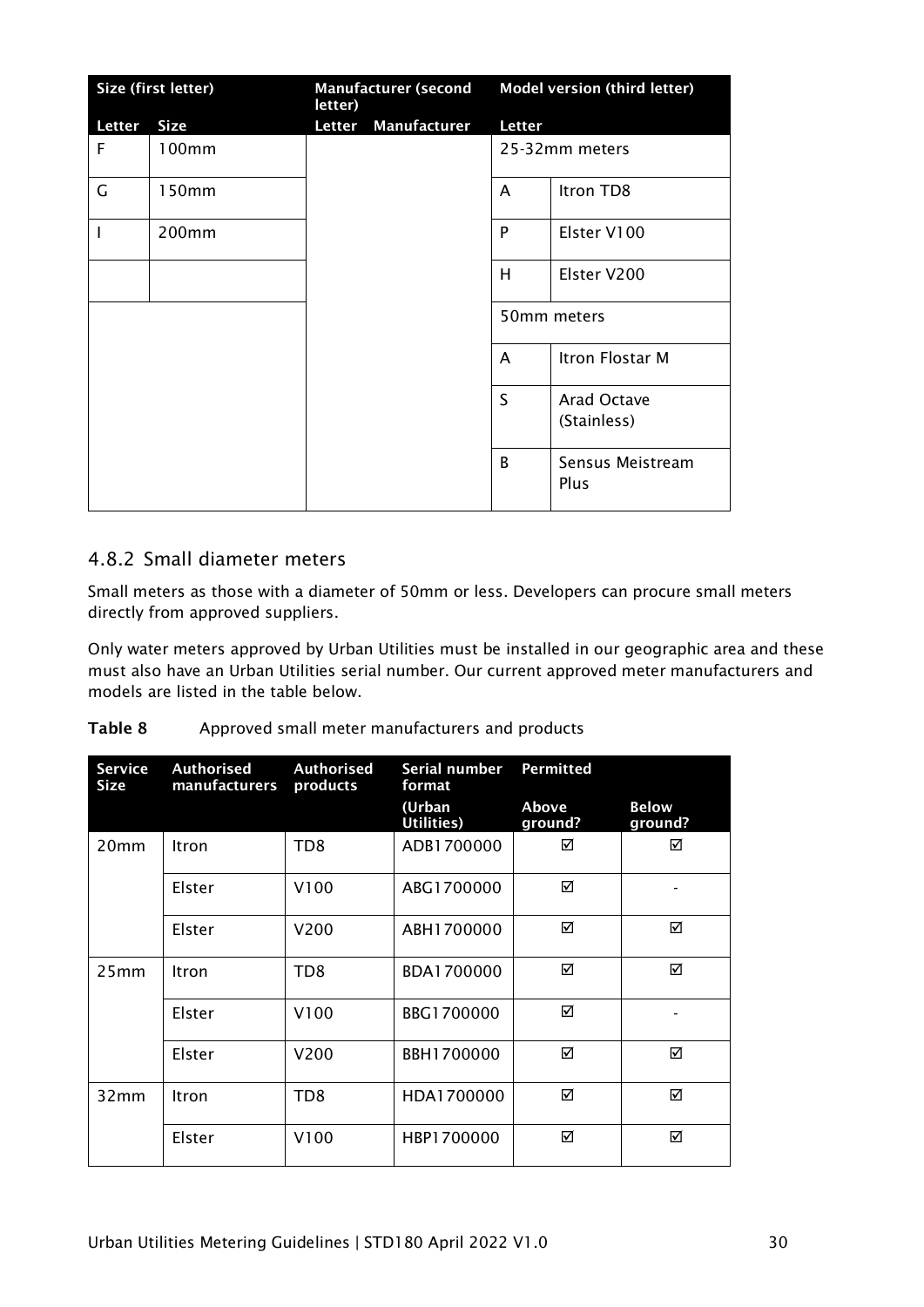| <b>Service</b><br><b>Size</b> | Authorised<br>manufacturers        | Authorised<br>products | Serial number<br>format | <b>Permitted</b> |                         |
|-------------------------------|------------------------------------|------------------------|-------------------------|------------------|-------------------------|
|                               |                                    |                        | (Urban<br>Utilities)    | Above<br>ground? | <b>Below</b><br>ground? |
|                               | Elster                             | V <sub>200</sub>       | HBH1700000              | ☑                | ☑                       |
| 40 <sub>mm</sub>              | Not permitted in new installations |                        |                         |                  |                         |
| $50mm+$                       | Itron                              | <b>Flostar M</b>       | DDA1700000              | ☑                | ☑                       |
|                               | RMC                                | Octave                 | DES1700000              | ☑                | ☑                       |
|                               | Sensus                             | Meistram<br>Plus       | DCB1700000              | ☑                | ☑                       |

#### <span id="page-30-0"></span>4.8.3 Large diameter meters

Developers must procure all large meters through Urban Utilities. Once a water approval has been obtained, developers (or their representatives) can procure a large meter via a [Large Meter Order](https://urbanutilities.com.au/development/help-and-advice/development-forms)  [Form.](https://urbanutilities.com.au/development/help-and-advice/development-forms) The following information is required:

- site address
- site contact details
- standard water meter arrangement required (refer to the *Large Water Meter Standard Arrangements* guideline)
- water approval number (in the format  $XX-PNT-\#+\#+\#$ );
- reference drawing number (i.e. the drawing referenced in the water approval which identifies the large meter)
- billing details for large meter payment purposes (if different to site contact details).

#### <span id="page-30-1"></span>Table 9 How to order a large diameter water meter

Submit the completed [Large Meter Order Formv](https://urbanutilities.com.au/development/help-and-advice/development-forms)ia email to [largemeters@urbanutilities.com.au.](mailto:largemeters@urbanutilities.com.au)

- Developers should include reference drawings showing the configuration of the requested meter arrangement.
- On receipt of a correctly completed [Large Meter Order Form,](https://urbanutilities.com.au/development/help-and-advice/development-forms) Urban Utilities will issue a quote for the cost of the meter (including delivery to site) within three (3) business days.
- The large meter will be available for delivery to site approximately three (3) weeks after payment of the quote.
- To arrange delivery to site, confirm a preferred date with our contractor via email at large.metersqld@ventia.com.au.
- Installation of the large meter is the responsibility of the developer and must be arranged with a suitably qualified plumber or contractor.
- Following installation, the developer must complete and include a meter installation form with the as-constructed package required to obtain a connection certificate and complete a water approval.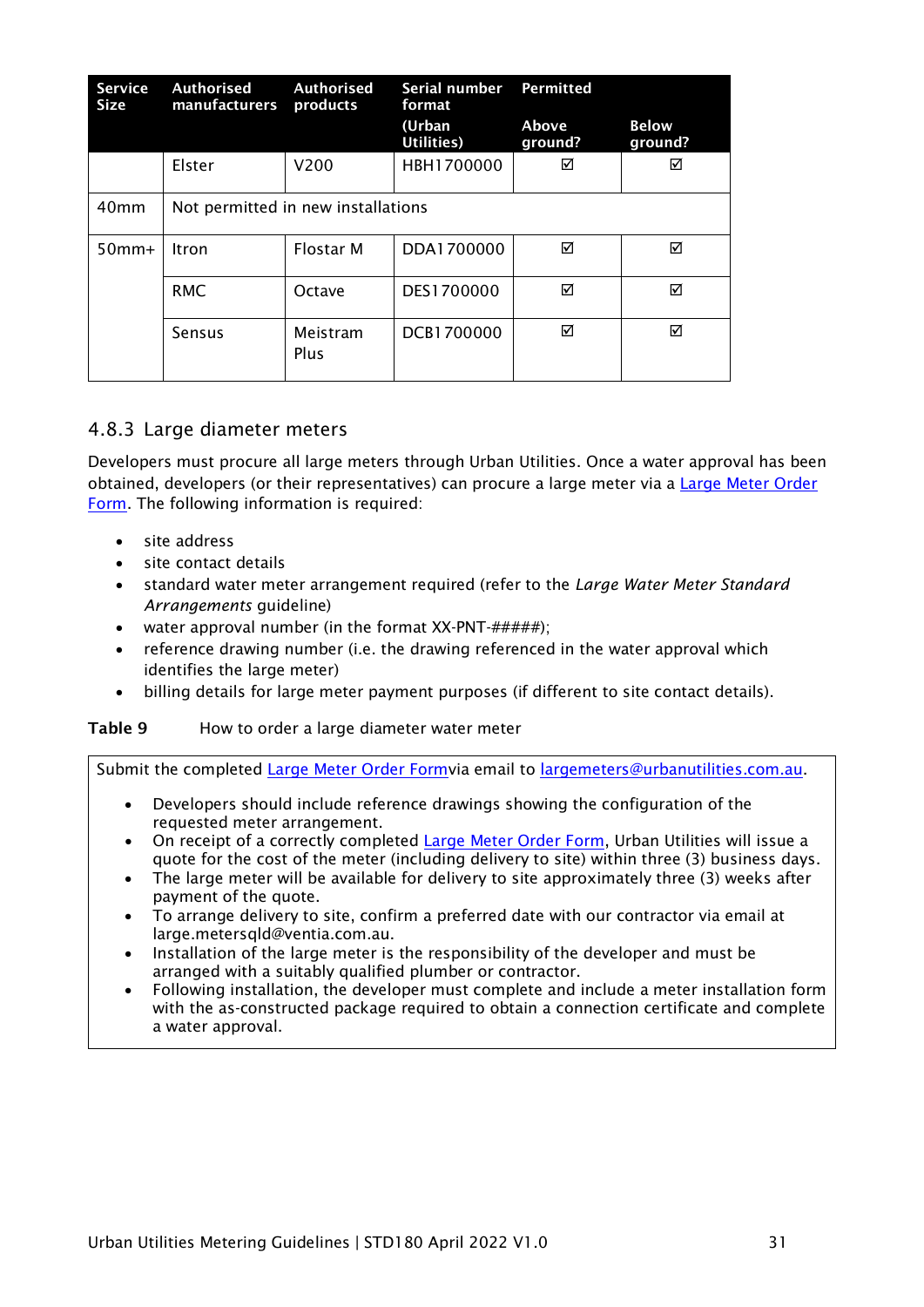#### <span id="page-31-0"></span>4.8.4 Submeters

When procuring submeters, developers must adhere to the following requirements.

- All submeters must be purchased directly from an approved manufacturer.
- Developers and their representatives (as buyers) should specify to the approved manufacturer that the meter is for Urban Utilities ensuring that the meter manufacturer will supply a meter with a compliant serial number.
- It is the responsibility of the developer to ensure that only meters with the correct serial numbers are installed within Urban Utilities' service area.

# <span id="page-31-1"></span>4.9 Meters and private fire services

#### <span id="page-31-2"></span>4.9.1 Private fire services overview

As outlined in our *Residential Customer Charter* and *Business Customer Charter*, Urban Utilities provides developers with water supply services (including pressure, flow and service reliability) suitable for supply to domestic fixtures. We also support a point of access for private fire services where water is to be provided in support of private fire systems.

Fire services are water services for developments which are used to supply water to a private fire system. Fire systems are required for certain types of land use under the Building Code of Australia to protect a particular building class.

Historically, some private fire services were connected to the Urban Utilities' water supply network without being metered. This was in part because distributor-retailers do not bill our customers for water used to fight fires or to conduct testing of a private fire system. However, all fire services must now be metered because, in the absence of a meter, leaks in or the unlawful use of a fire service may go undetected for extended periods.

#### <span id="page-31-3"></span>4.9.2 Designing a private fire system

To support developers in the design of private fire systems, Urban Utilities can provide information about the water supply network in the vicinity of a development site via a [Services Advice Notice](https://urbanutilities.com.au/development/our-services/how-to-connect-water-and-sewerage/services-advice-notice).

Urban Utilities does not design, assess, maintain or ensure the suitability of a water service supporting private fire systems. Please note that the hydraulic performance of our water supply network may change over time (for example, static hydraulic pressure in our network may decrease as water demands increase due to development activity). It is the responsibility of developers and building owners to ensure that design of a private fire system includes appropriate allowance for changes over time.

Designers of a private fire system should be sure to reference the applicable Australian standards<sup>[7](#page-31-5)</sup> for the design of private fire systems including selection and design of meters appropriate to the installation type.

#### <span id="page-31-4"></span>4.9.3 Metering requirements for fire services

All new or altered private fire services must now be metered. Where a development requires a domestic water service and a fire services, these must be metered separately.

<span id="page-31-5"></span> $<sup>7</sup>$  Including AS 2419 and AS 2118.</sup>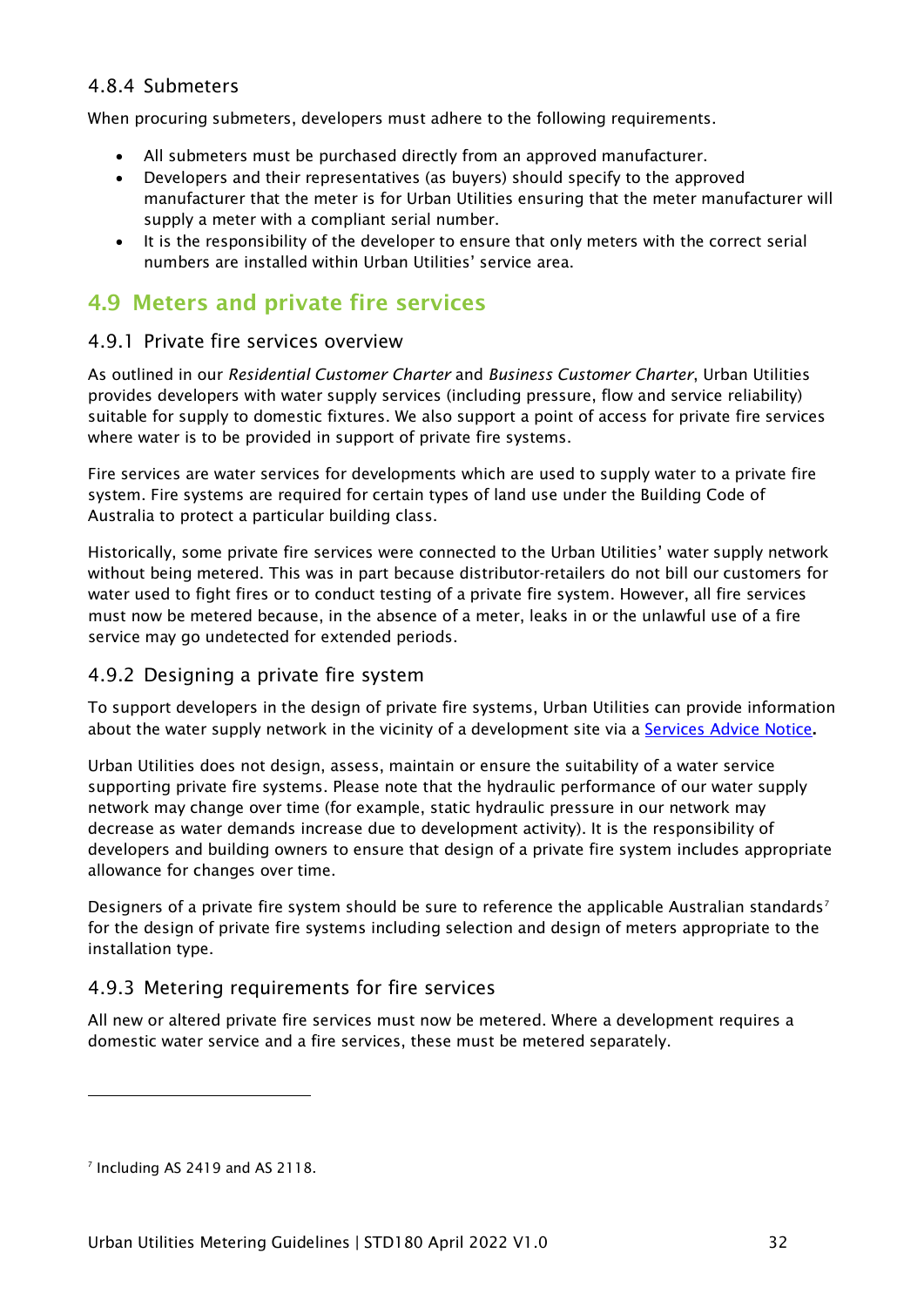Urban Utilities will supply large meters for fire services at the developer's cost consistent with the process outlined in this document for procuring large meters.

#### <span id="page-32-0"></span>4.9.4 Firefighting provisions for detached residential developments

Urban Utilities designs the reticulated water supply network in accordance with the SEQ Code Design Criteria. The SEQ Code specifies that all new detached residential dwellings in urban areas must be protected by a fire hydrant positioned within a certain proximity of the property boundary. This requirement is intended to ensure that, in the event of a fire, the Queensland Fire and Emergency Services are likely to have a secondary water source with which to fight the fire.

- Where developers create new lots, the installation of new hydrants (known as 'street hydrants') may be required on the Urban Utilities water supply network and conditioned through the water approval process.
- However, developers may be obligated to install private fire services (and meters) where new lots are created which cannot achieve compliance with the requirements of the SEQ Code.

The following table sets out a range of developer obligations for the various fire hydrant scenarios that may occur when a developer subdivides to create new residential lots, and the billing and metering consequences of those scenarios.

| <b>Fire</b><br>hydrant<br>coverage                                        | <b>Explanation</b>                                                                                                                                                                                                                                                                                                                                                                                                                                                                                                                                                          | <b>Works</b><br>required                                                                                                                                                                 | <b>Metering &amp;</b><br>billing |
|---------------------------------------------------------------------------|-----------------------------------------------------------------------------------------------------------------------------------------------------------------------------------------------------------------------------------------------------------------------------------------------------------------------------------------------------------------------------------------------------------------------------------------------------------------------------------------------------------------------------------------------------------------------------|------------------------------------------------------------------------------------------------------------------------------------------------------------------------------------------|----------------------------------|
| Existing<br>street<br>hydrants<br>achieve SEQ<br>Code<br>compliance       | <b>Scenario 1:</b> In many instances, the<br>firefighting protection stipulated by the<br>SEQ Code and required for a residential<br>subdivision may be provided by an<br>existing street hydrant (such as a one-<br>into-two lot subdivision in an existing<br>urban area). Street hydrants are owned<br>and maintained by Urban Utilities and<br>installed on our water supply network.                                                                                                                                                                                   | None<br><b>Street</b><br>hydrants to<br>be owned<br>and<br>maintained<br>by Urban<br>Utilities.                                                                                          | Not applicable                   |
| Existing<br>street<br>hydrants do<br>not enable<br>SEQ Code<br>compliance | Scenario 2a: In certain circumstances<br>(most commonly a 'battle-axe'<br>residential subdivision or the creation<br>of multiple new freehold lots toward<br>the rear of a shared private driveway),<br>the existing street hydrants will not<br>provide the protection required. In<br>these circumstances, installation of a<br>new hydrant to be owned by Urban<br>Utilities and located to achieve<br>compliance with the SEQ Code may be<br>necessary. This installation must be<br>undertaken at the developer's expense<br>and subject to Urban Utilities' approval. | Installation<br>of a new<br>street<br>hydrant (or<br>hydrants) at<br>the<br>developer's<br>cost.<br>New street<br>hydrants to<br>be owned<br>and<br>maintained<br>by Urban<br>Utilities. | <b>Note</b><br>applicable        |

#### <span id="page-32-1"></span>Table 10 Fire hydrants and private fire systems for residential lots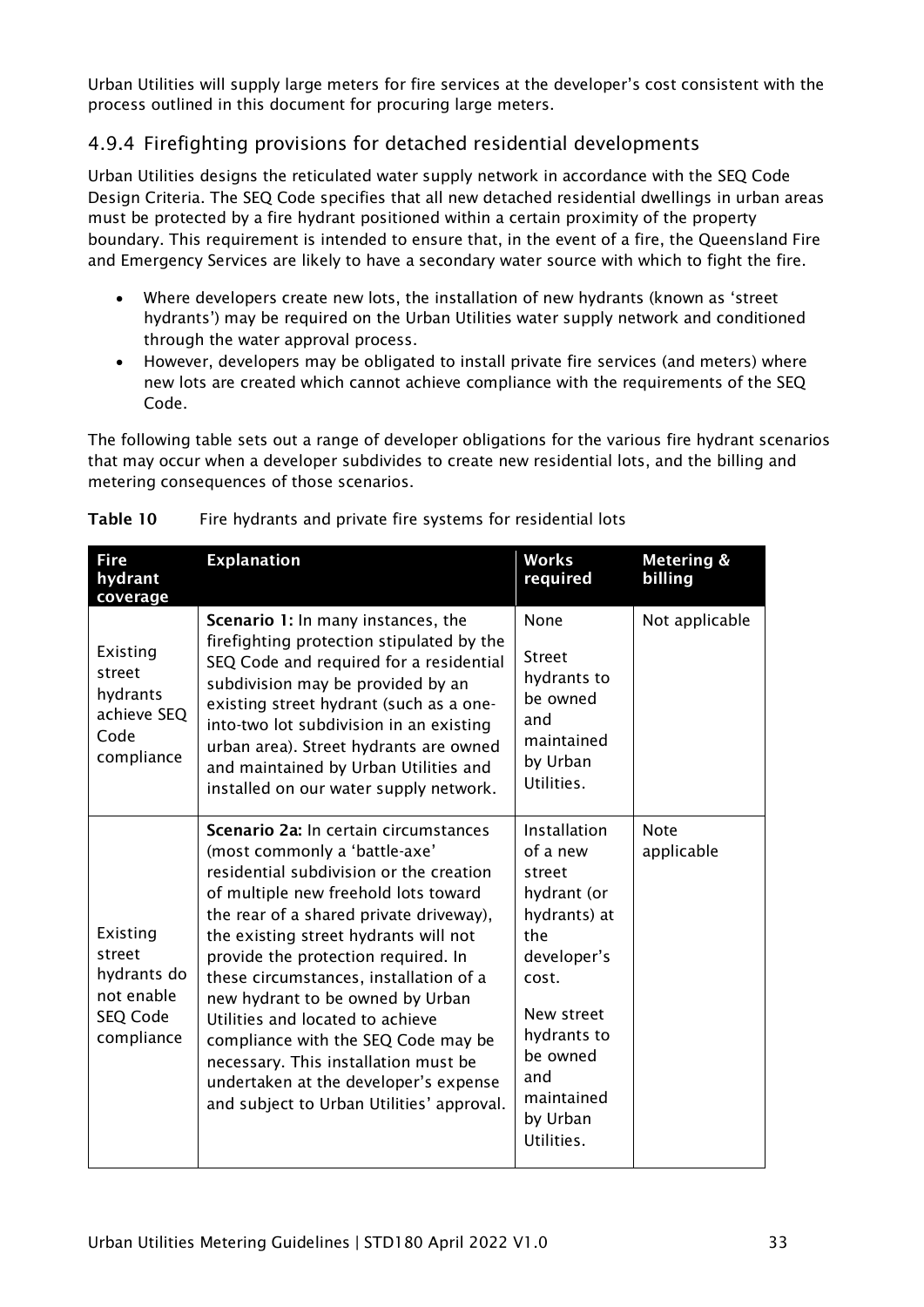| <b>Fire</b><br>hydrant<br>coverage | <b>Explanation</b>                                                                                                                                                                                                                                                                                                                                                                                                                                                                                                                                                                                                                                                                                                                                                                                                                                                                                                                                                                                                                                                                                                                                   | <b>Works</b><br>required                                                                                               | Metering &<br>billing                                                                                                                         |
|------------------------------------|------------------------------------------------------------------------------------------------------------------------------------------------------------------------------------------------------------------------------------------------------------------------------------------------------------------------------------------------------------------------------------------------------------------------------------------------------------------------------------------------------------------------------------------------------------------------------------------------------------------------------------------------------------------------------------------------------------------------------------------------------------------------------------------------------------------------------------------------------------------------------------------------------------------------------------------------------------------------------------------------------------------------------------------------------------------------------------------------------------------------------------------------------|------------------------------------------------------------------------------------------------------------------------|-----------------------------------------------------------------------------------------------------------------------------------------------|
|                                    | Scenario 2b: Finally, in certain<br>circumstances even the installation of a<br>new street hydrant supporting a<br>residential subdivision will not satisfy<br>the SEQ Code requirement for hydrant<br>protection. This is most common where<br>new residential lots are created at the<br>rear of a shared private driveway.<br>Because Urban Utilities will not permit<br>the extension of our water supply<br>network down privately-owned<br>roadways, it may be necessary for a<br>developer to construct a new, private<br>fire service and hydrant down a shared<br>private driveway to achieve compliance<br>with the SEQ Code. While a private fire<br>service may provide fire hydrant<br>coverage to multiple freehold lots, in<br>the absence of a CTS the meter and<br>account are typically assigned to the<br>most 'disadvantaged' lot. This means<br>that the property furthest from the<br>road reserve assumes responsibility for<br>the account, billing, maintenance and<br>testing of the private fire service.<br>Ownership of the private fire service<br>must be noted in the developer's<br>application for water approval. | Developer to<br>construct<br>private fire<br>service and<br>hydrant(s).<br>Private fire<br>service must<br>be metered. | Meter (and<br>associated<br>billing<br>account) for<br>the private fire<br>system will be<br>assigned to<br>the most<br>disadvantaged<br>lot. |

#### <span id="page-33-0"></span>4.10 Bulk hot water systems

Submeters record cold water usage, which is water delivered directly from the Urban Utilities water supply network. A building's hot water supply is fed directly through the master meter to a common (or shared) hot water system and separated from any cold water submeters.

Bulk hot water systems draw cold water from Urban Utilities' network, store it, heat it and distribute it to internal users (such as individual apartments). Bulk hot water systems are made up of three components:

- centralised boilers (usually heated via gas) or hot water storage tanks
- the plumbing that delivers the hot water to each meterable premise
- a hot water meter which measures each property's hot water consumption.

Bulk hot water systems are privately owned and managed. The following explanation is therefore for information purposes only.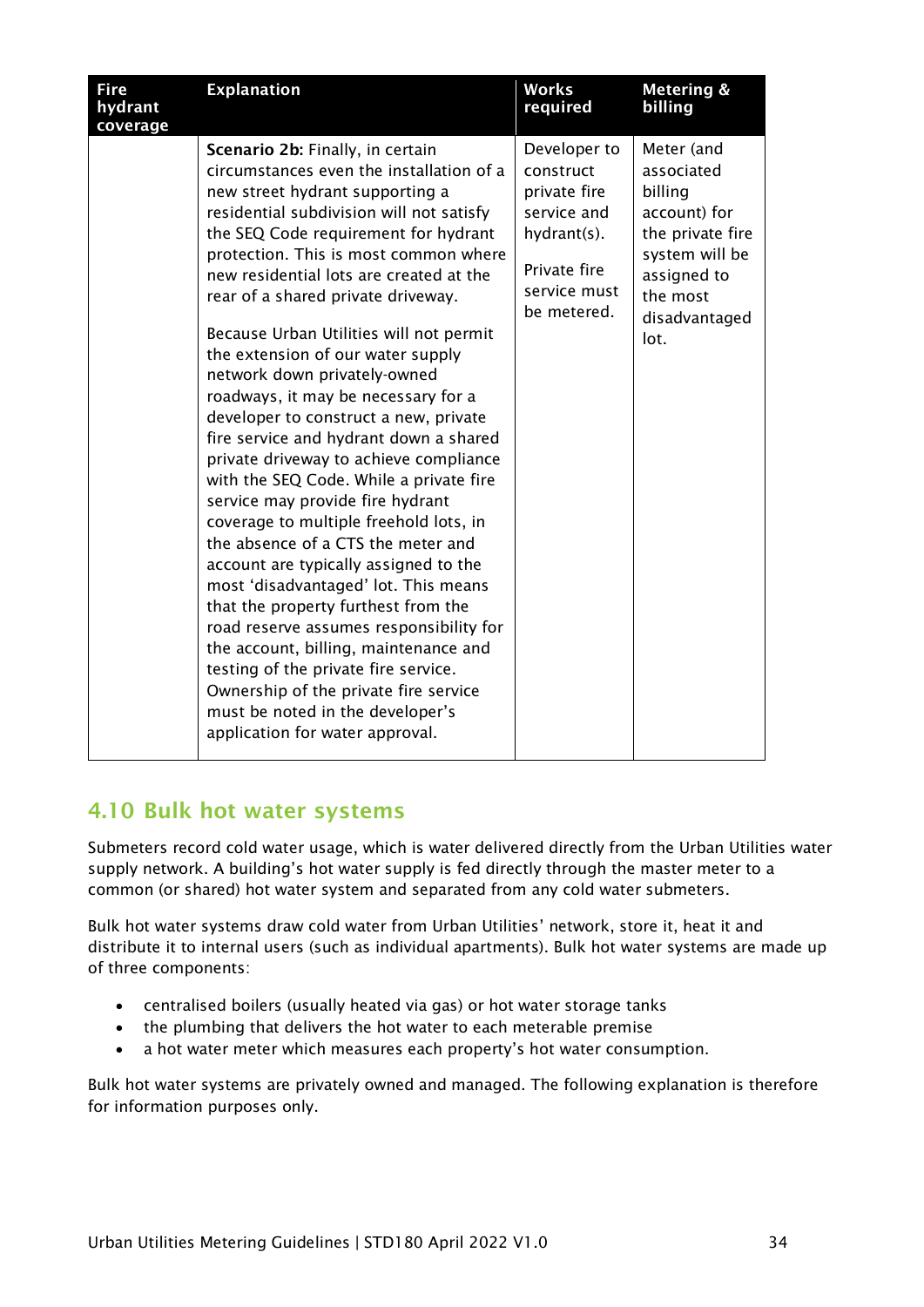#### <span id="page-34-0"></span>4.10.1 Regulatory context

Bulk hot water systems are private plumbing systems owned and managed by body corporates and other building ownership entities.

The provision of hot water services (and temperature control devices) is governed by the Department of Housing and Public Works via the *Plumbing and Drainage Act 2018 (QLD)*.

#### <span id="page-34-1"></span>4.10.2 Hot water billing

Urban Utilities does not issue bills for hot water usage. Owners or tenants utilising bulk hot water systems typically receive a separate bill for the hot water they use. The number of bills an owner or tenant receives is likely to depend on the bulk hot water provider.

- You may receive a separate hot water bill or hot water consumption may be listed as a line item on your electricity or gas bill.
- Your bill may list the total number of litres and/or gas used (for water heating) during the billing period.
- As bulk hot water systems are commonly part of a building's shared infrastructure, it is unlikely that owners or tenants will be able to change bulk hot water provider.

#### <span id="page-34-2"></span>4.10.3 Bulk hot water systems explained

Hot water charges pay for the energy used to heat the water but not for the volume of water itself. However, as the cost of heating water relates to the volume of water used, most hot water bills will indicate a volume of hot water consumed.

- Bulk hot water systems are centralised and managed separately to the cold-water system. A centralised bulk water system improves the energy efficiency of heating and distributing hot water throughout the building. Hot water systems are typically located on the roofs of multi-storey buildings.
- Urban Utilities bills the body corporate (via the master meter) for the volume of cold water that is delivered to the hot water system within the development.
- That body corporate or energy service provider (if management of the hot water system has been outsourced) will then bill each user using individual hot water meters.

# <span id="page-34-3"></span>4.11 Meter disconnection and removal

Developers must obtain a water approval prior to moving, altering or removing an existing water meter.

All meters and submeters disconnected and removed from the Urban Utilities' water supply network must be deactivated in our billing system, halting further requests for readings. If a new meter has replaced the old disconnected meter, then it must be exchanged in the billing system. The new meter must be activated in the billing system by Urban Utilities to enable the recording of consumption.

When removing an existing water meter during the water approval process (including construction water meters), the developer must submit a Meter Installation, Replacement and Disconnection Form to [development.compliance@urbanutilities.com.au](mailto:development.compliance@urbanutilities.com.au) providing the following information:

- date of removal
- existing meter number
- reading on meter
- confirmation that the service was capped (or otherwise)
- replacement of water meter with another meter.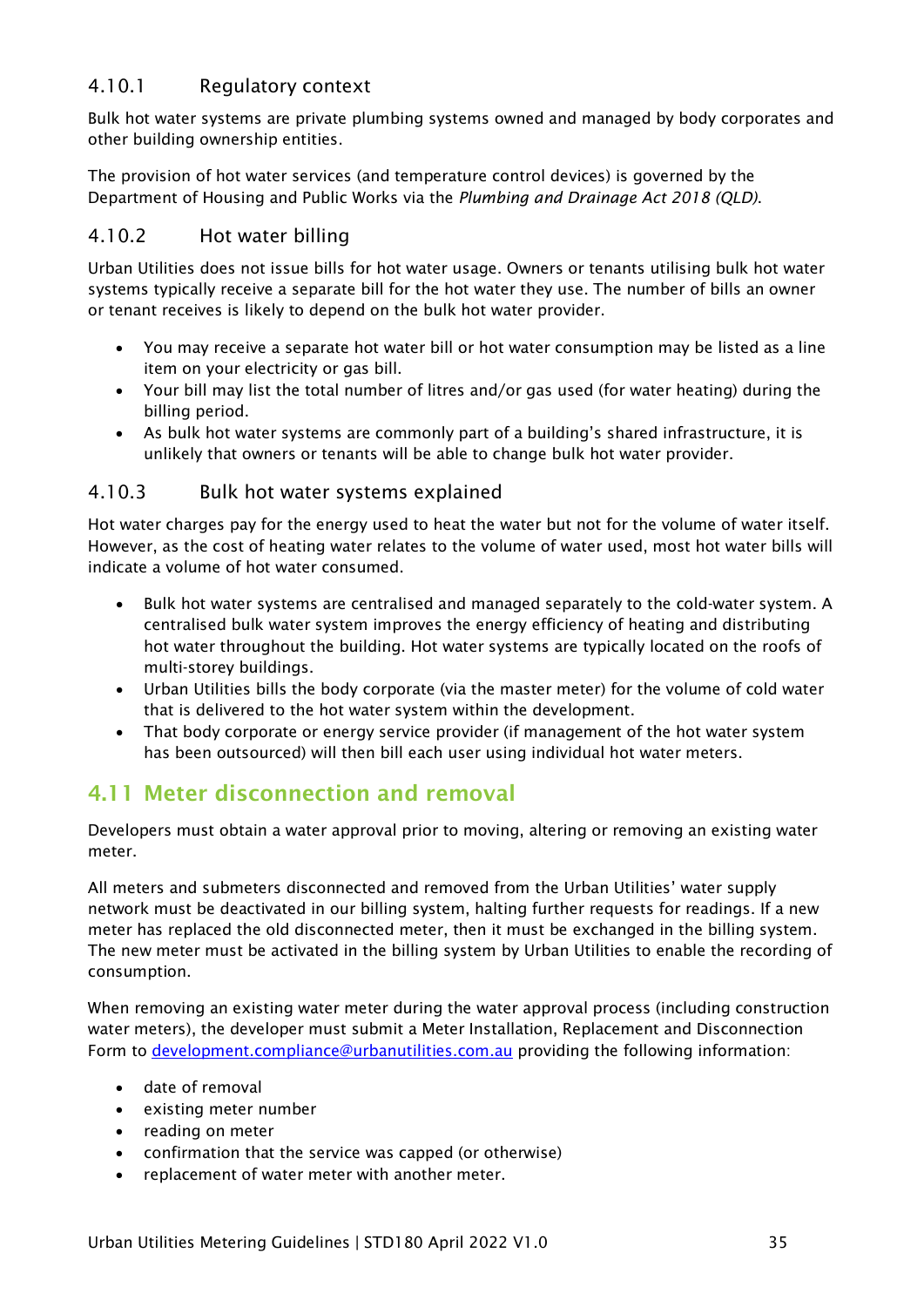Where an existing water service is no longer required, the water service must be cut and sealed at the main ferrule.

# <span id="page-35-0"></span>4.12 Construction water meters

Water must not be drawn from the Urban Utilities network unless it is provided through an approved meter assembly.

Construction water will be billed to the current owner of the subject site(s) as verified by Urban Utilities during application for a water approval.

# <span id="page-35-1"></span>5 Meter sizing

Section [5](#page-35-1) provides guidance on the sizing of water meters for development.

#### <span id="page-35-2"></span>5.1 Meter sizing overview

Selecting the correct meter size for a development is critical to ensure two things:

- 1. Consumption accuracy: water used (or 'consumed') within the site is correctly and accurately measured.
- 2. Hydraulic performance: that the internal hydraulics of the site are efficient and correct.

The information in this section is provided for guidance purposes only. All new or altered water meters (and water services) should be sized by a suitably qualified hydraulic consultant and must be selected from our approved products and materials list (see the SEQ Code [IPAM list\)](http://www.seqcode.com.au/products/).

## <span id="page-35-3"></span>5.2 Water network demand explained

Distributor-retailers in South East Queensland use the SEQ Code Design Criteria to plan and design reticulated water supply networks.

Network demand is typically measured as a flow rate, in litres per second. Potable water (and recycled water services) deliver a flow from a reservoir or water treatment plant to a customer, while wastewater services take a flow of sewage away from a customer.

#### <span id="page-35-4"></span>5.2.1 Demand units

The SEQ Code Design Criteria uses a metric called equivalent person(s) (EP) to measure demand on the water supply network<sup>[8](#page-35-6)</sup>. The design criteria adopts the assumption that each equivalent person consumes 230 L/day and that a further 30 L/day is unaccounted for (for various reasons, not measured), meaning a demand assumption of 260 L/EP/day in total.

#### <span id="page-35-5"></span>5.2.2 Demand categories

Measuring the total demand across our networks is critical to the successful planning, operation and management of our infrastructure. The total demand within our networks is calculated by counting units of demand based on specific demand categories:

<span id="page-35-6"></span><sup>8</sup> For example, the SEQ Code Design Criteria assumes 2.72 EP per detached residential dwelling.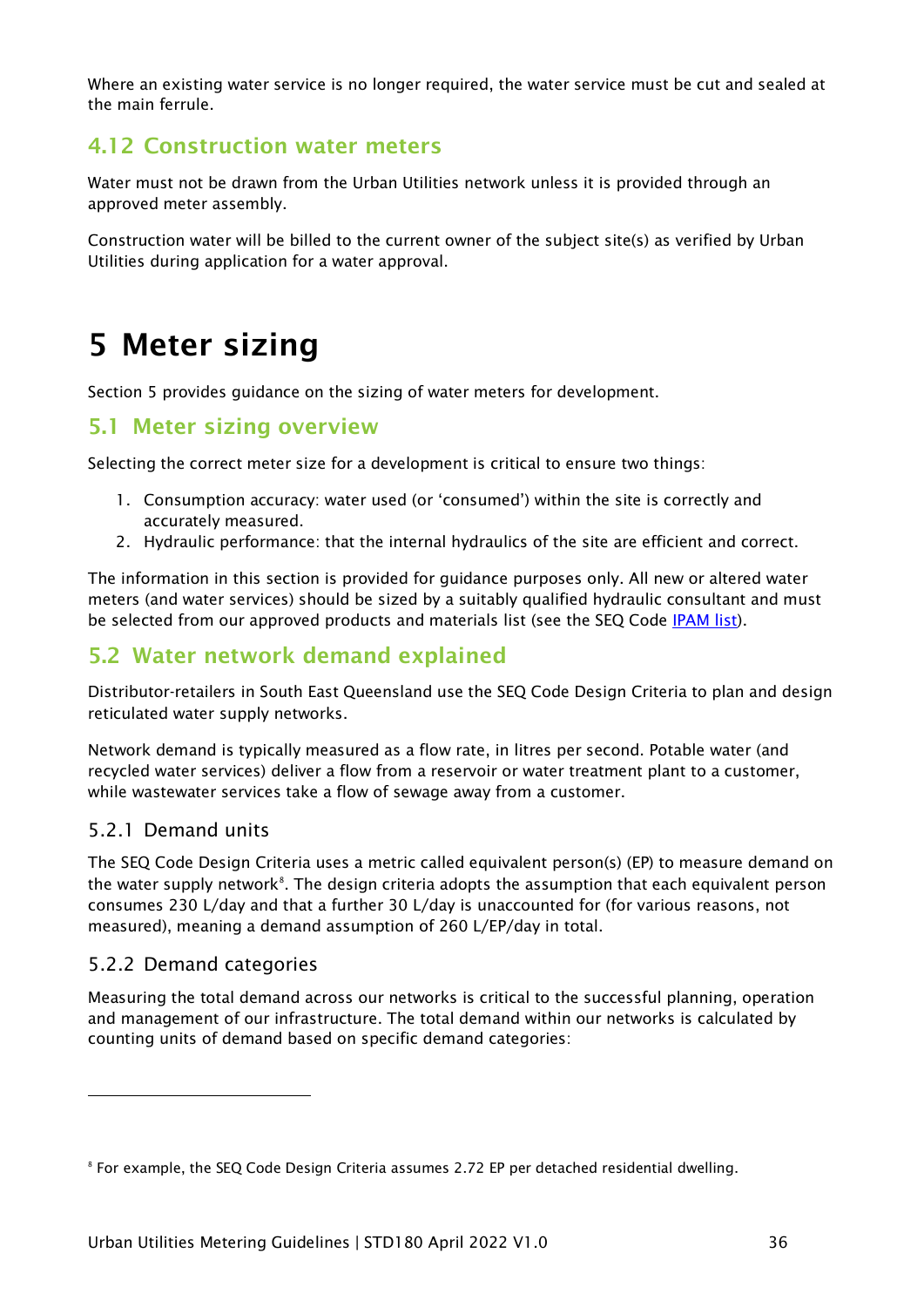- Residential demand measured by the number of dwellings in a building (apartments) or street (homes and townhouses).
- Non-residential demand measured in gross floor area (GFA), square metres (m<sup>2</sup>), of commercial and industrial land use (offices, factories, warehouses, retail outlets and other commercial premises).

#### <span id="page-36-0"></span>5.2.3 Calculating demand

In summary, network demand can be calculated by multiplying the amount of demand (number of dwellings and GFA measured in  $m^2$ ) by the applicable demand unit (EP).

# <span id="page-36-1"></span>5.3 Meter sizing process

#### <span id="page-36-2"></span>5.3.1 Who is responsible?

For developments which qualify for a standard water approval, Urban Utilities will size the water meter using the SEQ Code. However, for non-standard water approvals, it is the responsibility of the developer or property owner to ensure that new or altered water services and meters are correctly sized and that they satisfy the hydraulic requirements internal to the subject site.

During the assessment of an application for water approval, Utilities will review the proposed meter size in accordance with this guideline.

#### <span id="page-36-3"></span>5.3.2 What are the governing standards?

All meter sizes must comply with governing standards, including reference to this guideline.

The reference document governing all new or altered water meters is AS/NZ S3500 Plumbing and Drainage (Water Services). In addition, water meter manufacturers publish specifications explaining the intended application and range (flow rate) for each meter.

AS/NZS 3500 specifies that that water meters and water property services must be sized to accommodate simultaneous water demand for the development. The size of the water service (pipe) is typically determined by the PIFR and/or any firefighting requirements within the development site.

Other relevant standards and codes include the following:

- The SEQ Code and the associated Accepted IPAM List website at <http://www.seqcode.com.au/products>
- Plumbing Code of Australia
- Urban Utilities' Residential Customer Charter and Business Customer Charter
- AS 3565 Meters for Water Supply
- National Measurement Act 1960
- AS 1851: 2005 Maintenance of Fire Protection Systems and Equipment
- Residential/Home Fire Sprinkler Services designed under the AS 2118.4 or AS 2118.5
- Fire System Design Standards AS 2419, 2441, 2118.1-6
- Backflow Prevention Standards AS/NZS 2845.

#### <span id="page-36-4"></span>5.4 Meter sizing guide

Section [5.4](#page-36-4) outlines our guidance on meter sizing using the anticipated flowrate (or PIFR) within a development.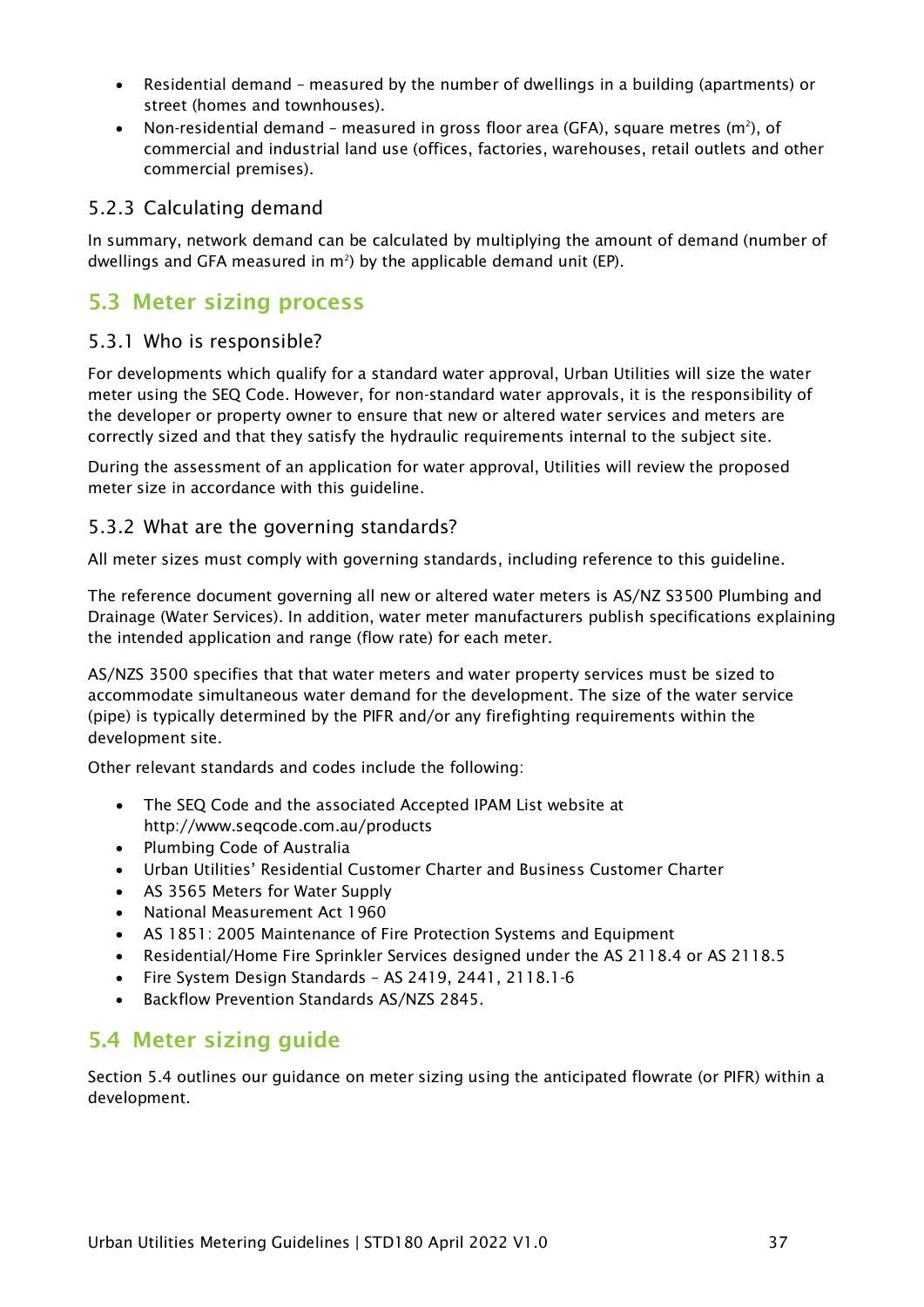#### <span id="page-37-0"></span>5.4.1 Residential land use

The following table provides guidance on the meter sizes required for varying residential land use. The size of meter required is determined by the number of residential dwellings (houses, apartments or townhouses) serviced by the meter.

Note that the table does not account for private fire systems or any associated fire flow requirements. Firefighting and domestic water supply must be metered separately.

| <b>Meter size</b><br><b>Diameter</b> | <b>Number of dwelling(s)</b>                         |
|--------------------------------------|------------------------------------------------------|
| (mm)                                 |                                                      |
| 20 <sub>mm</sub>                     | 1                                                    |
| 25mm                                 | $2 - 6$                                              |
| 32mm                                 | $7 - 21$                                             |
| 40 <sub>mm</sub>                     | Not approved by Urban Utilities                      |
| 50mm                                 | 22-89                                                |
| 65 <sub>mm</sub>                     | Not approved by Urban Utilities                      |
| 80mm                                 | 90-300                                               |
| $100$ mm                             | > 100 dwellings (subject to hydraulic<br>assessment) |
| 150mm                                | > 100 dwellings (subject to hydraulic<br>assessment) |

<span id="page-37-1"></span>Table 11 Meter sizing guide – residential land use

As specified in our Residential Customer Charter, Urban Utilities' minimum standard of service is 210kPa<sup>[9](#page-37-2)</sup> to be provided at the meter. Where the available pressure in Urban Utilities' water supply network is less than 300 kPa or the length of the intended water service connecting the site to our water main exceeds 40 metres in length the indicative meter sizes in this table may not apply.

Please consult an engineering or hydraulic consultant for further advice. You may also choose to lodge a request for a **Services Advice Notice** to determine the available flow and pressure in Urban Utilities' water supply network.

<span id="page-37-2"></span><sup>&</sup>lt;sup>9</sup> Apart from trickle feed areas and designated low pressure areas.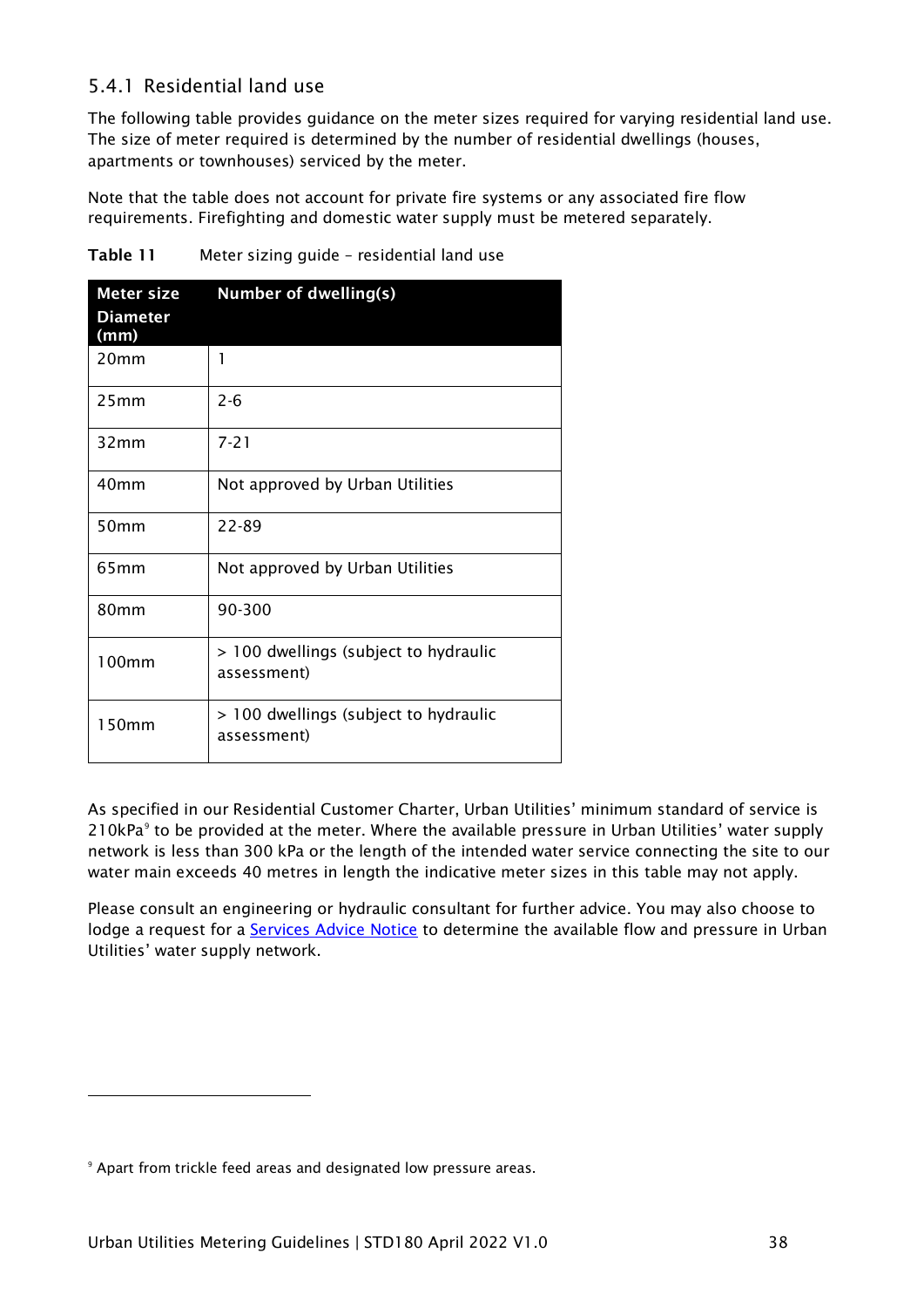#### <span id="page-38-0"></span>5.4.2 Non-Residential (and mixed) land use

The following table provides guidance on the meter sizes required for non-residential (or mixed) land use. The size of the meter required depends on the expected water demands and associated flow rates within the subject site.

To make use of this guidance, developers should first understand the range and limit of water supply flow rates anticipated within the development. Developers should engage an engineering or hydraulic consultant.

| Meter size              | Flow rate - typical range (during normal hours) |                           |  |  |
|-------------------------|-------------------------------------------------|---------------------------|--|--|
| <b>Diameter</b><br>(mm) | Litres / hour                                   | Litres / second           |  |  |
| 32mm                    | $64 <$ flow rate $<$ 10,000                     | $0.02 <$ flow rate $<$ 3  |  |  |
| 40mm                    | Not approved by Urban Utilities                 |                           |  |  |
| 50 <sub>mm</sub>        | $125 <$ flow rate $<$ 25,000                    | $0.04 <$ flow rate $<$ 7  |  |  |
| 80mm                    | $200 <$ flow rate $<$ 63,000                    | $0.06$ < flow rate < 18   |  |  |
| 100mm                   | $300 <$ flow rate $<$ 100,000                   | $0.09 <$ flow rate $<$ 30 |  |  |
| 150mm                   | $400 <$ flow rate $<$ 160,000                   | $0.11 <$ flow rate $<$ 45 |  |  |

<span id="page-38-2"></span>

| Table 12 |  | Meter sizing guide - non-residential land use |  |
|----------|--|-----------------------------------------------|--|
|          |  |                                               |  |

#### <span id="page-38-1"></span>5.4.3 Annual flow rates

Noting the indicative residential and non-residential meter sizing advice above, the following table provides general meter sizing advice based on estimated annual flow rates within the site.

| Meter size<br>(mm) | <b>Minimum flow</b> | <b>Maximum flow</b> | <b>Factor</b> |
|--------------------|---------------------|---------------------|---------------|
| 20                 |                     | 800 kL              | 1.00          |
| 32                 | 800 kL              | 2,048 kL            | 2.56          |
| 50                 | 2,048 kL            | 5,000 kL            | 6.25          |
| 80                 | 5,000 kL            | 12,800 kL           | 16.00         |
| 100                | 12,800 kL           | 20,000 kL           | 25.00         |
| 150                | 20,000 kL           | 45,000 kL           | 56.25         |
| 200                | 45,000 kL           | 80,000 kL           | 100.00        |
| 250                | 80,000 kL           | 125,000 kL          | 156.25        |

<span id="page-38-3"></span>Table 13 Meter sizing guide – estimated annual flow rates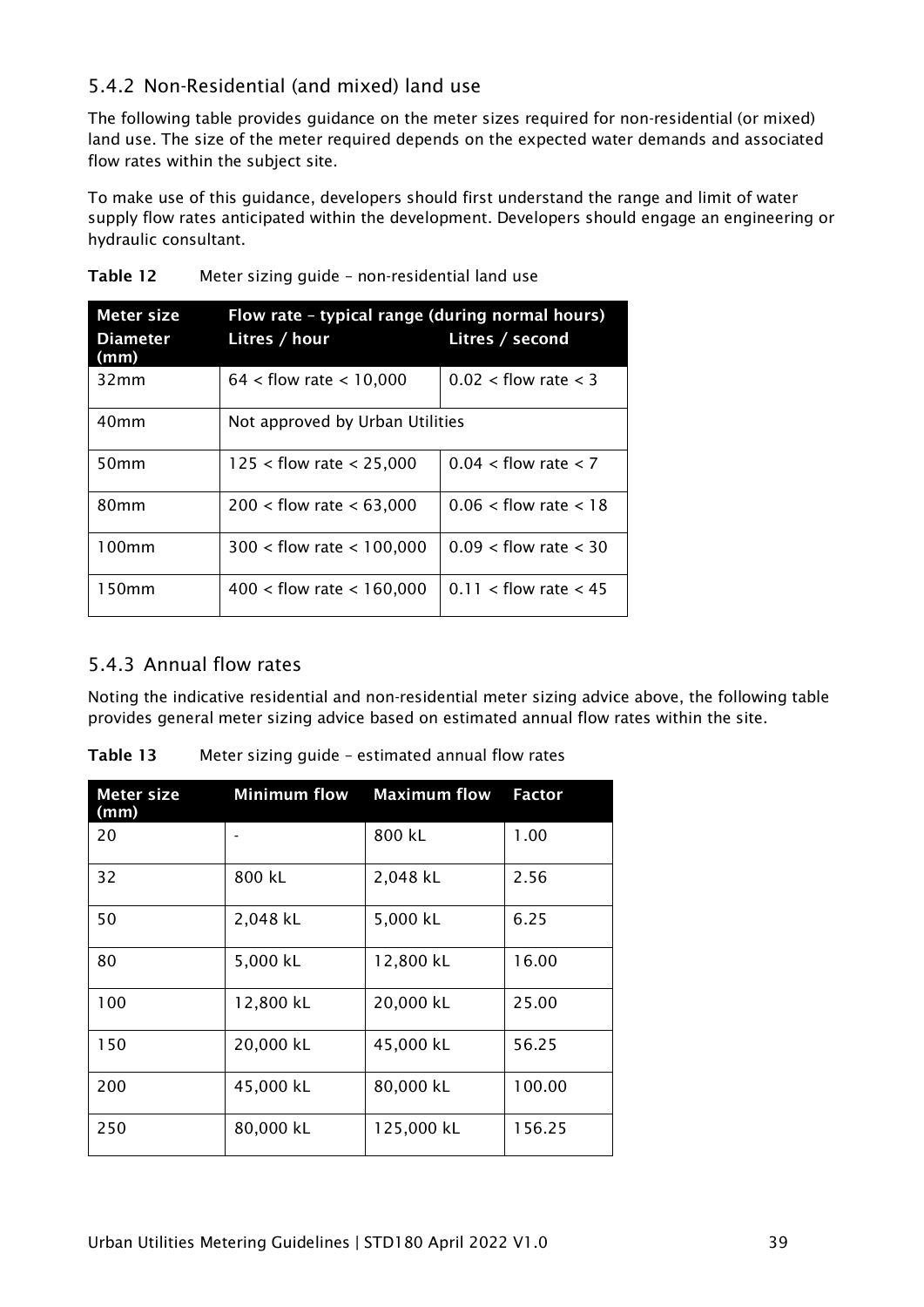| Meter size<br>(mm) |            | Minimum flow Maximum flow Factor |        |
|--------------------|------------|----------------------------------|--------|
| l 300+             | 125,000 kL | $\overline{\phantom{0}}$         | 225.00 |

#### <span id="page-39-0"></span>5.4.4 Submeter sizing

Submeters installed to service individual residential dwellings (typically within a development managed under CTS by a body corporate) are also sized in accordance with the residential land use table above. As a rule, one 20mm submeter per residential dwelling is required.

# <span id="page-39-1"></span>5.5 Water service sizes

The size of new or altered water services shall be determined using the flow rates and loading unit tables and the associated probable instantaneous demand table set out in AS/NZ3500 13 (section 3 - sizing of water services), as well as the SEQ Code.

# <span id="page-39-2"></span>6 Submetering overview

Section [6](#page-39-2) explains requirements for the submetering of strata title lots within Urban Utilities' service area. It includes details on:

- which developments require the installation of submeters
- approved configurations for the physical installation of submeters
- when and where AMR technology is required and the associated installation requirements.

# <span id="page-39-3"></span>6.1 Submetering overview

A submeter is an individual meter which measures water consumption by a lot within a strata subdivided development. Submeters are installed 'downstream' of the master meter, which measures the total supply of water into a building.

Submetering allows lot owners (and tenants) within attached residential dwelling developments (such as apartment buildings and townhouses) or retail and commercial developments which are strata subdivided, to measure their individual cold-water usage, and to be charged on an individual basis accordingly. In Queensland, submeters have been required for all new strata subdivided buildings since 1 January 2008.

This guideline seeks to ensure that submetering decisions by developers, body corporates and property owners are consistent and in accordance with Urban Utilities requirements. By ensuring that submetering conform with these requirements Urban Utilities will be able to provide effective, efficient and accurate billing services to our customers.

# <span id="page-39-4"></span>6.2 Why are submeters required?

Submetering is required in South East Queensland to minimise water consumption and improve the efficiency of water use.

To support water efficiency, metering has been made mandatory under the QPW Code for every meterable premises within a new development connected to Urban Utilities' water supply network. The QPW Code was updated on 1 January 2008 and a meterable premises was defined to mean:

• all Class 1 buildings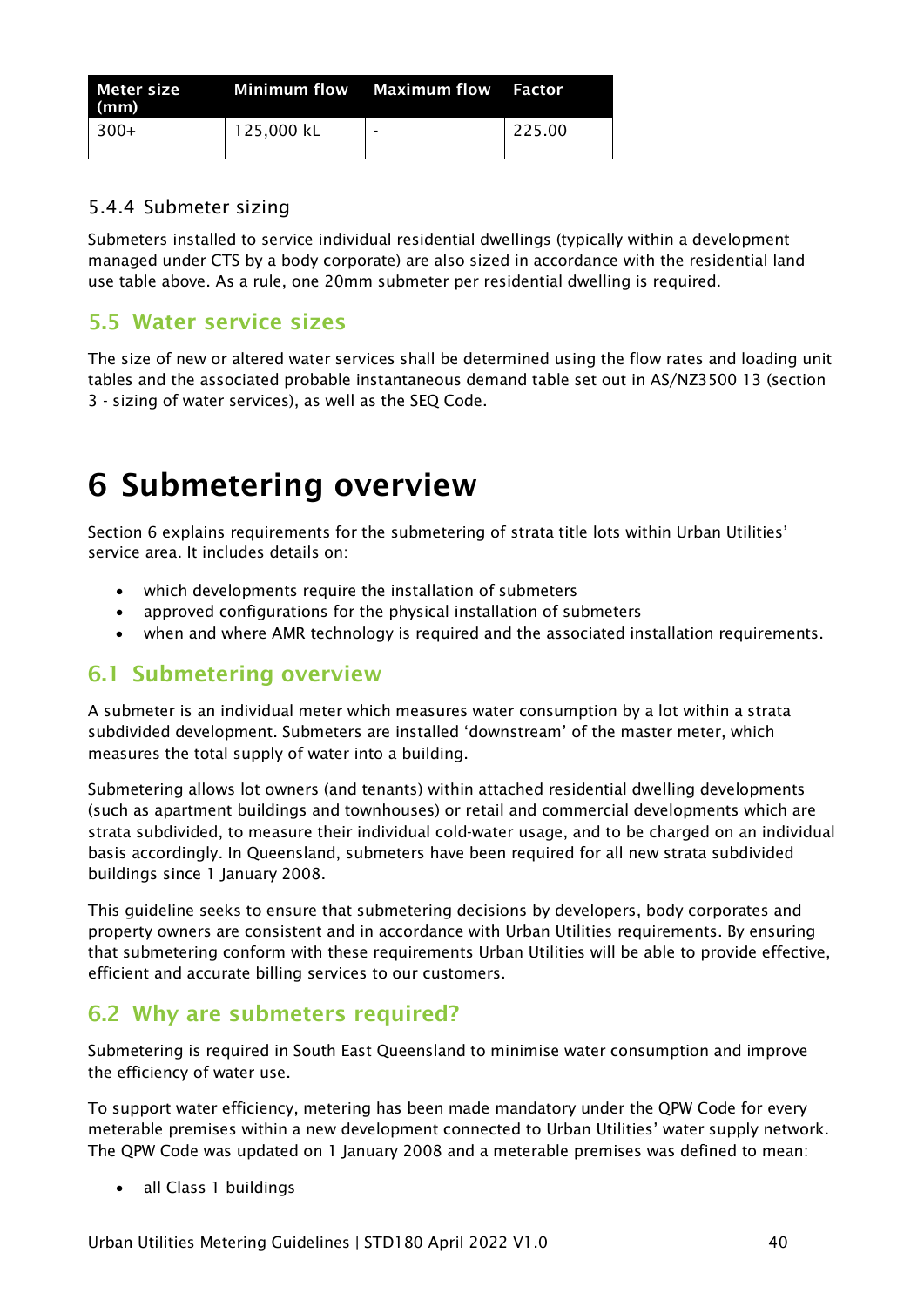- each lot within a CTS including the common property in a water service provider's service area
- each sole-occupancy unit of a class 2, 4, 5, 6, 7 or 8 building in a water service provider's service area
- each storey of a class 5 building in a water service provider's area where the building consists of more than one storey and sole-occupancy units are not identified at the time of the building's plumbing compliance assessment.

Part 4 of the QPW Code further outlines the requirements for water meters to meterable premises.

# <span id="page-40-0"></span>6.3 Why was the legislation changed?

Prior to 1 January 2008, the installation of submeters within residential developments was not mandatory.

Developments without submeters typically have a single master meter and individual lots are charged for water consumption on a pre-determined apportionment schedule defined under the CTS (known as lot entitlements).

This means that the owners of individual lots have no knowledge of their own water consumption. Because the cost of the building's water consumption is shared across all users, there is limited incentive to manage or minimise individual water consumption.

The use of submetering enables water service providers (including Urban Utilities) to provide water consumption information to the owners of individual lots and directly bill owners and tenants for their actual (rather than assumed) water consumption. The legislative change enabled a more fair and equitable billing system which ensure that each user pays according to their usage.

# <span id="page-40-1"></span>6.4 When are submeters required?

Urban Utilities requires submetering for all new strata subdivided developments. Where installed, submeters must always be in an accessible area (typically a common area) and never inside a unit or apartment.

For new mixed-use developments which are not (and which will not become) strata subdivided, submetering is not mandatory. However, it is useful for the design of internal plumbing to provide for the future installation of submeters. Where optional submeters are utilised<sup>[10](#page-40-3)</sup> they should comply with this guideline.

#### <span id="page-40-2"></span>6.4.1 Potable water – cold water and hot water

Submeters must be installed on the cold-water inlet to individual lots within a development. Cold water is the water drawn directly from Urban Utilities' water supply network.

Where a bulk hot-water system is in use and fed directly from the master meter hot-water meters may also be installed. These are exclusively owned and managed by the property owner or body corporate (not Urban Utilities).

<span id="page-40-3"></span><sup>&</sup>lt;sup>10</sup> See 'meterable premises' as defined in the QPW Code.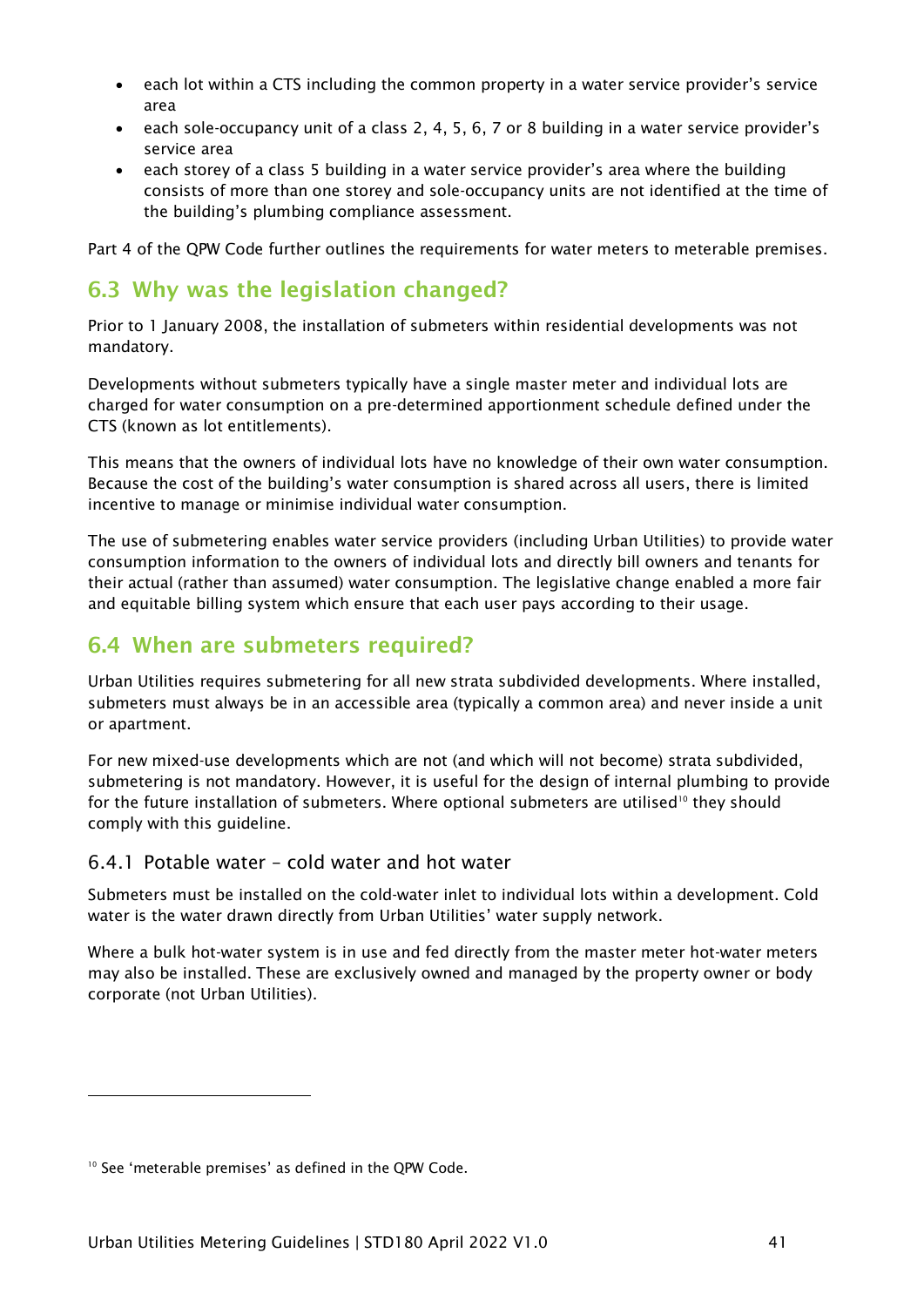#### <span id="page-41-0"></span>6.4.2 Potable water - use in shared facilities

Submetering is not required for shared common water uses within a development such as landscaping, pools, gyms, or other recreational facilities. These uses will be measured and billed to the body corporate as common property water consumption through the master meter.

The body corporate is responsible for apportioning the common water consumption to the individual unit owners.

#### <span id="page-41-1"></span>6.4.3 Non-potable water

Where a development is located within an Urban Utilities dual reticulation area, submetering of the non-drinking water supply to individual units is not required.

Non-drinking water will be measured and billed to the body corporate through the non-drinking master meter. The body corporate is responsible for apportioning the non-drinking water consumption to the individual occupants.

# <span id="page-41-2"></span>6.5 Is submetering required for existing developments?

Developments constructed prior to 2008 are exempt from the current requirements of the QPW Code. The retrospective installation of submeters in existing developments is optional and subject to detailed assessment.

It may be impractical or cost-prohibitive to introduce submeters for all lots within an existing building. Many older buildings do not have suitable plumbing to enable submetering, meaning the retrospective installation of submeters is not possible.

# <span id="page-41-3"></span>6.6 Who owns submeters?

Submeters installed through the water approval in accordance with this guideline and metering a stratum titled lot will be owned and maintained by Urban Utilities once:

- Urban Utilities has received and endorsed an as-constructed package (detailing the new connections and meter details), and issued a connection certificate
- the new lot is formally created (at plan sealing).

Urban Utilities will assume responsibility for reading and billing individual water consumption in accordance with the submeter configuration. Submeters installed to measure water consumption within a sole occupancy unit which is not a strata title lot will be owned and maintained by the sole occupancy unit owner or the body corporate.

#### <span id="page-41-4"></span>6.6.1 Maintenance period for new meters

All new infrastructure transferred to Urban Utilities' ownership (including meters and submeters) is subject to a 12-month maintenance period. During this period, any defects or maintenance issues remain the responsibility of the developer (or body corporate).

On conclusion of the maintenance period, Urban Utilities will assume responsibility for the maintenance, repair and replacement of all submeters.

#### <span id="page-41-5"></span>6.6.2 Ongoing maintenance and replacement

Urban Utilities may need to replace submeters periodically. Submeter replacements will be undertaken at no charge. On-site works will be coordinated with the body corporate entities and/or building managers.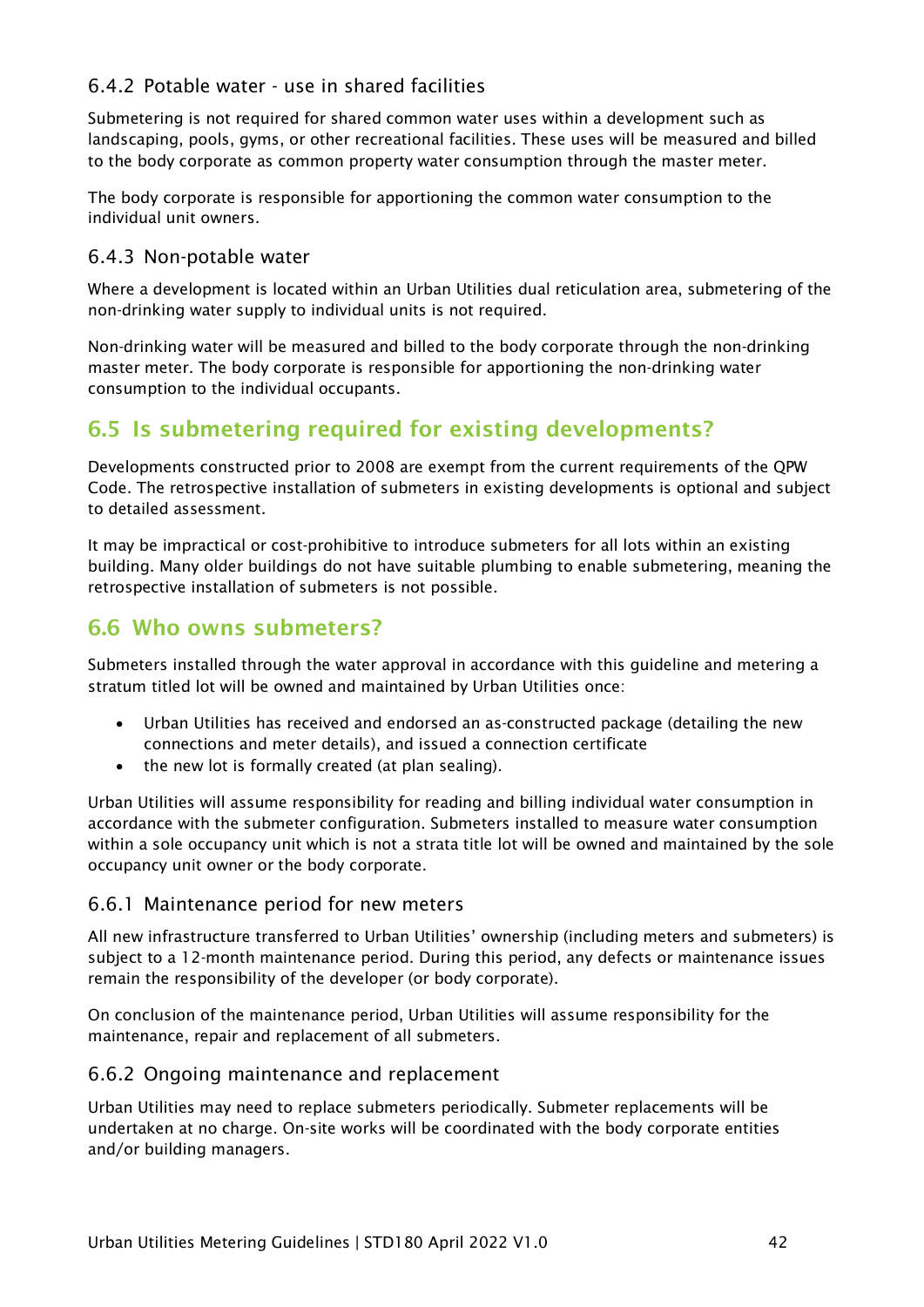#### <span id="page-42-0"></span>6.6.3 Ownership and delineation of private plumbing

All private plumbing contained within a stratum subdivided lot is the property of the lot owner.

In addition, the following shared private plumbing infrastructure (associated with internal plumbing and the installation of submeters) will remain the property of the body corporate or building owner. Urban Utilities will not be responsible for the following infrastructure:

- submeters associated with meterable premises that are not individually titled lots (for example, sole-occupancy units that are not on a separate title).
- plumbing works (including all pipework and fittings) between the master meter and the submeters.
- fittings upstream and downstream of the submeter, up to and including the isolation valves on either side of the submeter.
- plumbing (including pipework and fittings) downstream of the submeter.
- <span id="page-42-4"></span>• submeter enclosures (where they have been installed).

# <span id="page-42-1"></span>7 Submetering design & installation

Section [7](#page-42-4) explains the requirements for designing and installing submeters. Submeters installed within new developments must be completed via the water approval process.

# <span id="page-42-2"></span>7.1 Approved submetering equipment

Only equipment approved by Urban Utilities shall be used for submeter installations. A list of submetering products approved by Urban Utilities' can be found under the category IPAM list on the SEQ Code [website.](http://www.seqcode.com.au/)

The list of products approved for use by Urban Utilities is subject to periodic review, and updates may be published from time to time.

# <span id="page-42-3"></span>7.2 Submeter assembly

The following technical specifications summarise our requirements for submeter assemblies.

- 1. Ball valve requirements: where standard size 20mm diameter submeters are installed, each submeter must have a ball valve on each side (upstream and downstream) of the meter to enable isolation of the water supply and prevent backflow from downstream plumbing when the meter is removed.
- 2. Meter box & bracket: where a submeter is installed below ground in a meter box, the ball valve on the downstream side of the meter may be omitted, provided that any water draining from the downstream plumbing cannot cause damage to adjacent infrastructure. The meter assembly shall be housed in a rigid stainless steel, galvanised or moulded plastic bracket approved by Urban Utilities.
- 3. Private plumbing interface: items 1 and 2 together are referred to as the submeter assembly. The overall length of the assembly must be no more than 500mm. This assembly shall connect to the body corporate plumbing on the upstream side and the lot owner's private plumbing on the downstream side, both with male iron adaptors. Extension fittings within the submeter assembly are not permitted by Urban Utilities.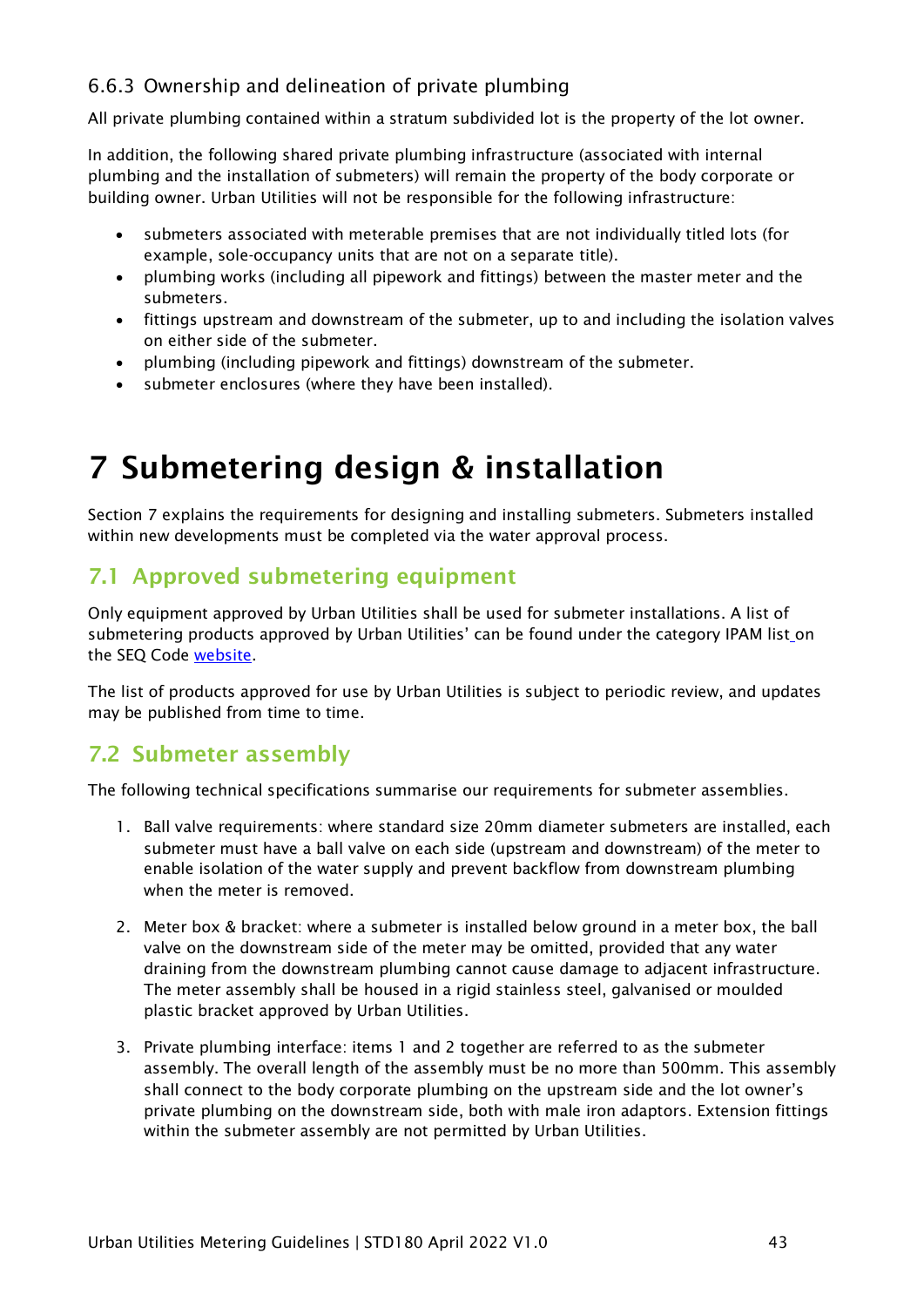4. No slip couplings: developers must ensure that pre-assembled submeter kits contain meters that are approved by Urban Utilities and do not include a slip coupling connection. Slip coupling connections are not permitted for submetering (or metering) in our service area.

# <span id="page-43-0"></span>7.3 Submeter identification

All submeters within a development must be of the same make and model number. All submeters must have a unique Urban Utilities serial number (and pattern approval number) stamped on the meter. See section [4.8](#page-28-1) for further explanation.

All submeters shall have a unique stainless steel identification tag attached to the meter (or adjacent pipework) which incorporates the following information engraved:

- which lot number the submeter is allocated to
- the date of installation.

The tag must not interfere with operation of the submeter, our ability to read, maintain or replace the meter, any AMR devices attached to the meter or our ability to operate isolation valves within the installation.

# <span id="page-43-1"></span>7.4 Submeter sizing

While residential submeters are typically sized at 20mm diameter, the size of submeters within a development should be determined via a hydraulic analysis completed by a suitably qualified hydraulic consultant.

# <span id="page-43-2"></span>7.5 Why does Urban Utilities need access to submeters?

Submeters must be read by Urban Utilities for billing purposes. Urban Utilities may also need to access submeters we own (those installed in accordance with this guideline) for maintenance and replacement.

# <span id="page-43-3"></span>7.6 What are the categories of access to submeters?

The following section outlines the two categories of access defined for submeters installed in new developments. AMR systems are mandatory for new developments where submeters cannot be installed with unrestricted physical access (including almost all new multi-storey residential developments).

- 1. All submeters must be installed in an accessible area.
- 2. If submeters are installed in a location with unrestricted physical access, developers will avoid the need to install an AMR system. However, unrestricted physical access is typically difficult to achieve for residential developments.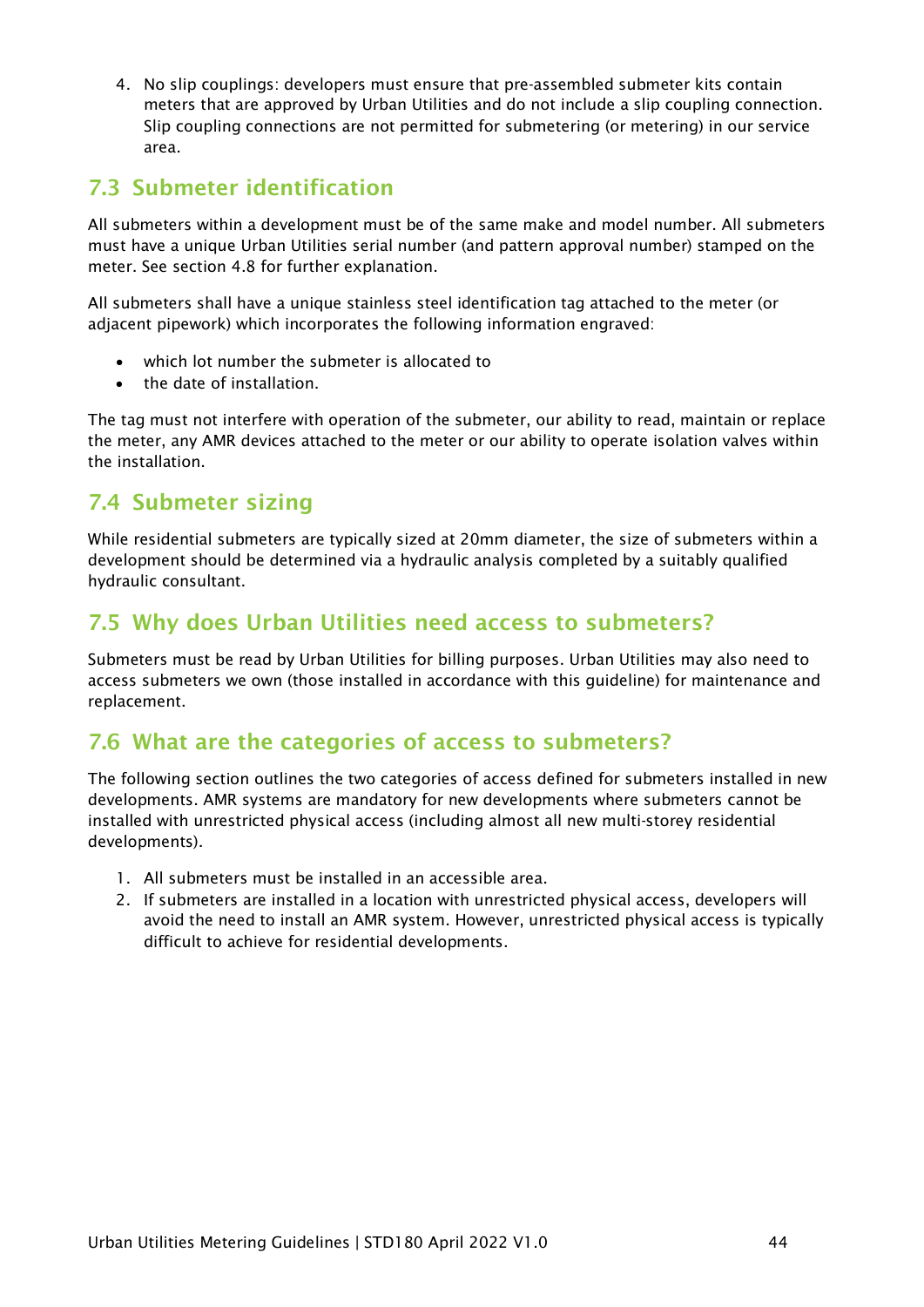#### <span id="page-44-1"></span>Table 14 Submeter location criteria and associated definitions

| <b>Submeter location criteria</b>                                                                                                                                                                                                                                                                                     | <b>Accessible location</b>   | <b>Unrestricted</b><br>physical access                            |
|-----------------------------------------------------------------------------------------------------------------------------------------------------------------------------------------------------------------------------------------------------------------------------------------------------------------------|------------------------------|-------------------------------------------------------------------|
|                                                                                                                                                                                                                                                                                                                       | Minimum criteria<br>required | Criteria required to<br>avoid need for AMR<br>system installation |
| Within a common area of the development<br>(i.e. not within an individual unit).                                                                                                                                                                                                                                      | ☑                            | ☑                                                                 |
| Unobstructed by fencing, vehicles, equipment<br>or vegetation.                                                                                                                                                                                                                                                        | ☑                            | ☑                                                                 |
| In a location that provides safe and<br>ergonomic access for Urban Utilities<br>personnel to inspect, maintain, repair or<br>replace.                                                                                                                                                                                 | ☑                            | ☑                                                                 |
| Either internal or external to a development's<br>security system.                                                                                                                                                                                                                                                    | ☑                            |                                                                   |
| External to the development's security<br>system (in an area that does not require key,<br>swipe card access or pin code) access<br>accessible 24/7 without reliance on non-<br>Urban Utilities personnel such as building<br>managers, building security guards, or body<br>corporate managers to facilitate access. |                              | ☑                                                                 |
| At ground level.                                                                                                                                                                                                                                                                                                      |                              | ☑                                                                 |

If submeters cannot be installed in a location that qualifies for unrestricted physical access, then an AMR system is required (see section [8\)](#page-50-0).

# <span id="page-44-0"></span>7.7 Submetering installation

All submeters must be installed by a licensed plumber in accordance with their pattern approval certificates (some meters are limited to a horizontal installation). Submeters must be installed at no cost to Urban Utilities.

Care must be taken to ensure that each submeter is installed with the dial face positioned such that it can be read by a person standing at floor level adjacent to the submeter installation. The dial face must not be upside-down and at a height of no more than 1.6 metres.

Submeters may be installed using one of the following three options:

- Option 1: fixed to a solid wall (unenclosed).
- Option 2: below ground in an approved submeter box.
- Option 3: above-ground in an approved submeter enclosure or integrated cabinet with an approved submeter key.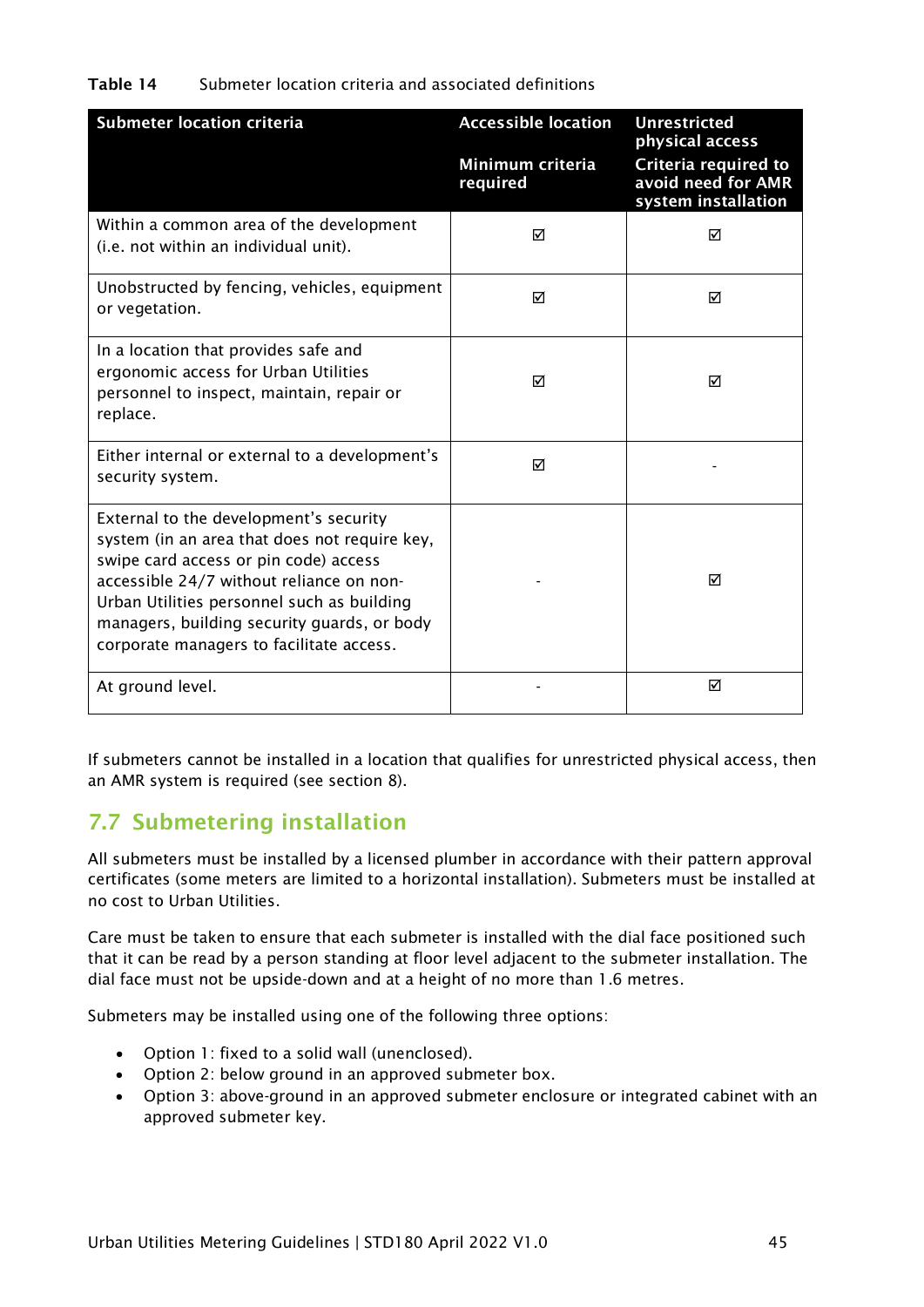# <span id="page-45-0"></span>7.7.1 Option 1: fixed to a solid wall (unenclosed)

Option 1 is the installation of submeters by fixing them unenclosed to a solid wall. Submeters installed on a solid wall must conform with the minimum spacing requirements described below.

- The spacing between adjacent service pipes shall be at least 150mm centre to centre.
- The space between the outer pipes and any external, adjacent obstruction (such as a wall or pipe) shall be a minimum of 100mm.

For option 1, submeters must not be installed in a location where they are likely to be damaged by vehicle movements, or which presents a safety hazard to our meter readers. Where vehicle movements may occur adjacent to the installed location, vehicle bollards must be used to ensure physical separation.

Typical locations for option 1 installations include external walls and internal basement car park walls. However, option 1 may only be adopted where the location of submeter installation is such that any water seepage from maintenance activities, pipe bursts, or submeter failure will not cause damage to other utilities, internal fixtures, vehicles or the building structure.

In above-ground locations where water seepage may cause damage (for example, within the internal corridors of a residential apartment building), option 3 must be used.

#### <span id="page-45-1"></span>7.7.2 Option 2: installed in a meter box

Meter boxes should be used to house submeters installed below-ground. Option 2 installations are common in townhouse-style developments but cannot be used for multi-level residential developments.

Applicable installation requirements for option 2 are summarised in the following table.

<span id="page-45-2"></span>Table 15 Option 2: submeters installed in a meter box

| No.            | Installation requirement - meter boxes                                                                                                                                                                    |
|----------------|-----------------------------------------------------------------------------------------------------------------------------------------------------------------------------------------------------------|
|                | The meter box shall comply with Urban Utilities' specifications (refer to the SEQ<br>Code for specification details).                                                                                     |
| $\overline{2}$ | The meter box must be sufficiently sized to house the submeter and associated<br>assembly.                                                                                                                |
| 3              | Submeters must be easily accessible and installed such that the dial face can clearly<br>be read.                                                                                                         |
| 4              | The water service associated with each submeter must be a maximum of 300mm<br>deep.                                                                                                                       |
| 5              | Submeters must not be installed in walkways, driveways or other areas where they<br>would cause a potential hazard for either meter readers or building occupants, or<br>conflict with vehicle movements. |
|                | Submeters housed in a meter box should otherwise comply with the installation<br>requirements for a 20mm water meter as defined in the SEQ Code.                                                          |
| 6              | Meter box lids must be approved by Urban Utilities and must have a non-slip<br>pattern (refer to the SEQ Code for specification details).                                                                 |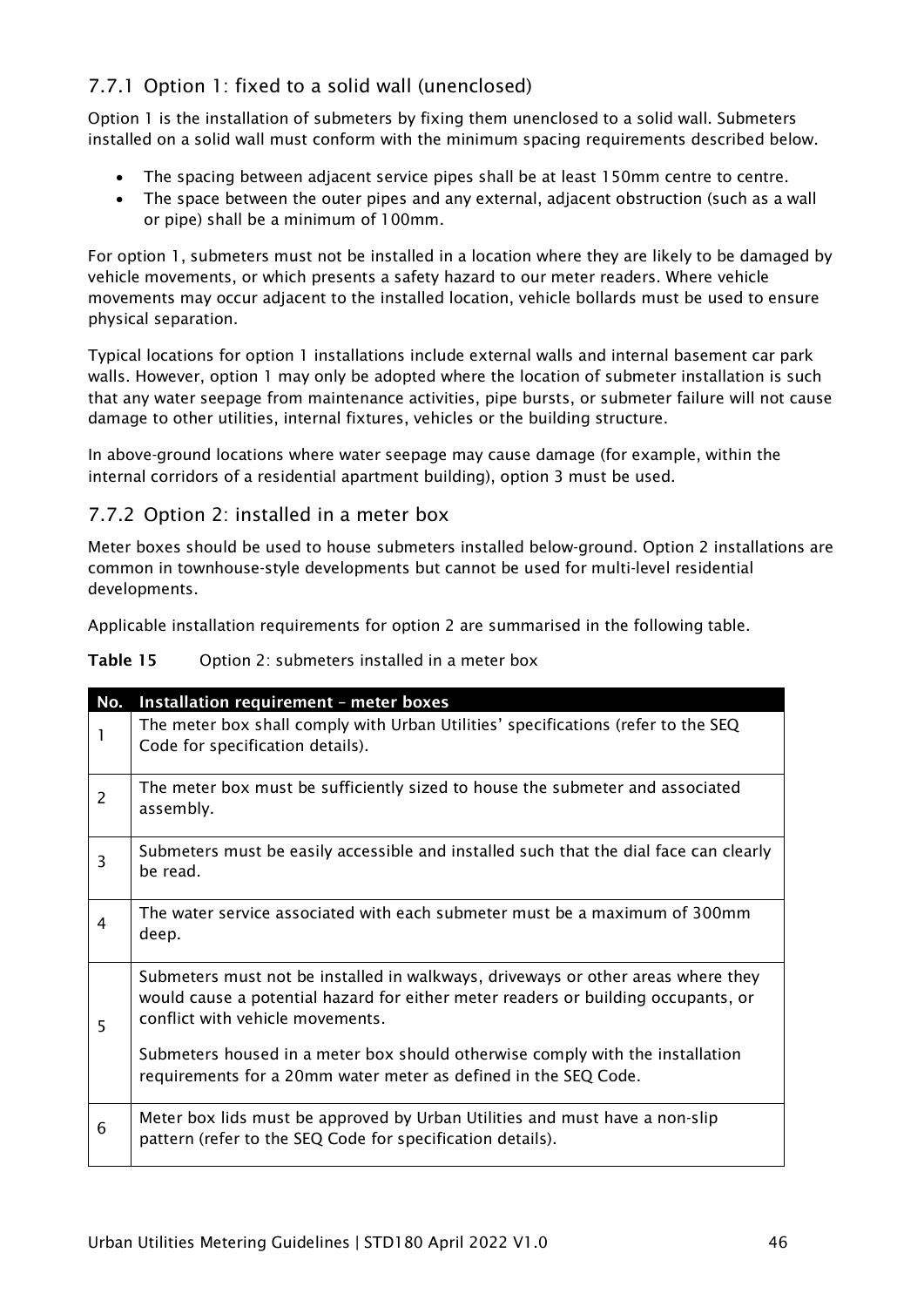#### No. Installation requirement – meter boxes

 $7$  Each submeter box shall be identified on the outside with the words 'water submeter' in permanent print.

#### <span id="page-46-0"></span>7.7.3 Option 3: installed within a submeter enclosure

In all other scenarios requiring submetering, including most commonly class 2 buildings (such as multi-level residential developments), submeters must be grouped together and installed within a submeter enclosure in accordance with the requirements outlined below.

Submeter enclosures must be dedicated and free of other services (in particular, electrical services).

#### <span id="page-46-1"></span>Table 16 Option 3: submeters installed in enclosures

|                               | No. Installation requirement - submeter boxes                                                                                                                                                                                                                                                                                                                              |  |
|-------------------------------|----------------------------------------------------------------------------------------------------------------------------------------------------------------------------------------------------------------------------------------------------------------------------------------------------------------------------------------------------------------------------|--|
|                               | <b>General requirements</b>                                                                                                                                                                                                                                                                                                                                                |  |
| 1                             | Submeter enclosures shall be in accessible areas within the development (see<br>section 7.6).                                                                                                                                                                                                                                                                              |  |
| $\overline{2}$                | The enclosure should be located within the floorplan of the building such that a<br>minimum rectangular area of two-square metres, or an area of 1.5 metres<br>multiplied by the width of the access door (whichever is greater) shall be provided<br>directly in front of and external to the enclosure as unobstructed working space for<br>maintenance and replacement. |  |
| 3                             | The enclosure should be located within the footprint of the building such that there<br>shall be sufficient space for enclosure door(s) to swing open completely (at least 90<br>degrees) and be held open.                                                                                                                                                                |  |
| $\overline{4}$                | Submeter enclosures may be fixed to a solid wall, mounted on a galvanised steel<br>post, or mounted on a concrete plinth.                                                                                                                                                                                                                                                  |  |
| 5                             | The enclosures must be fitted with adequate lighting to enable submeter reading<br>and maintenance.                                                                                                                                                                                                                                                                        |  |
| <b>Enclosure requirements</b> |                                                                                                                                                                                                                                                                                                                                                                            |  |
| $\overline{7}$                | The enclosure shall be clearly marked 'water submeters', with lettering to a<br>minimum height of 25mm fixed permanently and centrally on the external access<br>point or door.                                                                                                                                                                                            |  |
| 8                             | The entire submeter assembly, including the isolation valves and submeters, must<br>be contained within the enclosure.                                                                                                                                                                                                                                                     |  |
| 9                             | Where more than one submeter enclosure is required within a development (for<br>example, an enclosure on each floor), each enclosure shall have a reference<br>identification number on the enclosure as a point of reference (for example 'water<br>submeters - enclosure 1 of 2').                                                                                       |  |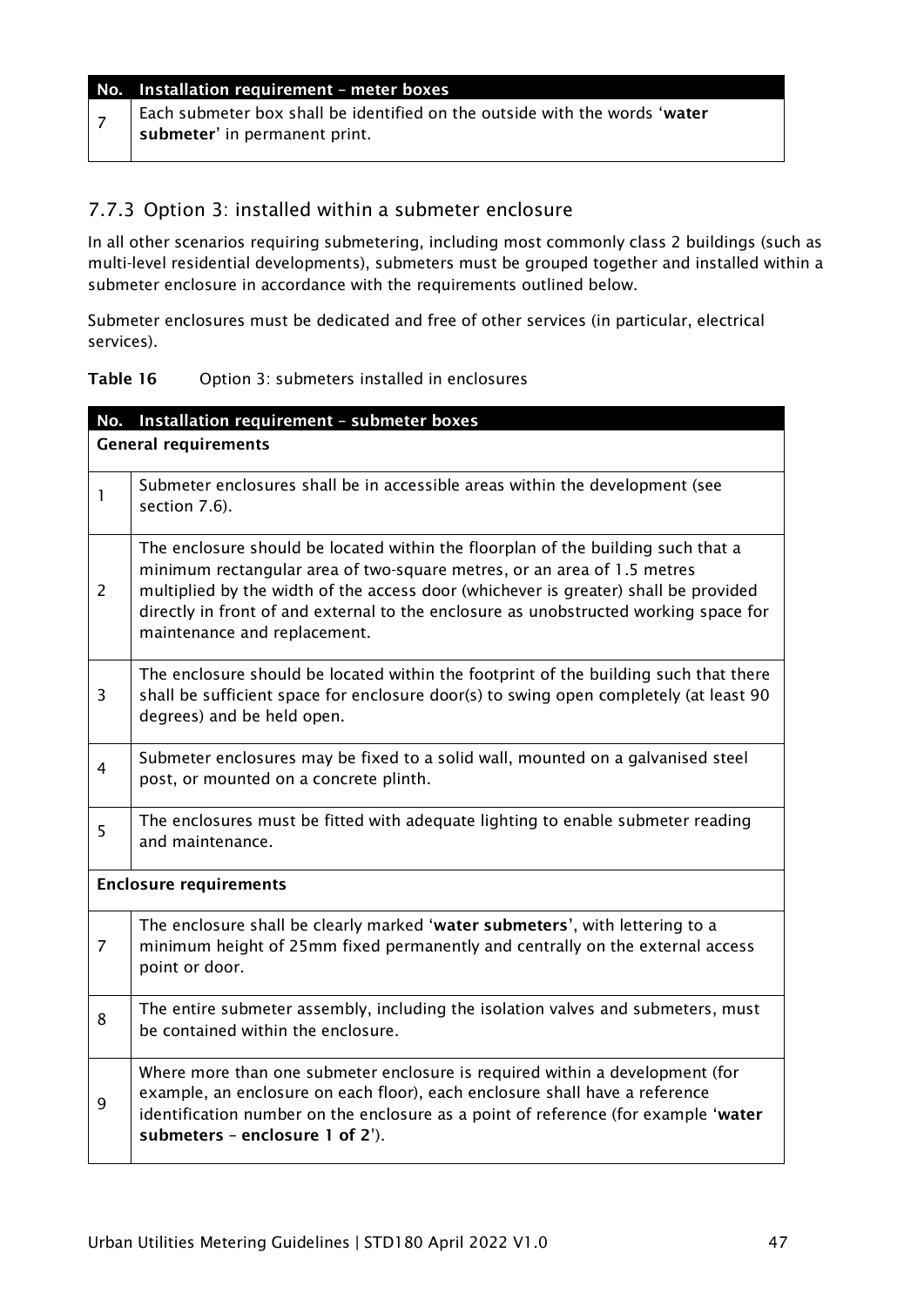| No. | Installation requirement - submeter boxes                                                                                                                                                                                                                   |  |  |
|-----|-------------------------------------------------------------------------------------------------------------------------------------------------------------------------------------------------------------------------------------------------------------|--|--|
| 10  | The enclosure must have a minimum depth of 150mm and must be sized to ensure<br>submeter spacing requirements.                                                                                                                                              |  |  |
| 11  | Submeters may be installed in a shared firefighting appliance cabinet provided that<br>no adverse impact to the access and functionality of the firefighting equipment (and<br>provided that submeter spacing requirements can be met - see below).         |  |  |
| 12  | All enclosures must be watertight and fitted with floor drains connected to the<br>internal stormwater system to manage seepage from maintenance activities or<br>failures in accordance with plumbing standards                                            |  |  |
| 13  | Enclosures must have a bund (minimum depth 100mm) at the opening if they are<br>located inside a building.                                                                                                                                                  |  |  |
| 14  | All penetrations of the enclosure structure shall be sealed and protected against<br>corrosion.                                                                                                                                                             |  |  |
| 15  | The enclosure shall be constructed of either 2mm thick 316 stainless steel (external<br>enclosures) or coated steel (internal enclosures).                                                                                                                  |  |  |
| 16  | The enclosure access doors shall have a hand-operated, one-point stainless steel<br>quarter-turn latch to close the door. Access doors shall have lift-off type plated<br>brass hinges with stainless steel hinge pins. Access door shall be dual-lockable. |  |  |
| 17  | All external edges to the enclosure are to be rounded with all edges and corners<br>accurately and neatly folded.                                                                                                                                           |  |  |
|     | <b>Access requirements</b>                                                                                                                                                                                                                                  |  |  |
| 18  | Submeters shall be in an accessible area, and the dial face of the submeters located<br>such that a person standing unassisted at floor level adjacent to the enclosure is<br>able to read it.                                                              |  |  |
|     | <b>Submeter spacing requirements</b>                                                                                                                                                                                                                        |  |  |
| 19  | The spacing between adjacent service pipes shall be at least 150mm (centre to<br>centre).                                                                                                                                                                   |  |  |
| 20  | There must be a space of a least 100mm between the outer-most pipes and the<br>edge of the enclosure structure (or another obstruction).                                                                                                                    |  |  |
| 21  | There must be a space of a least 100mm between the extremity of any isolation vale<br>and the edge of the enclosure structure (or another obstruction).                                                                                                     |  |  |
| 22  | Submeters shall be installed so that their dial face is no higher than 1800mm and<br>no lower than 1200mm from the adjacent ground or floor level in front of the<br>enclosure.                                                                             |  |  |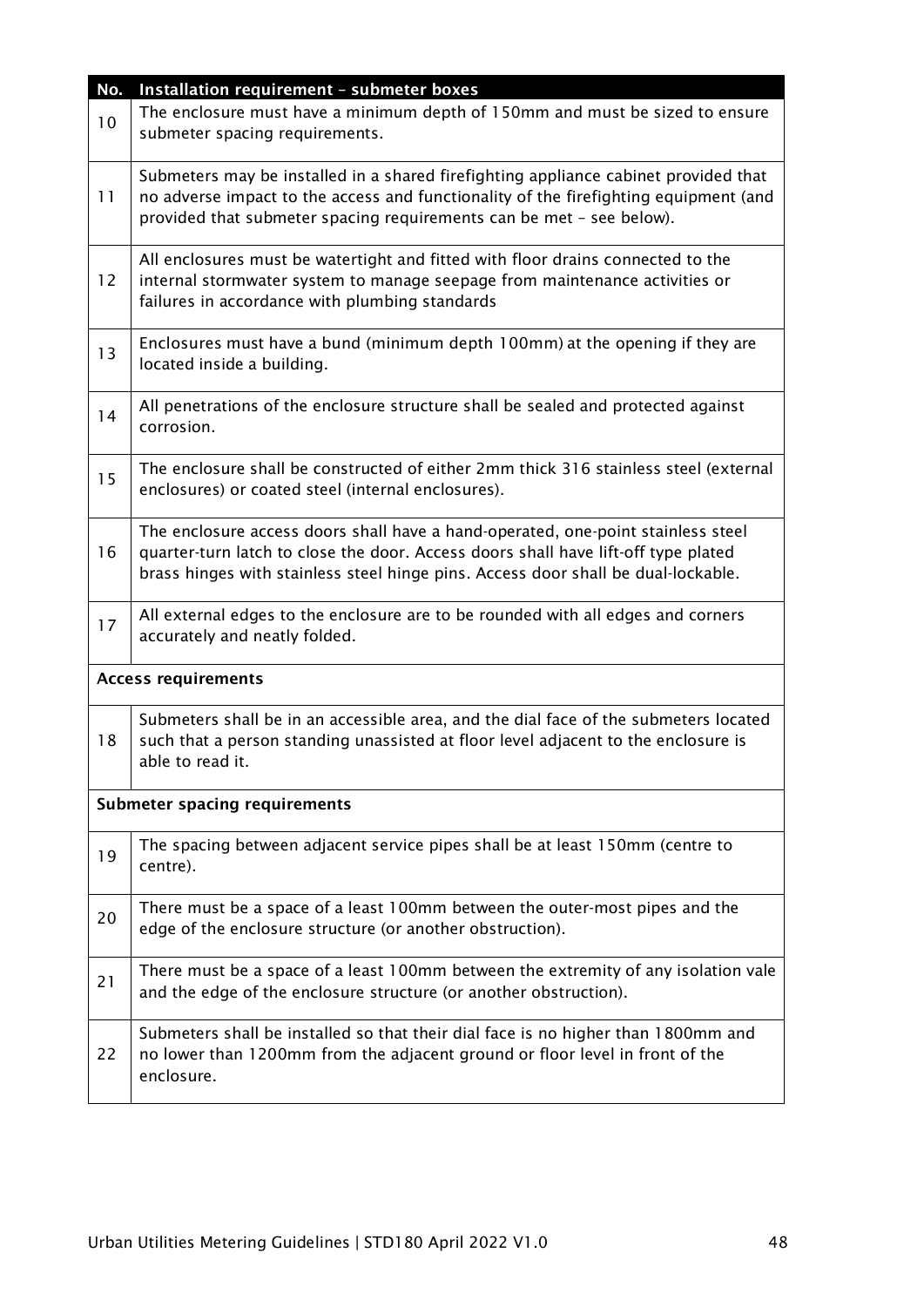# <span id="page-48-0"></span>7.8 Backflow prevention

Australian Standard AS/NZS3500 outlines several requirements for backflow protection on plumbing fixtures.

While Urban Utilities will not assess or approve the related plumbing and drainage designs, each submeter installation must be fitted with a check valve at the points where submeters are installed. For 20mm diameter submeters these check valves shall be incorporated in the submeter so that the maximum overall length of the submeter assembly is not exceeded.

# <span id="page-48-1"></span>7.9 Isolation valves

All submeters must be fitted with isolation valves. Isolation valves shall be the same nominal diameter as the submeter, of a dezincification-resistant copper alloy body and handle and comply with the Water Services Association of Australia (WSAA) product specification WSA PS-274 with product certification to AS 4796.

Key locks are not permitted, and valves are not required to be lockable. Only valves listed as approved by Urban Utilities on the IPAM List may be used.

# <span id="page-48-2"></span>7.10 Anti-tamper devices

All submeters shall be fitted with anti-tamper devices (such as wires).

# <span id="page-48-3"></span>7.11 Connectivity audit

A connectivity audit will be conducted following advice from the developer that the installation has been completed in accordance with the *Plumbing and Drainage Act 2002*, AS/NZS 3500.1 and the approved hydraulic drawings.

The connectivity audit will also verify that the installation complies with the requirements set out in this specification including that:

- Submeters are installed in an accessible area for reading and maintenance purposes.
- Each submeter is correctly installed, tagged correctly and measuring flow to the designated unit or floor.
- Submeter installations are accurately reflected in the as-constructed drawings.
- Where an AMR system is installed (see section [8\)](#page-50-0), it has been fully commissioned and is providing consistent readings from all submeters in the development.

If the connectivity audit identifies any errors or reveals that a submeter has not been correctly installed, the developer must investigate and rectify any issues identified in the connectivity audit and prepare and submit a new connectivity audit.

# <span id="page-48-4"></span>7.12 Submeter information required

The following information shall be documented in the connectivity audit submission, and as a tabulated summary. Information must be provided electronically.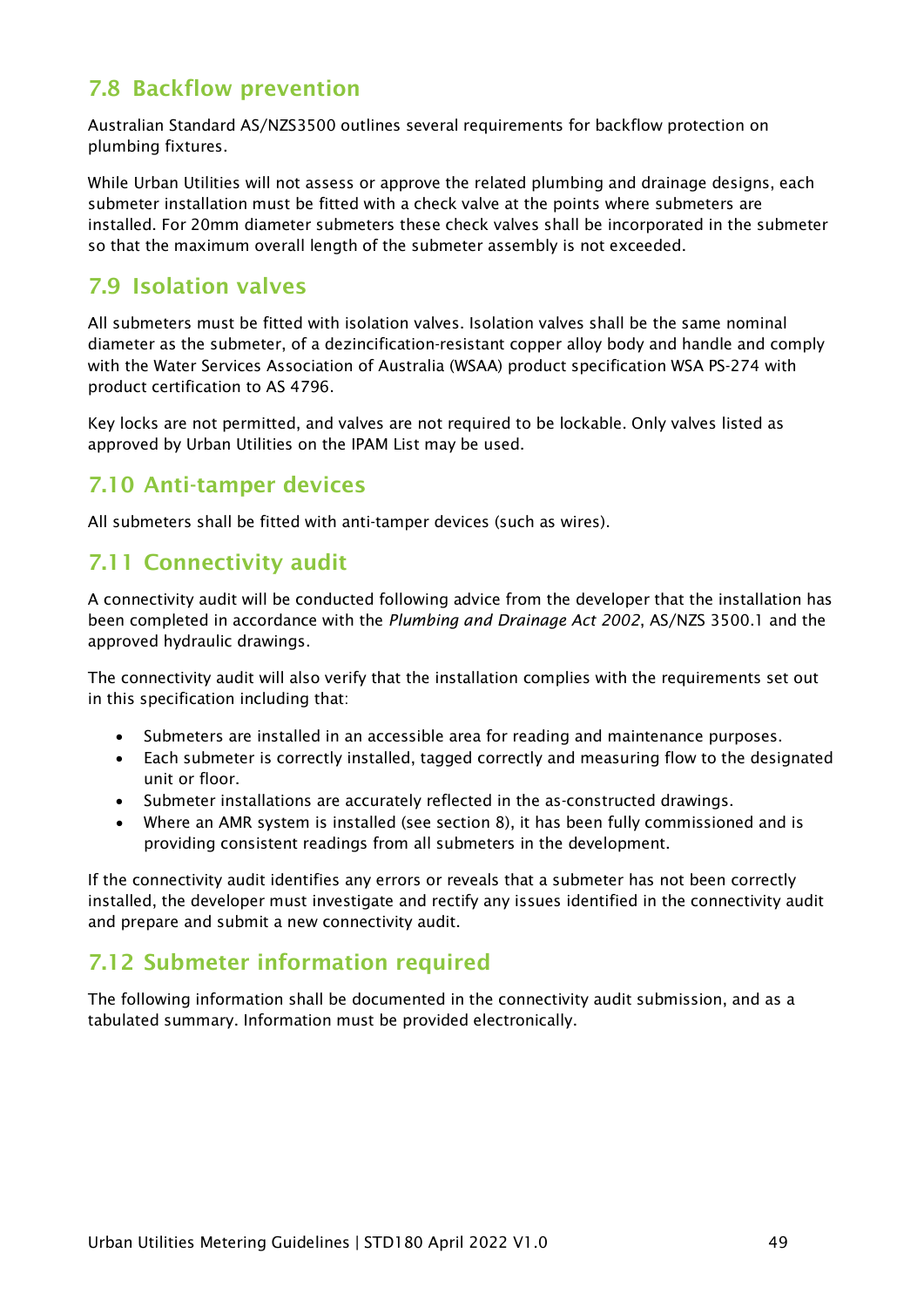#### <span id="page-49-2"></span>Table 17 Submetering as-constructed detail requirements

| No.            | Submetering as-constructed information                                                                                |
|----------------|-----------------------------------------------------------------------------------------------------------------------|
| 1              | Date of submeter installation.                                                                                        |
| $\overline{2}$ | The serial number of all submeters (and any AMR devices) installed.                                                   |
| 3              | The residential unit or floor that each submeter corresponds to.                                                      |
| $\overline{4}$ | Initial meter readings (taken at the time of the successful connectivity audit).                                      |
| 5              | Submeter size, make and model.                                                                                        |
| 6              | AMR system make and model number (where applicable).                                                                  |
| $\overline{7}$ | AMR installer details (where applicable).                                                                             |
| 8              | Size and location of AMR cables and conduits (where applicable).                                                      |
| 9              | The identifying number (see section 7.7.3) on the enclosure (where more than one<br>submeter enclosure is installed). |
| 10             | The location of all master meters and submeters.                                                                      |
|                | AMR as-constructed information (where applicable)                                                                     |
| 11             | Unrestricted copy of AMR software.                                                                                    |
| 12             | AMR system user manual.                                                                                               |
| 13             | The location of all AMR components (to be shown clearly on relevant drawings).                                        |
| 14             | Configuration details of the AMR system.                                                                              |
| 15             | Date of successful AMR system test.                                                                                   |

#### <span id="page-49-0"></span>7.12.1 Handover and compliance checklists

Once a connectivity audit for the development has been successfully completed (and the final plumbing compliance certificate has been issued by the local council), the ownership of submeters and any AMR system infrastructure transfers to Urban Utilities.

Urban Utilities will receive commissioning documentation, as-constructed drawings, technical specifications, operation and maintenance manuals, contact numbers and other relevant data. A maintenance period applies for all new infrastructure completed through the water approval process.

# <span id="page-49-1"></span>7.13 Installation compliance

Urban Utilities will typically conduct inspections to ensure the installation has been completed in accordance with this guideline.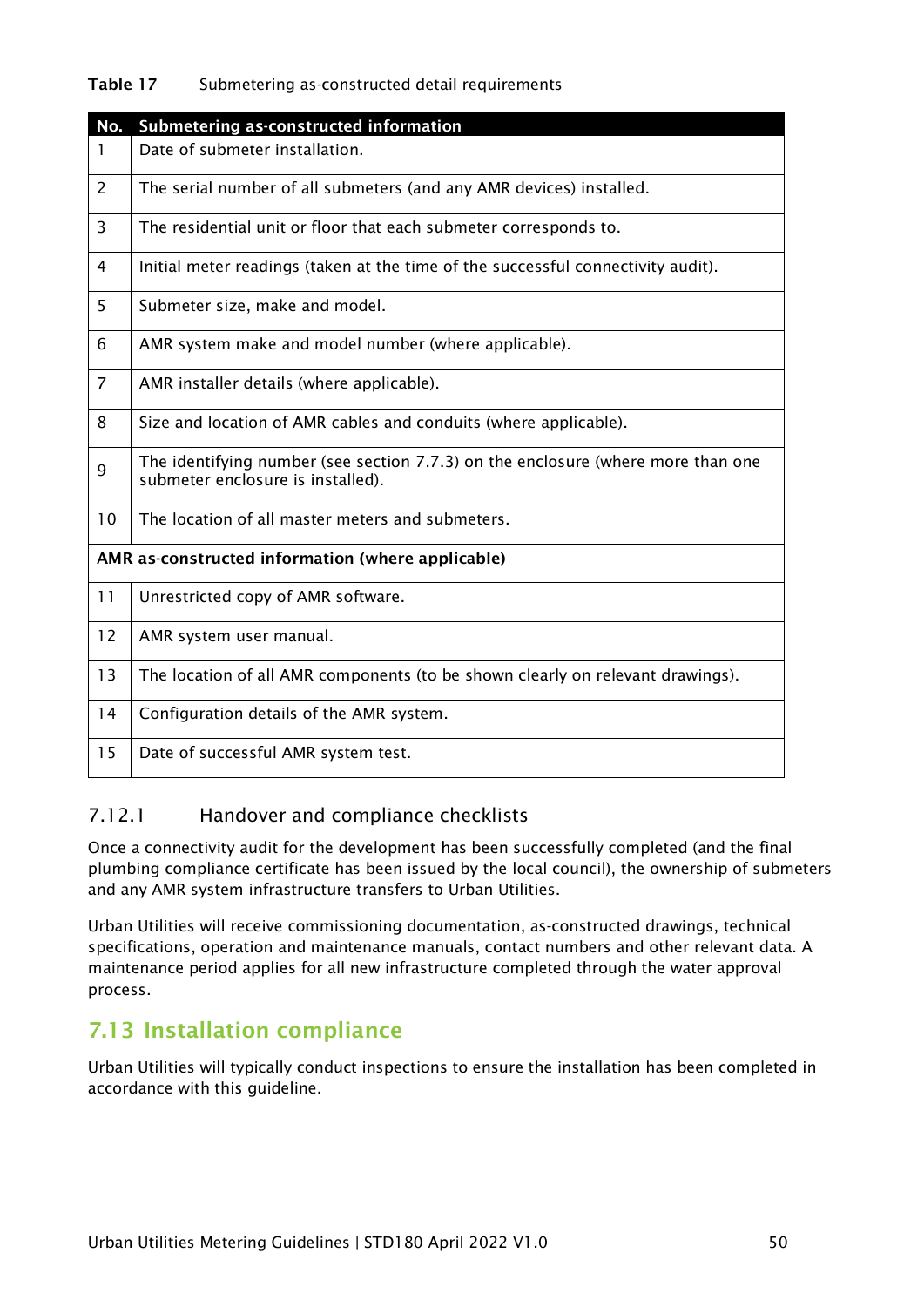# <span id="page-50-0"></span>8 Automatic meter reading (AMR)

AMR systems provide a means of reading individual submeters via a remote digital read panel, avoiding the need to physically inspect and read each submeter.

Urban Utilities rely on AMR systems to read installed submeters remotely for developments where physical access to submeters is restricted. If the identified location criteria for unrestricted physical access cannot be achieved (see section [7.6\)](#page-43-3) then an AMR system is mandatory.

# <span id="page-50-1"></span>8.1 What is an AMR system?

AMR systems provide a means of reading the water consumption of individual submeters from a digital (meter) read panel rather than reading the consumption directly from the dial face of an individual water meter. There are three (3) key components to an AMR system:

- 1. A pulse generator (or reed switch) (as required): a device installed on the submeter which converts the mechanical water consumption reading to pulsed electrical signals. The pulse generator is supplied by the manufacturer of the submeter.
- 2. Communications infrastructure: electronic devices and cabling which convert and transfer the pulsed electrical signals from the reed switches to the digital read panel via a communication network (within the development).
- 3. Base station and digital read panel: the digital display for reading and reviewing meter data. The digital read panel is housed within an enclosure (separate to the submeter enclosure) which must be located to ensure unrestricted physical access.



The following is a schematic representation of a typical AMR system.

<span id="page-50-2"></span>Figure 2 Typical AMR system infrastructure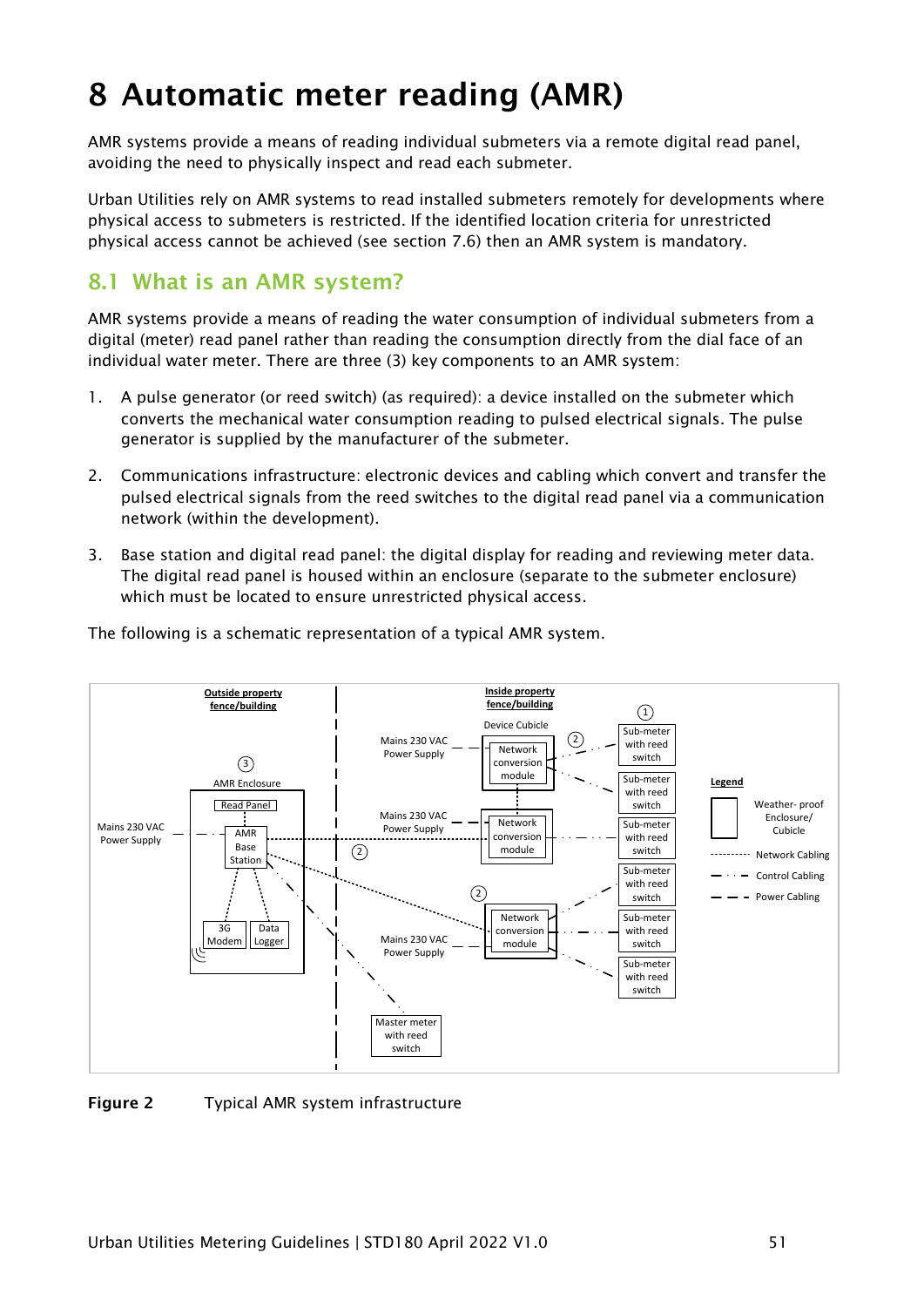# <span id="page-51-0"></span>8.2 When is an AMR system required?

Where unrestricted physical access to submeters cannot be achieved, installation of an AMR system is mandatory. When an AMR system is installed, the master meter and all submeters must be linked electronically to enable all meter reading data to be sent to the AMR's digital read panel.

# <span id="page-51-1"></span>8.3 Which AMR systems are approved for installation?

Urban Utilities has authorised the use of several wired and wireless AMR systems from different manufacturers. Wired AMR systems are commonly used in new developments; wireless AMR systems may be necessary when retrofitting submeters to an existing development.

Only approved equipment shall be used for AMR installations. A list of Urban Utilities' approved products can be found on the SEQ Code [IPAM list.](http://www.seqcode.com.au/products/)

The list of approved products is subject to periodic review, and updates are published from time to time. To ensure you have the latest information, always refer to the SEQ Code website.

# <span id="page-51-2"></span>8.4 Who can install an AMR system?

AMR systems shall be installed by an Urban Utilities- approved installer only. Please contact Urban Utilities' approved AMR providers, who can advise on approved AMR installers.

# <span id="page-51-3"></span>8.5 Are there specific installation requirements?

During installation, the installer must complete all components of the AMR system, including hardware, power supply, and cabling and communication to the digital read panel.

The AMR system and the individual submeters must be separable items. Even when supplied by the same manufacturer, the design and installation of the AMR system must enable replacement of either component with an equivalent product from a different manufacturer without necessitating replacement of both components.

The electrical installation of the AMR system shall be in accordance with AS3000, AS3008 and all relevant Australian Standards, supply authority regulations and statutes.

Each AMR system must be fully commissioned, including provision of accurate reads from all submeters in the development, prior to handover.

#### <span id="page-51-4"></span>8.6 Who owns the AMR system?

Where an AMR system has been installed in accordance with this guideline, Urban Utilities will take ownership of the following assets.

|                          | AMR system Asset responsibility of Urban Utilities                                      | <b>Responsibility of property</b><br>owner                         |
|--------------------------|-----------------------------------------------------------------------------------------|--------------------------------------------------------------------|
| Hard-wired<br>AMR system | pulse generator (i.e. reed switch)<br>$\bullet$<br>attached to the submeter;            | power supply to the<br>network conversion<br>module and the socket |
|                          | network conversion module (located<br>$\bullet$<br>adjacent to each submeter grouping); | outlet;                                                            |
|                          | AMR digital read panel, base station and<br>$\bullet$<br>data logger; and               |                                                                    |

#### <span id="page-51-5"></span>Table 18 AMR system ownership explained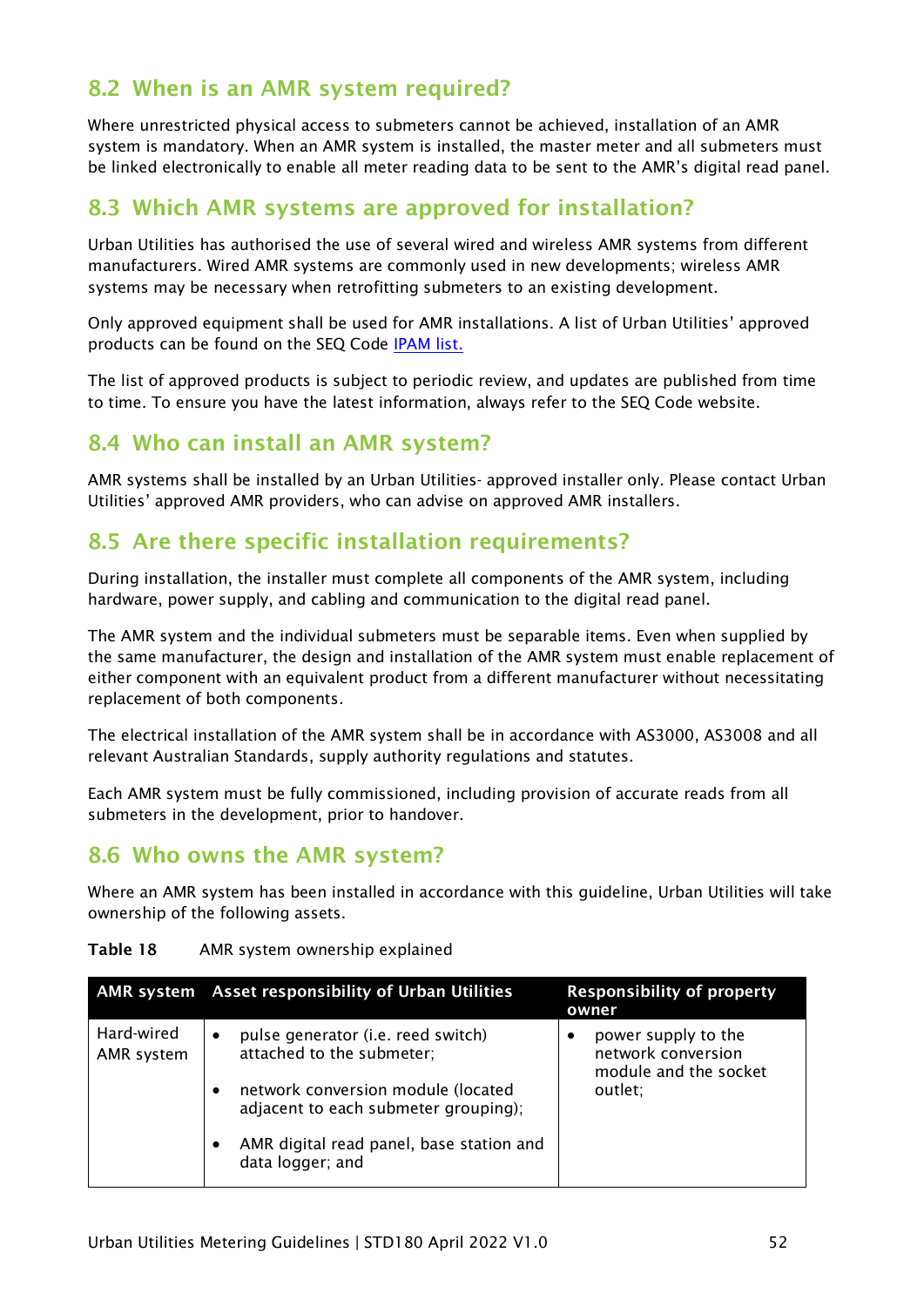|                        | AMR system Asset responsibility of Urban Utilities                             | <b>Responsibility of property</b><br>owner                               |
|------------------------|--------------------------------------------------------------------------------|--------------------------------------------------------------------------|
|                        | AMR digital read panel enclosure.<br>$\bullet$                                 | power supply to the AMR<br>digital read panel and the                    |
| Wireless<br>AMR system | (In addition to the assets identified above -<br>i.e. hard-wired AMR systems): | socket outlet;<br>electrical and<br>$\bullet$                            |
|                        | any wireless transmitter connected to<br>the submeter; and                     | communication wiring<br>between the submeter and<br>the AMR digital read |
|                        | any repeaters / amplifiers located in the<br>building to boost the signal.     | panel;                                                                   |
|                        |                                                                                | conduits, cable ladders<br>and other wiring<br>infrastructure.           |

# <span id="page-52-0"></span>8.7 How should an AMR system be identified?

AMR enclosures must incorporate a unique identification tag installed within the enclosure complete with the following information:

- property address that the AMR enclosure corresponds to
- date of installation, and the entity that installed the AMR system
- AMR manufacturer and model number.

AMR identification tags shall be stainless steel with the information listed above engraved onto the tag. The tag must not interfere with the digital read panel, the enclosure or the functionality of the AMR system.

# <span id="page-52-1"></span>8.8 AMR meter digital read panel enclosure

The AMR digital read panel enclosure must be located in an area of the development that provides unrestricted physical access in accordance with the definition set out in section [7.6.](#page-43-3)

The AMR digital read panel shall be housed in an enclosure in accordance with the following requirements.

<span id="page-52-2"></span>

| Table 19 |  |  | AMR digital read panel enclosure - design & installation requirements |
|----------|--|--|-----------------------------------------------------------------------|
|----------|--|--|-----------------------------------------------------------------------|

| No.            | Installation requirements - AMR digital read panel                                                                                                                                  |
|----------------|-------------------------------------------------------------------------------------------------------------------------------------------------------------------------------------|
|                | The enclosure must be weatherproof, sufficiently vented, and rated to IP56.                                                                                                         |
| 2              | All enclosure penetrations shall be sealed and protected against corrosion.                                                                                                         |
| 3              | All external edges shall be rounded with all edges and corners accurately and neatly<br>folded.                                                                                     |
| $\overline{4}$ | The meter digital read panel enclosure shall be clearly marked 'AMR data' with a<br>minimum letter height of 25mm and be permanently fixed centrally on the outside of<br>the door. |
| 5              | The digital read panel shall be installed between 1200mm and 1800mm from the<br>ground level.                                                                                       |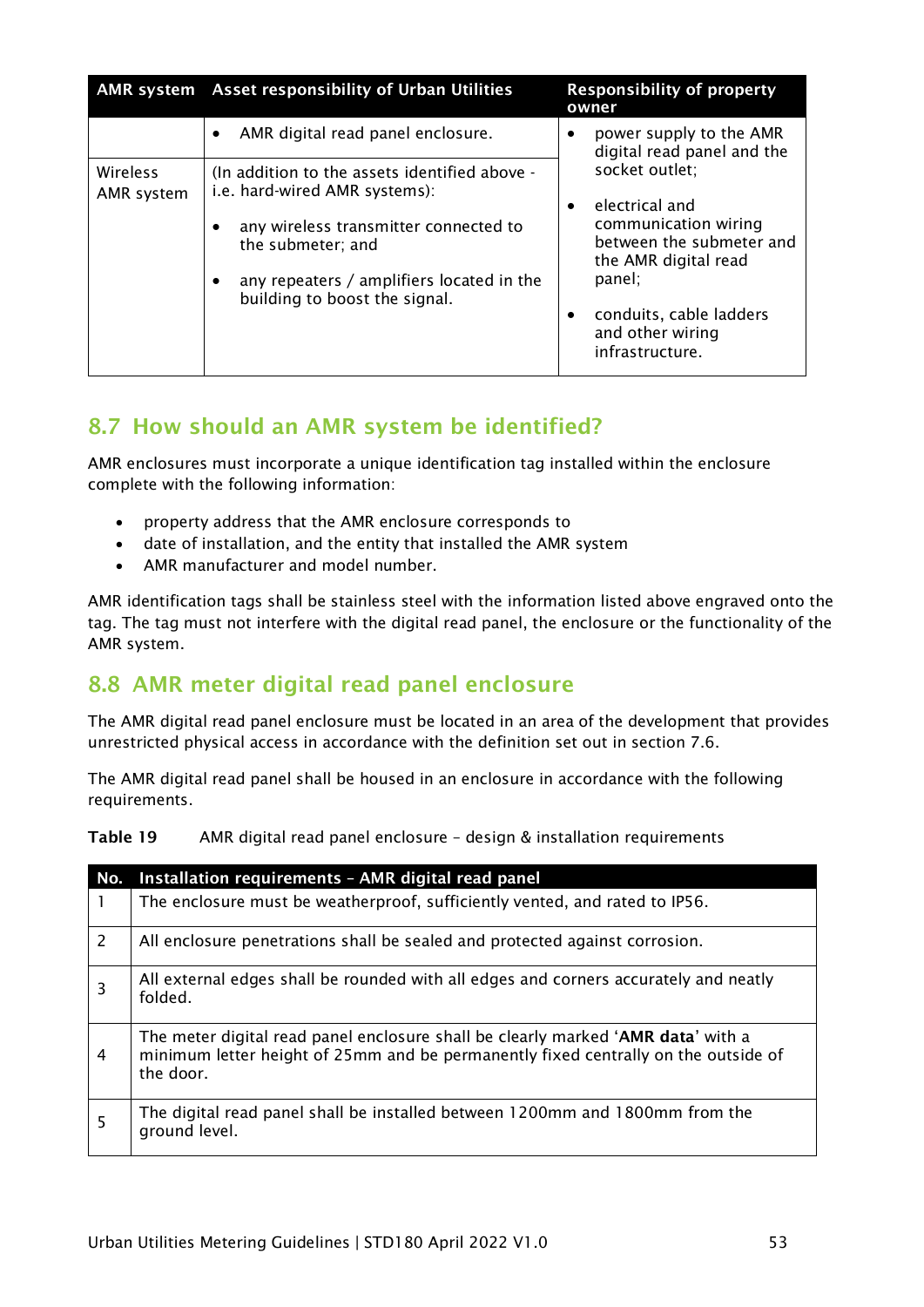| No.            | Installation requirements - AMR digital read panel                                                                                                                                                                                                                                                                                                                                                                             |
|----------------|--------------------------------------------------------------------------------------------------------------------------------------------------------------------------------------------------------------------------------------------------------------------------------------------------------------------------------------------------------------------------------------------------------------------------------|
| 6              | The digital read panel shall be located such that it can be easily read by one person<br>unassisted.                                                                                                                                                                                                                                                                                                                           |
| $\overline{7}$ | A minimum rectangular area of two-square metres, or an area of 1.5 metres multiplied<br>by the width of the access door (whichever is greater) shall be provided directly in front<br>of and external to the enclosure as unobstructed working space for maintenance and<br>replacement. There must be sufficient space for the enclosure door(s) to swing open<br>completely (at least 90 degrees) and be held open.          |
| 8              | The digital read panel enclosure must be fitted with adequate lighting to enable<br>submeter reading and maintenance.                                                                                                                                                                                                                                                                                                          |
| 9              | The enclosure access doors shall have a hand-operated, one-point stainless steel<br>quarter-turn latch to close the door. Access doors shall have lift-off type plated brass<br>hinges with stainless steel hinge pins. Access door shall be dual-lockable.<br>The installer shall provide a dedicated 240 VAC power circuit to the AMR enclosure via a<br>lockable circuit breaker on the main electrical distribution board. |
|                |                                                                                                                                                                                                                                                                                                                                                                                                                                |
| 10             | The enclosure shall house a switched 240 VAC electrical lockable double power socket<br>outlet for AMR system use within 300mm of the meter digital read panel or must be<br>hard wired with its own dedicated circuit breaker.                                                                                                                                                                                                |
| 11             | If the enclosure power supply is hard-wired, the enclosure shall incorporate a main<br>switch for isolation of all power sources in the enclosure for safe de-energised servicing.                                                                                                                                                                                                                                             |
| 12             | An enclosure source supply isolation procedure identifying locations of the main circuit<br>breaker shall be completed and secured to the inside of the cubicle door.                                                                                                                                                                                                                                                          |
| 13             | The enclosure shall have an extra volume allowance of 300mm x 200mm x 150mm<br>deep after all equipment is installed to enable the future installation of a modem for<br>remote access to the AMR.                                                                                                                                                                                                                             |
| 14             | The material of any external enclosure shall be minimum 2mm thick 316 grade stainless<br>steel.                                                                                                                                                                                                                                                                                                                                |
| 15             | All equipment within the enclosure must be identified by Traffolyte labels screw fixed to<br>the cubicle.                                                                                                                                                                                                                                                                                                                      |

# <span id="page-53-0"></span>8.9 AMR information requirements

All AMR systems must include a table of submeters linked to the system within the connectivity audit submission. However, the information required varies for hard wired and wireless AMR systems.

#### <span id="page-53-1"></span>8.9.1 Hard-wired AMR systems

For hard-wired AMR systems, the as-constructed package must include the following details:

- conduit material, colour and size
- identify inspection boxes and junctions
- plans highlighting location of meter reading panel (wall or cupboard/cabinet)
- a wiring diagram detailing the meters connection at AMR meter reading panel
- the floor plan must show the meter position on high-rises and the location of the cabling in relation to other services in the ducting.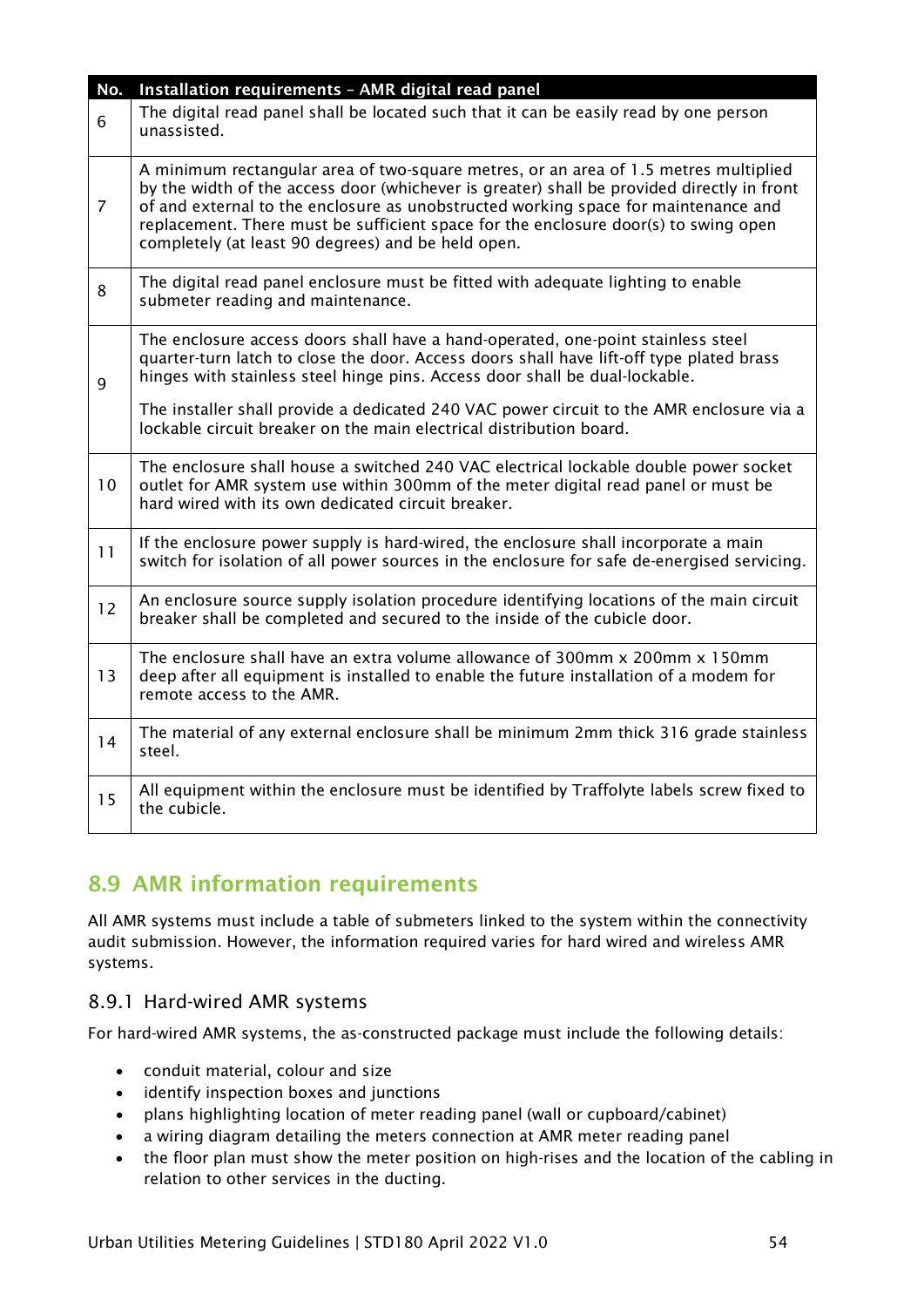#### <span id="page-54-0"></span>8.9.2 Wireless AMR systems

For wireless AMR systems, the as-constructed package must include the following details:

- meter reading master panel position (wall or cupboard/cabinet)
- elevation and plan drawings highlighting the location of the wireless repeaters and transponders within the building
- a floor plan showing the location of submeters on each floor (for multi-level buildings)
- the location of the wireless transmitters for the sub-meters on each floor.

### <span id="page-54-1"></span>8.10 What is the maintenance period for an AMR system?

A 5-year (60-month) warranty on all AMR components and installation must be provided by the AMR manufacturer from the date of installation.

Urban Utilities will review the as-constructed package and, if necessary, advise the developer of any defects which the approved installer will be required to rectify within a timeframe determined by Urban Utilities.

#### <span id="page-54-2"></span>8.11 Is a master meter still required?

Yes. Even if an AMR system is installed for a new development, it remains a requirement for developers to install a master meter - or multiple master meters, where appropriate - at the property boundary (consistent with this guideline).

## <span id="page-54-3"></span>8.12 Changes to submeter access following installation

It is the responsibility of the body corporate to ensure that that access to submeters is maintained following installation (i.e. that submeters remain in an accessible area). Should access be impeded following installation, Urban Utilities reserves the right to abandon reading submeters and adjust billing our processes accordingly.

# <span id="page-54-4"></span>9 Metering configurations

Section [9](#page-54-4) provides a summary of the submetering configuration requirements for various development scenarios.

# <span id="page-54-5"></span>9.1 Class 2 building(s): single-level residential development

A single-level residential development usually consists of attached dwellings. A townhouse-style community title scheme development gate is a typical example of a single-level residential development. While each dwelling may consist of multiple storeys, the dwellings are not 'stacked', vertically, on top of each other.

For townhouse-style developments, a master meter should be installed in accordance with this guideline, and one submeter installed for each dwelling.

The only exception is for a townhouse development of no more than eight (8) dwellings where each dwelling has direct access to the public road corridor and where there is no water consumption associated within common property within the development. In this instance, one water service and one meter per dwelling may be installed, servicing each dwelling directly.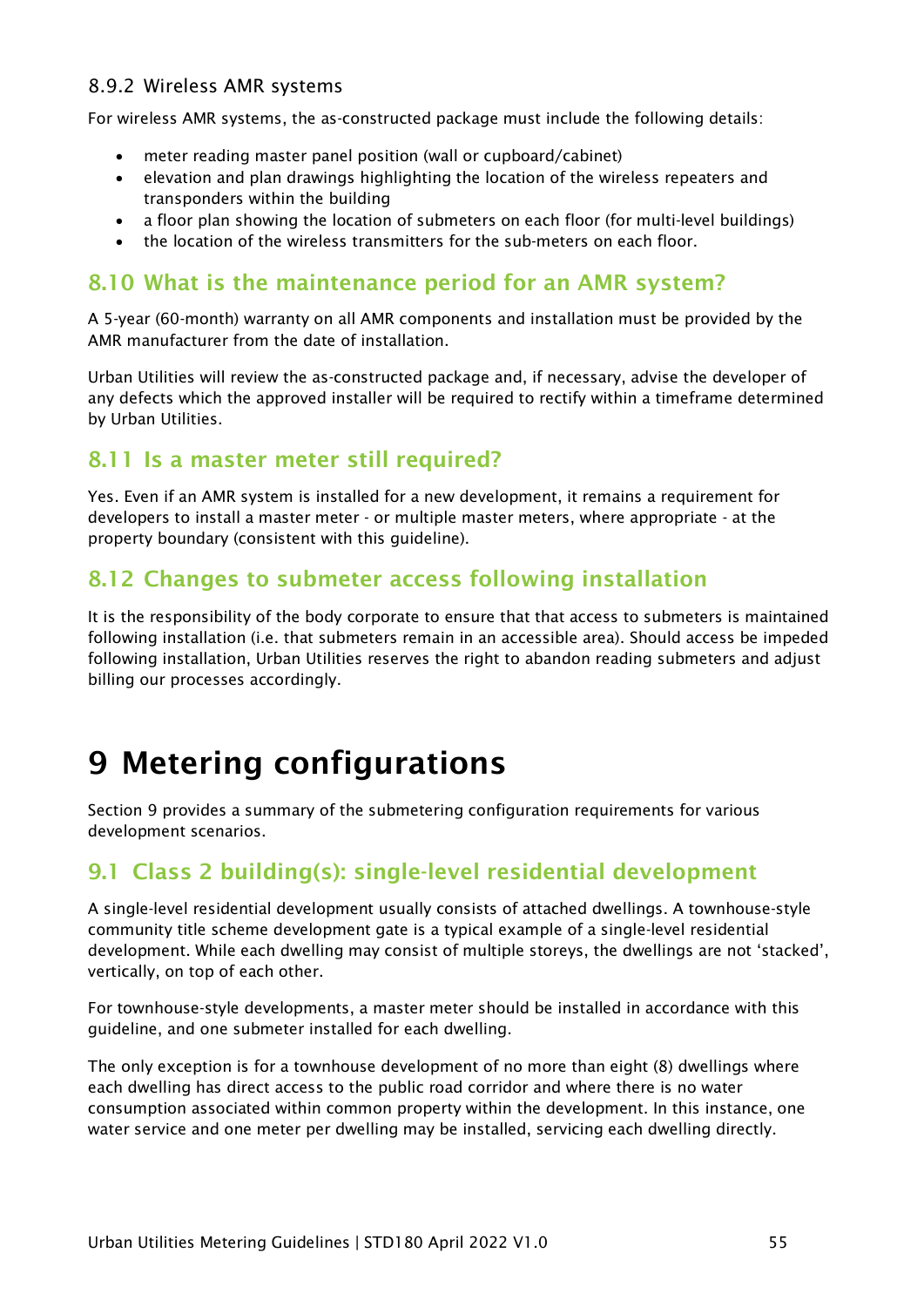# <span id="page-55-0"></span>9.2 Class 2 building(s): multi-level development

The most common type of multi-level development is an apartment building. In multi-level developments, submeters must be grouped together and installed in *accessible areas* of the development. There are two acceptable alternatives for the installation of submeters in multi-level developments.

- Option 1: install submeters in accessible areas on each level of the building (requires installation of an AMR system) (note that Option 1 is most common).
- Option 2: install all submeters at ground level (an AMR system is not required if unrestricted physical access is available to submeters) (note that Option 2 is uncommon).

Where a development has more than one multi-level building, a master meter for each building should be installed in a location consistent with this guideline (either on a manifold, or on a separate water service) and all meterable premises within the buildings must have individual submeters. This requirement enables future changes to building ownership.

# <span id="page-55-1"></span>9.3 Class 2 building(s): restricted access development

Restricted access developments are those which have a security barrier (such as a gate, or security door) at the entry to the development, prohibiting unrestricted physical access to any installed submeters. Security barriers typically require a key, swipe card, pin code, or other type of unique access to enter the development. Secured developments may be single-level or multi-level.

#### <span id="page-55-2"></span>9.3.1 Single-level restricted access developments

The metering configuration for a single-level restricted access development is shown in the figure below.

There are two metering configuration options for a restricted access development.

- Option 1: install all submeters in a common area external to the development's security barrier (ensuring unrestricted physical access).
- Option 2: install all submeters in common accessible area of the development and install an AMR system.

When installing infrastructure external to security barriers - including submeters and the AMR digital read panel (where applicable) - installation may be either:

- within a recess built into the security barrier within the development's lot boundary; or
- within an enclosure external to the development's lot boundary.

# <span id="page-55-3"></span>9.4 Mixed use multi-level developments

If a development contains more than one land use, then each land use must comply with the relevant submetering requirements. For example, a high rise building with shops on the ground floor, offices on intermediate floors with residential apartments above will require:

- each shop to be metered individually
- each floor of the office space to be metered
- each residential unit to be metered separately.

Where there are multiple body corporates, a master meter is required to measure the flow to each individual body corporate.